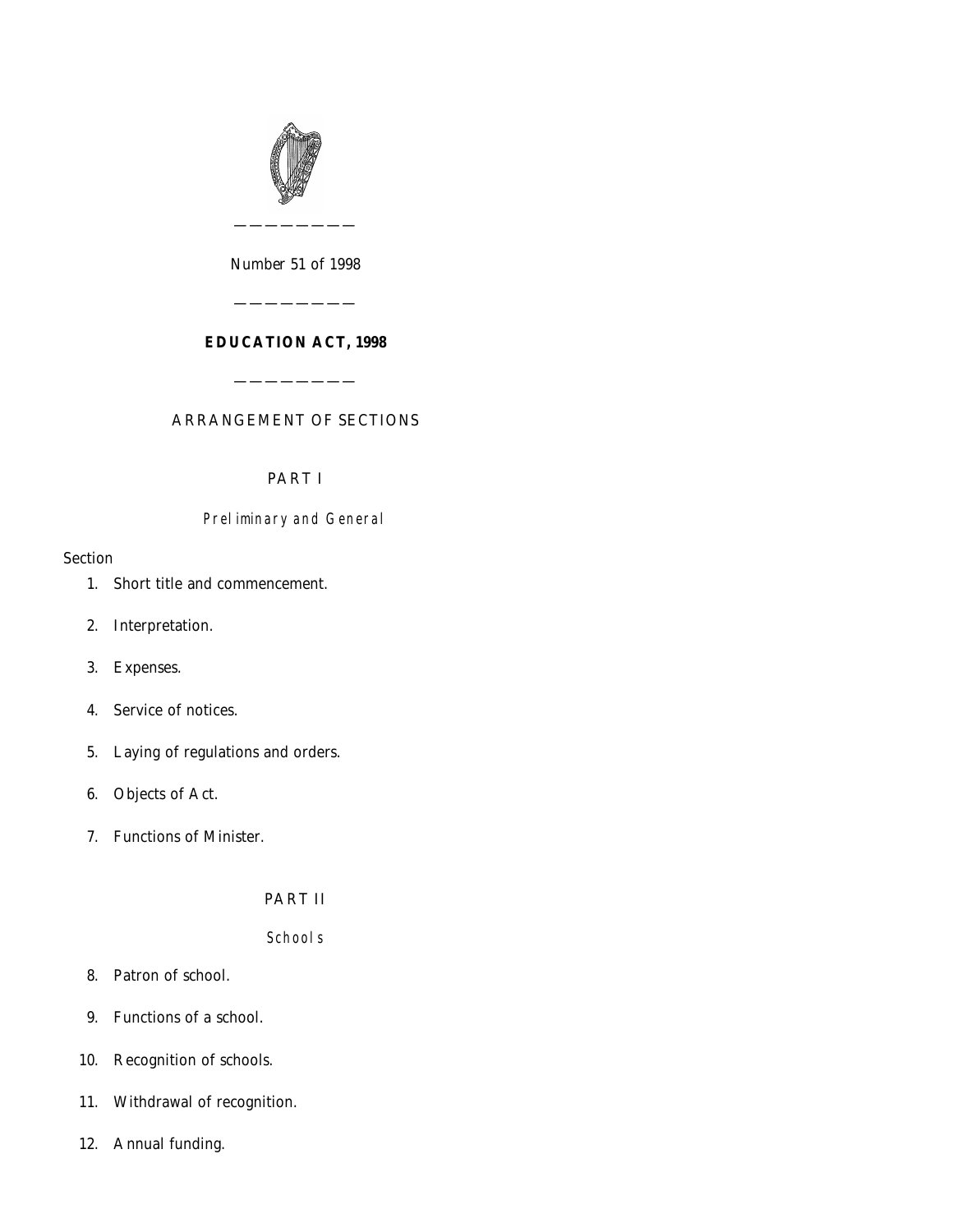### The Inspectorate

#### Section

[13. The Inspectorate.](#page-15-0)

### PART IV

#### Boards of Management

- [14. Establishment and membership of boards of management.](#page-17-0)
- [15. Functions of a board.](#page-18-0)
- [16. Dissolution by a patron.](#page-19-0)
- [17. Dissolution by patron at request of Minister.](#page-20-0)
- [18. Keeping of accounts and records.](#page-20-0)
- [19. Report on operation of board.](#page-21-0)
- [20. Report and information.](#page-21-0)
- [21. The school plan.](#page-21-0)

#### PART V

#### The Principal and Teachers

- [22. Functions of Principal and teachers.](#page-22-0)
- [23. The Principal.](#page-22-0)
- [24. Provisions relating to staff.](#page-23-0)

#### PART VI

#### Miscellaneous

- [25. School year, week, day.](#page-24-0)
- [26. Parents' association.](#page-24-0)
- [27. Information to students and student council.](#page-25-0)
- [28. Grievance and other procedures.](#page-25-0)
- [29. Appeals to Secretary General.](#page-26-0)
- [30. Curriculum.](#page-28-0)
- [31. Teaching through Irish.](#page-29-0)
- [32. Educational disadvantage.](#page-30-0)
- [33. Regulations.](#page-31-0)
- [34. Financial year.](#page-32-0)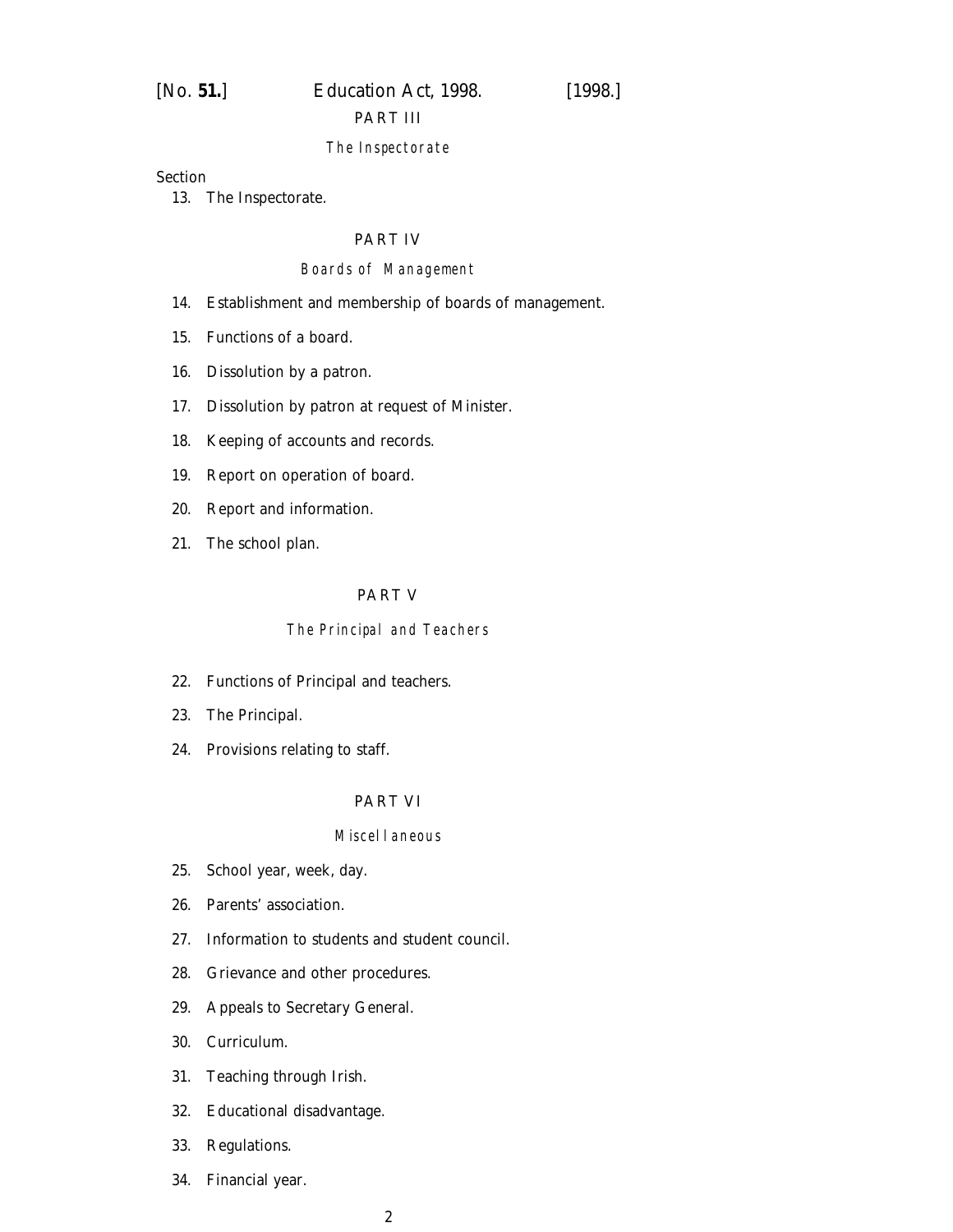| [1998.]<br>Education Act, 1998. | [No. 51.] |
|---------------------------------|-----------|
|---------------------------------|-----------|

**Section** 

- [35. Amendment of Intermediate Education \(Ireland\) Act, 1878.](#page-32-0)
- [36. Amendment of Vocational Education Act, 1930.](#page-32-0)
- [37. Education support centres.](#page-32-0)

#### PART VII

National Council for Curriculum and Assessment

- [38. Establishment day.](#page-33-0)
- [39. Establishment of National Council for Curriculum and](#page-33-0) Assessment.
- [40. Composition and appointment.](#page-33-0)
- [41. Objects and functions.](#page-34-0)
- [42. Consultation with designated bodies.](#page-36-0)
- [43. Chief executive officer.](#page-36-0)
- [44. Staff.](#page-36-0)
- [45. Grants.](#page-36-0)
- [46. Accounts and information.](#page-37-0)
- [47. Committees.](#page-37-0)
- [48. Annual Report.](#page-37-0)

# PART VIII

### Examinations

- [49. Interpretation.](#page-37-0)
- [50. Examinations.](#page-38-0)
- [51. Regulations.](#page-38-0)
- [52. Offences.](#page-39-0)
- [53. Refusal of access to certain information.](#page-40-0)

#### PART IX

#### Bodies Corporate

- [54. Establishment of bodies to provide services related to](#page-40-0) education.
- [55. Membership and staff.](#page-41-0)
- [56. Functions.](#page-41-0)
- [57. Administration.](#page-41-0)
- [58. Grants.](#page-41-0)
- [59. Revocation of establishment order.](#page-42-0)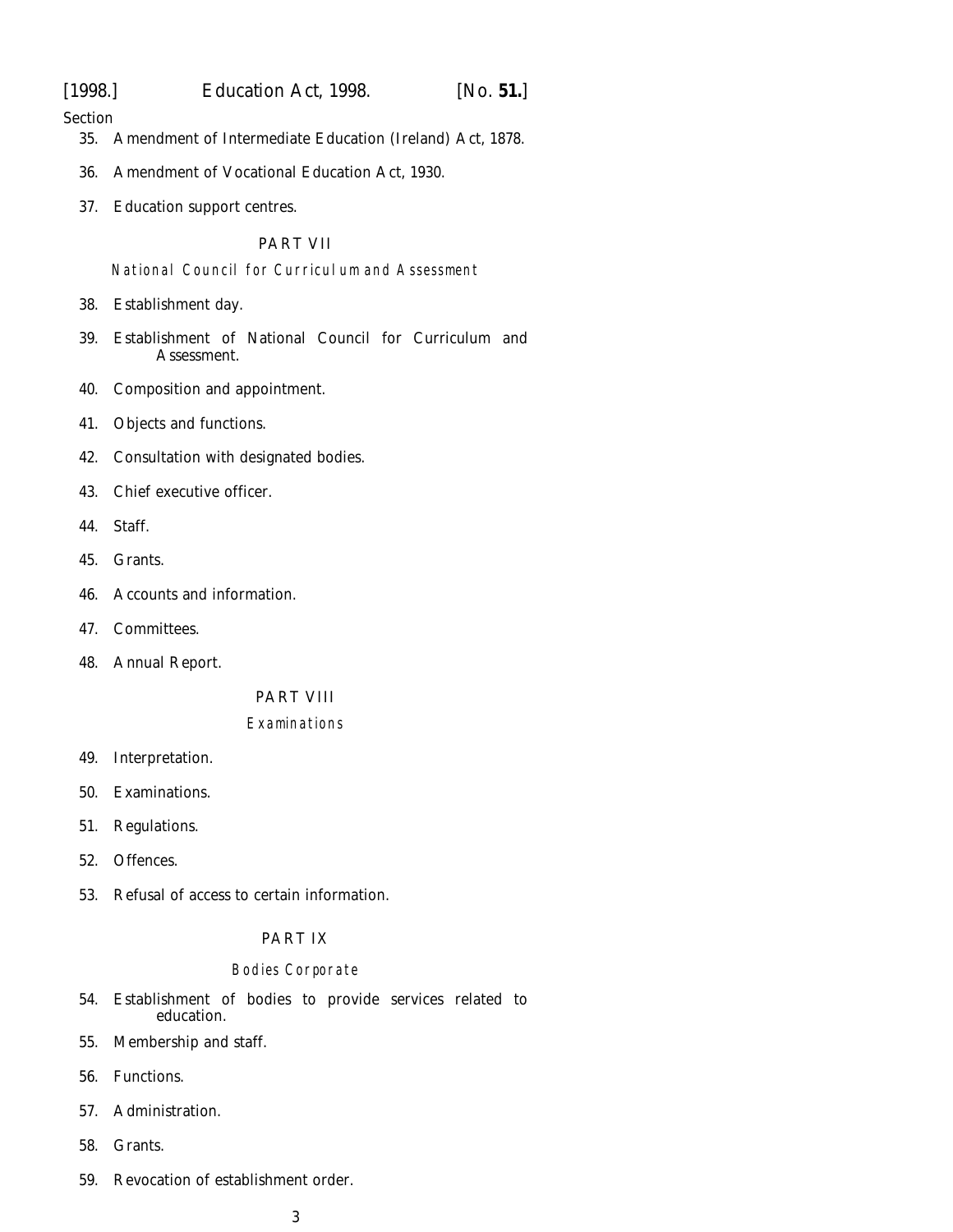# [*No.* **51.**] *Education Act,* 1998. [1998.]

# [SCHEDULE 1](#page-42-0)

# The Council

# [SCHEDULE 2](#page-45-0)

# Examinations

### Acts Referred to

| 1991, No. 17             |
|--------------------------|
| 1956, No. 45             |
|                          |
| 1997, No. 2              |
|                          |
| 1970, No. 1              |
|                          |
| 1878, 41 & 42 Vic. c. 66 |
|                          |
| 1941, No. 23             |
| 1956, No. 21             |
| 1997, No. 27             |
|                          |
| 1930, No. 29             |
|                          |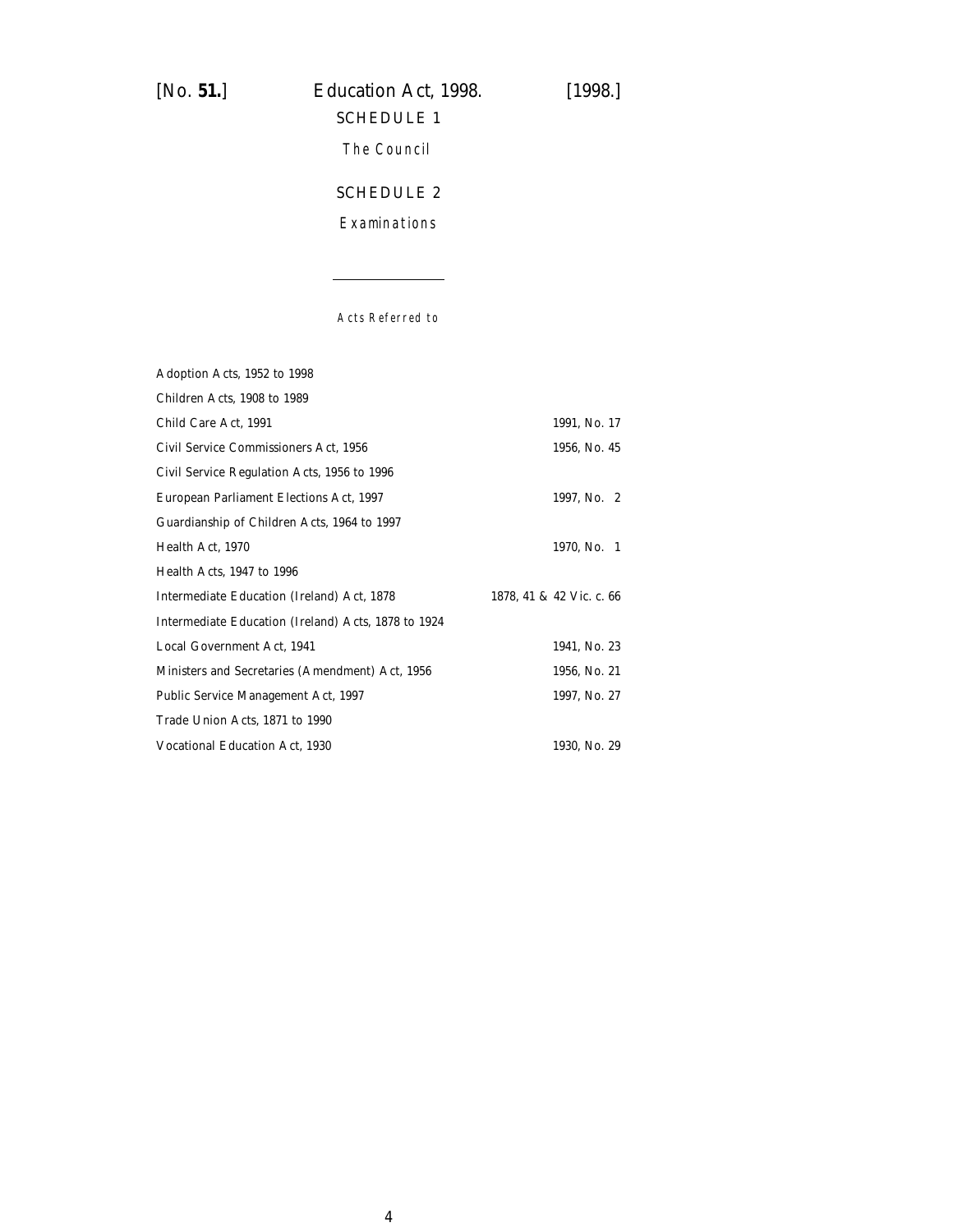<span id="page-4-0"></span>

*Number* 51 *of* 1998

————————

#### **EDUCATION ACT, 1998**

————————

————————

AN ACT TO MAKE PROVISION IN THE INTERESTS OF THE COMMON GOOD FOR THE EDUCATION OF EVERY PERSON IN THE STATE, INCLUDING ANY PERSON WITH A DISABILITY OR WHO HAS OTHER SPECIAL EDUCATIONAL NEEDS, AND TO PROVIDE GENER-ALLY FOR PRIMARY, POST-PRIMARY, ADULT AND CONTINUING EDUCATION AND VOCATIONAL EDU-CATION AND TRAINING; TO ENSURE THAT THE EDU-CATION SYSTEM IS ACCOUNTABLE TO STUDENTS, THEIR PARENTS AND THE STATE FOR THE EDU-CATION PROVIDED, RESPECTS THE DIVERSITY OF VALUES, BELIEFS, LANGUAGES AND TRADITIONS IN IRISH SOCIETY AND IS CONDUCTED IN A SPIRIT OF PARTNERSHIP BETWEEN SCHOOLS, PATRONS, STUDENTS, PARENTS, TEACHERS AND OTHER SCHOOL STAFF, THE COMMUNITY SERVED BY THE SCHOOL AND THE STATE; TO PROVIDE FOR THE RECOGNITION AND FUNDING OF SCHOOLS AND THEIR MANAGEMENT THROUGH BOARDS OF MAN-AGEMENT; TO PROVIDE FOR AN INSPECTORATE OF SCHOOLS; TO PROVIDE FOR THE ROLE AND RESPONSIBILITIES OF PRINCIPALS AND TEACHERS; TO ESTABLISH THE NATIONAL COUNCIL FOR CUR-RICULUM AND ASSESSMENT AND TO MAKE PRO-VISION FOR IT, AND TO PROVIDE FOR RELATED MATTERS. [23*rd December*, 1998]

#### BE IT ENACTED BY THE OIREACHTAS AS FOLLOWS:

#### PART I

#### Preliminary and General

**1.**—(1) This Act may be cited as the Education Act, 1998.

Short title and commencement.

(2) Subject to *subsection (3)*, this Act shall come into operation on such day or days as, by order or orders made by the Minister under this section, may be fixed either generally or with reference to any particular purpose, function, provision or class of school, and different days may be so fixed for different purposes, functions or provisions of this Act or different classes of schools.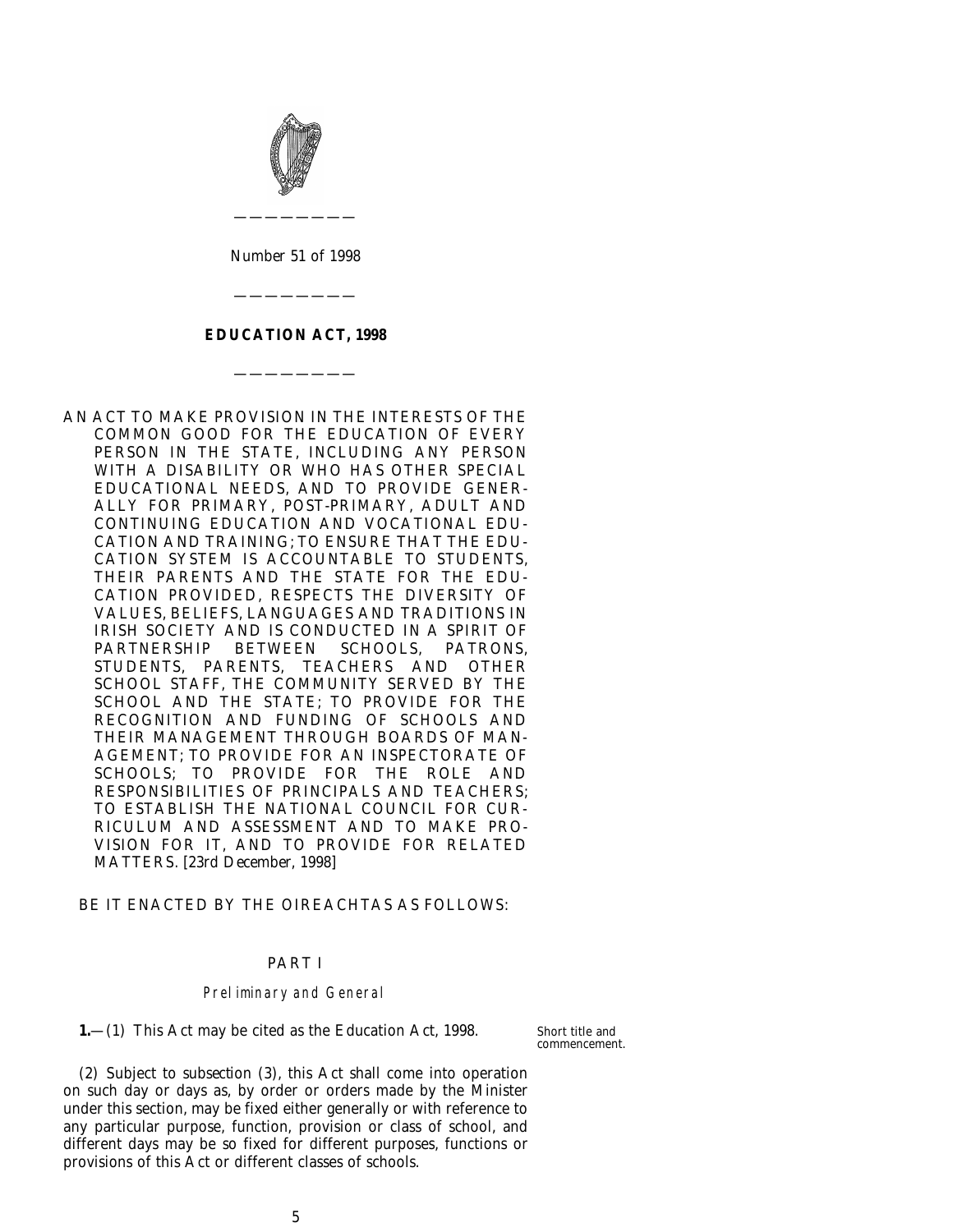<span id="page-5-0"></span>[*No.* **51.**] *Education Act,* 1998. [1998.]

(3) This Act shall come into operation in respect of any purpose, function, provision or class of school, with reference to which the Minister has not made an order under *subsection (2)*, two years from the date of its passing.

(4) As soon as practicable after the end of the first and second years following the date of passing of this Act, the Minister shall prepare a report on the implementation of the Act and shall cause copies of the report to be laid before each House of the Oireachtas.

(5) The Intermediate Education (Ireland) Acts, 1878 to 1924 and this Act may be cited together as the Education Acts, 1878 to 1998, and shall be construed together as one.

Interpretation.

**2.**—(1) In this Act, except where the context otherwise requires—

"articles of management" means any instruments, relating to the operation and management of schools, as are in operation on the commencement of this Act and as shall be agreed from time to time by patrons of schools, national associations of parents and recognised trade unions and staff associations representing teachers;

''board'' means a board of management established under *section 14*;

''centre for education'' means a place, other than a school or a place providing university or other third level education, where adult or continuing education or vocational education or training, is provided and which is designated for that purpose under *section 10(4)*;

''characteristic spirit'' means the characteristic spirit referred to in *section 15 (2) (b)*;

''Council'' means the body established under *section 39*;

''curriculum'' shall be construed in accordance with *section 30*;

''disability'' means—

- (*a*) the total or partial loss of a person's bodily or mental functions, including the loss of a part of the person's body, or
- (*b*) the presence in the body of organisms causing, or likely to cause, chronic disease or illness, or
- (*c*) the malfunction, malformation or disfigurement of a part of a person's body, or
- (*d*) a condition or malfunction which results in a person learning differently from a person without the condition or malfunction, or
- (*e*) a condition, illness or disease which affects a person's thought processes, perception of reality, emotions or judgement or which results in disturbed behaviour;

''educational disadvantage'' has the meaning assigned by *section 32(9)*;

''examination'' has the meaning assigned to it by *section 49*;

''functions'' includes powers and duties;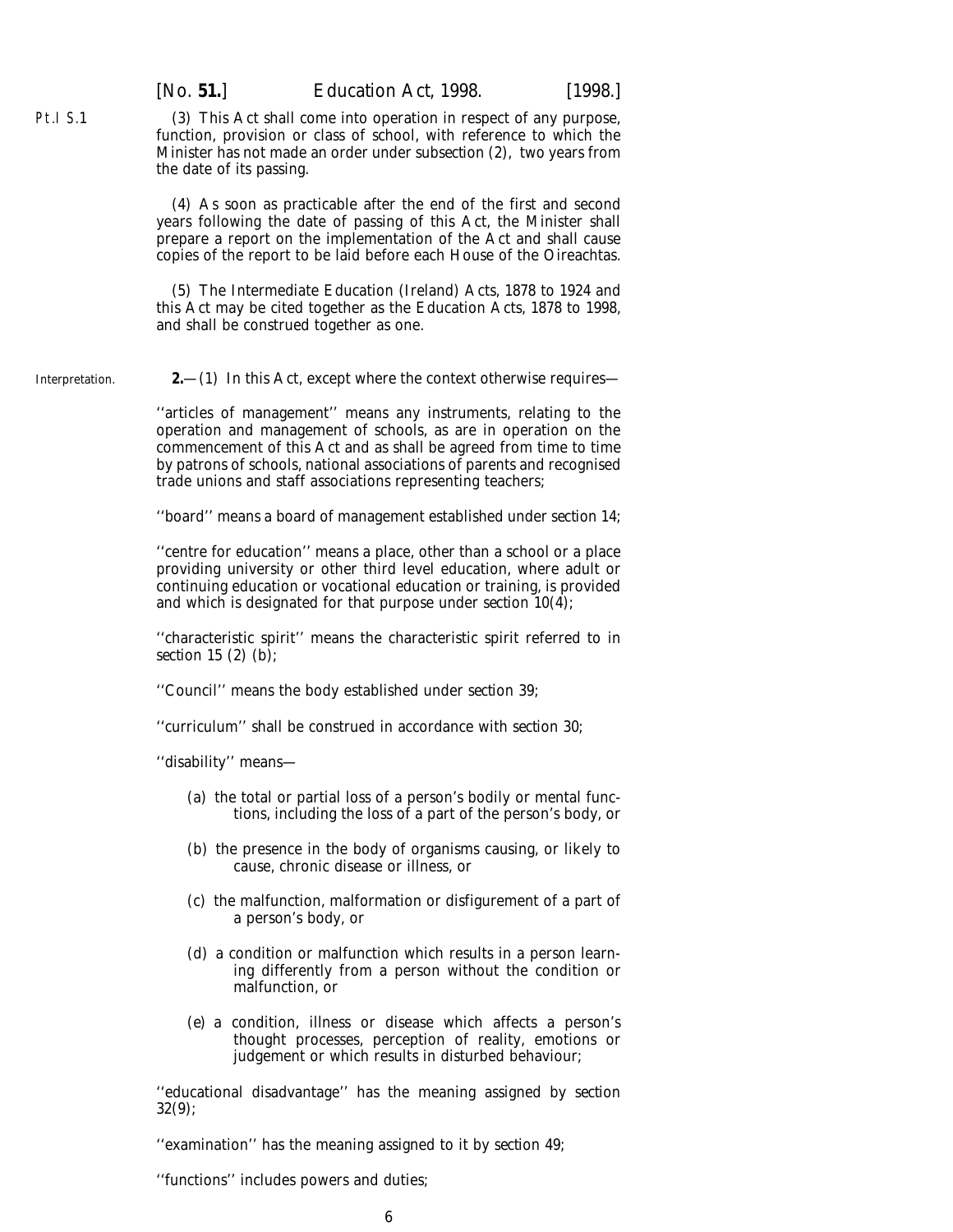"Gaeltacht area" means an area for the time being determined to be Pt.I S.2 a Gaeltacht area by order made under section 2 of the Ministers and Secretaries (Amendment) Act, 1956;

''Inspector'' means a member of the Inspectorate;

''Inspectorate'' means the Inspectorate appointed under *section 13*;

''Minister'' means the Minister for Education and Science;

''national association of parents'' means an association or other body of persons established by parents with objects which include representing the views and interests of parents with regard to education and assisting parents in exercising their rights and role in the process of the education of their children, that is—

- (*a*) established and organised on a national basis and has a membership distributed over a substantial part of the State, and
- (*b*) for the time being recognised by the Minister for the purposes of this Act, including the National Parents Council - Primary and the National Parents Council (Post-Primary) Limited, being bodies for the time being so recognised;

''National Council for Curriculum and Assessment'' means the body established in accordance with *section 39*;

''parent'' includes a foster parent, a guardian appointed under the Guardianship of Children Acts, 1964 to 1997, or other person acting in *loco parentis* who has a child in his or her care subject to any statutory power or order of a court and, in the case of a child who has been adopted under the Adoption Acts, 1952 to 1998, or, where the child has been adopted outside the State, means the adopter or adopters or the surviving adopter;

''parents' association'' means an association to which *section 26* applies;

''patron'' has the meaning assigned to it by *section 8*;

''prescribed'' means prescribed by regulations made by the Minister and cognate words shall be construed accordingly;

''Principal'' means a person appointed under *section 23*;

''recognised school'' means a school which is recognised by the Minister in accordance with *section 10*;

''recognised school management organisations'' means those bodies as may be established for the purpose of representing the interests of persons engaged in the management of schools and which are recognised by the Minister for the purposes of this Act;

''recognised trade union'' means a trade union licensed under the Trade Union Acts, 1871 to 1990, that stands recognised for consultation purposes;

''school'' means an establishment which—

(*a*) provides primary education to its students and which may also provide early childhood education, or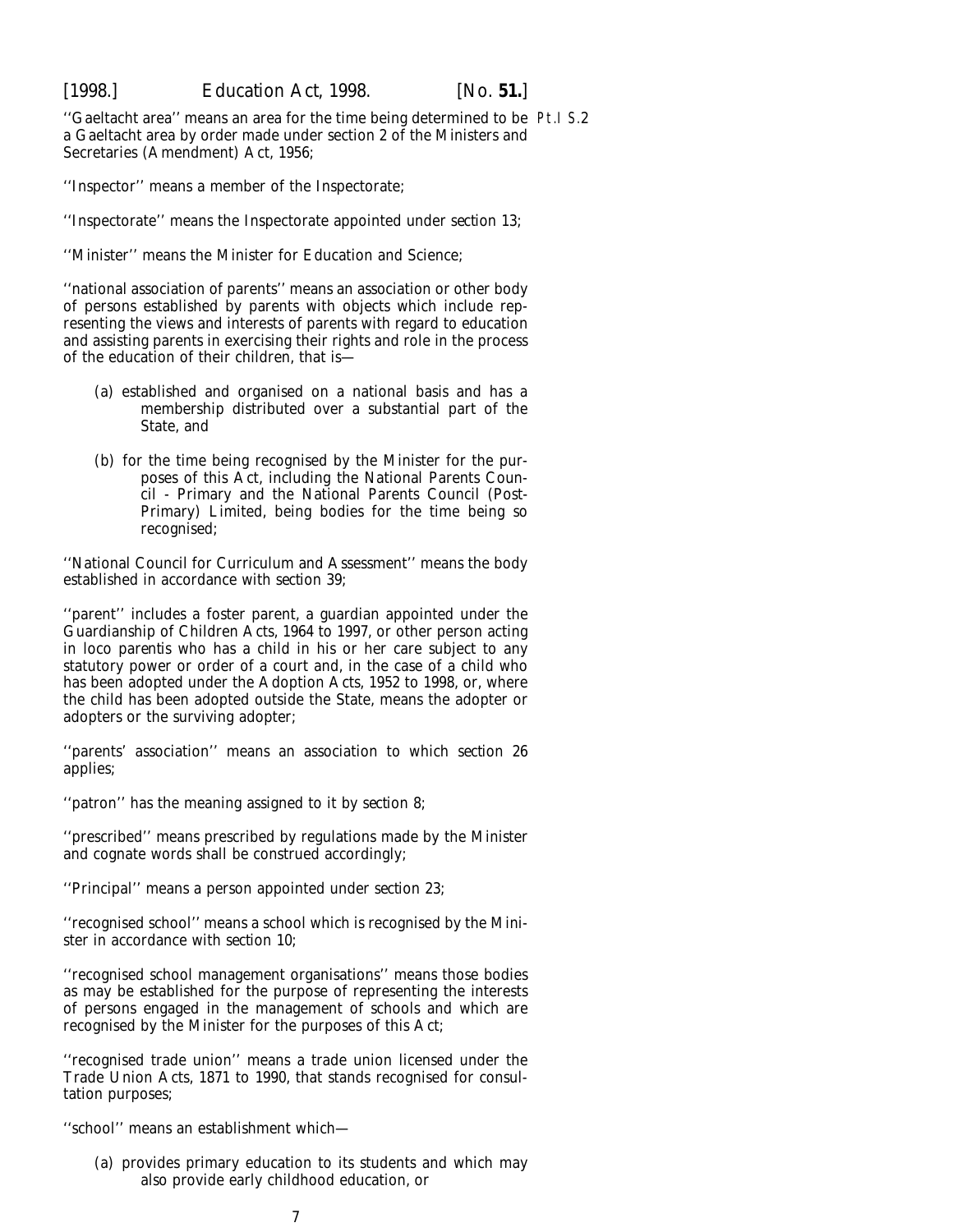Pt.I S.2

(*b*) provides post-primary education to its students and which may also provide courses in adult, continuing or vocational education or vocational training,

but does not include a school or institution established in accordance with the Children Acts, 1908 to 1989, or a school or institution established or maintained by a health board in accordance with the Health Acts, 1947 to 1996, or the Child Care Act, 1991;

''school plan'' has the meaning assigned to it by *section 21(1)*;

"school week" means the period of time during a week when a school is open for the reception of students;

"school year" means such twelve month period commencing on a day that falls between the first day of July and the first day of October in any year as may be prescribed from time to time by the Minister, either generally or in respect of any school or class of school;

''special educational needs'' means the educational needs of students who have a disability and the educational needs of exceptionally able students;

''student'', in relation to a school, means a person enrolled at the school and in relation to a centre for education, means a person registered as a student in that centre;

''support services'' means the services which the Minister provides to students or their parents, schools or centres for education in accordance with *section 7* and shall include any or all of the following:

- (*a*) assessment of students;
- (*b*) psychological services;
- (*c*) guidance and counselling services;
- (*d*) technical aid and equipment, including means of access to schools, adaptations to buildings to facilitate access and transport, for students with special needs and their families;
- (*e*) provision for students learning through Irish sign language or other sign language, including interpreting services;
- (*f*) speech therapy services;
- (*g*) provision for early childhood, primary, post-primary, adult or continuing education to students with special needs otherwise than in schools or centres for education;
- (*h*) teacher welfare services;
- (*i*) transport services;
- (*j*) library and media services;
- (*k*) school maintenance services;
- (*l*) examinations provided for in *Part VIII*;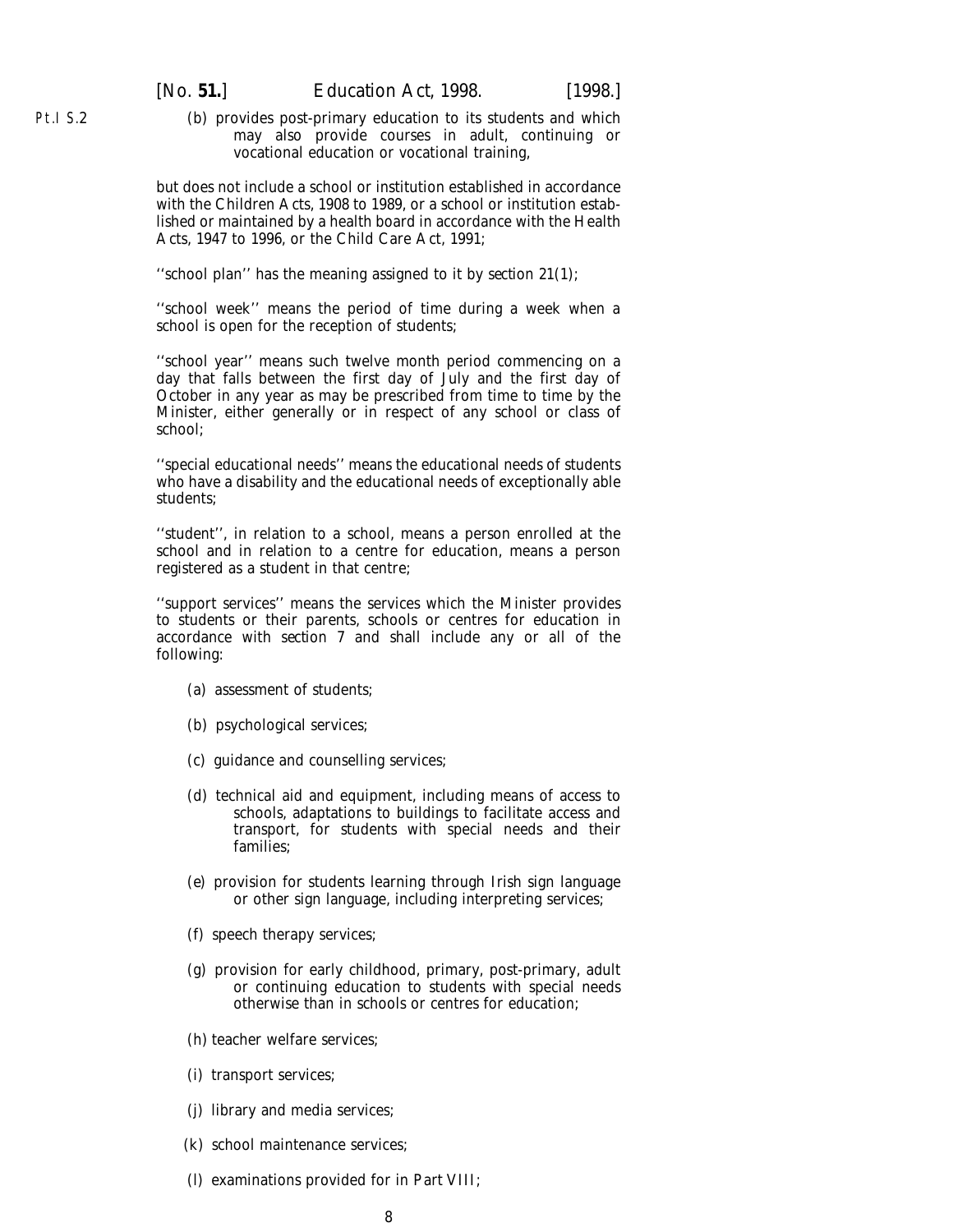<span id="page-8-0"></span>[1998.] *Education Act,* 1998. [*No.* **51.**]

(*m*) curriculum support and staff advisory services, and

Pt.I S.2

(*n*) such other services as are specified by this Act or considered appropriate by the Minister;

''teacher'' includes a Principal;

''vocational education committee'' means a committee established by section 7 of the Vocational Education Act, 1930.

- (2) (*a*) In this Act a reference to a Part, section or a Schedule is a reference to a Part or section of or a Schedule to this Act, unless it is indicated that a reference to some other Act is intended.
	- (*b)* In this Act a reference to a subsection, paragraph or subparagraph is a reference to a subsection, paragraph or subparagraph of the provision in which the reference occurs, unless it is indicated that a reference to some other provision is intended.

(3) A reference in this Act to the performance of functions includes, with respect to powers and duties, a reference to the exercise of powers and the carrying out of duties.

**3.**—Any expenses incurred by the Minister in the administration Expenses. of this Act shall, to such extent as may be approved of by the Minister for Finance, be paid out of monies provided by the Oireachtas.

**4.**—Where a notice, direction or other document is authorised or Service of notices. required by or under this Act or regulations made thereunder to be served on a person, it shall, unless otherwise specified in this Act, be addressed to the person and shall be served on or given to the person in one of the following ways—

- (*a*) where it is addressed to the person by name, by delivering it to the person, or
- (*b*) by leaving it at the address at which the person ordinarily resides or, in a case in which an address for service has been furnished, at that address, or
- (*c*) by sending it by ordinary prepaid post addressed to the person at the address at which the person ordinarily resides, or in a case in which an address for service has been furnished, at that address.

**5.**—Every regulation and every order made under this Act shall Laying of be laid before each House of the Oireachtas as soon as may be after regulations and It is made and, if a resolution annulling the regulation or order is orders. passed by either such House within the next 21 days on which that House has sat after the regulation or order is laid before it, the regulation or order shall be annulled accordingly, but without prejudice to the validity of anything previously done thereunder.

**6.**—Every person concerned in the implementation of this Act Objects of Act. shall have regard to the following objects in pursuance of which the Oireachtas has enacted this Act: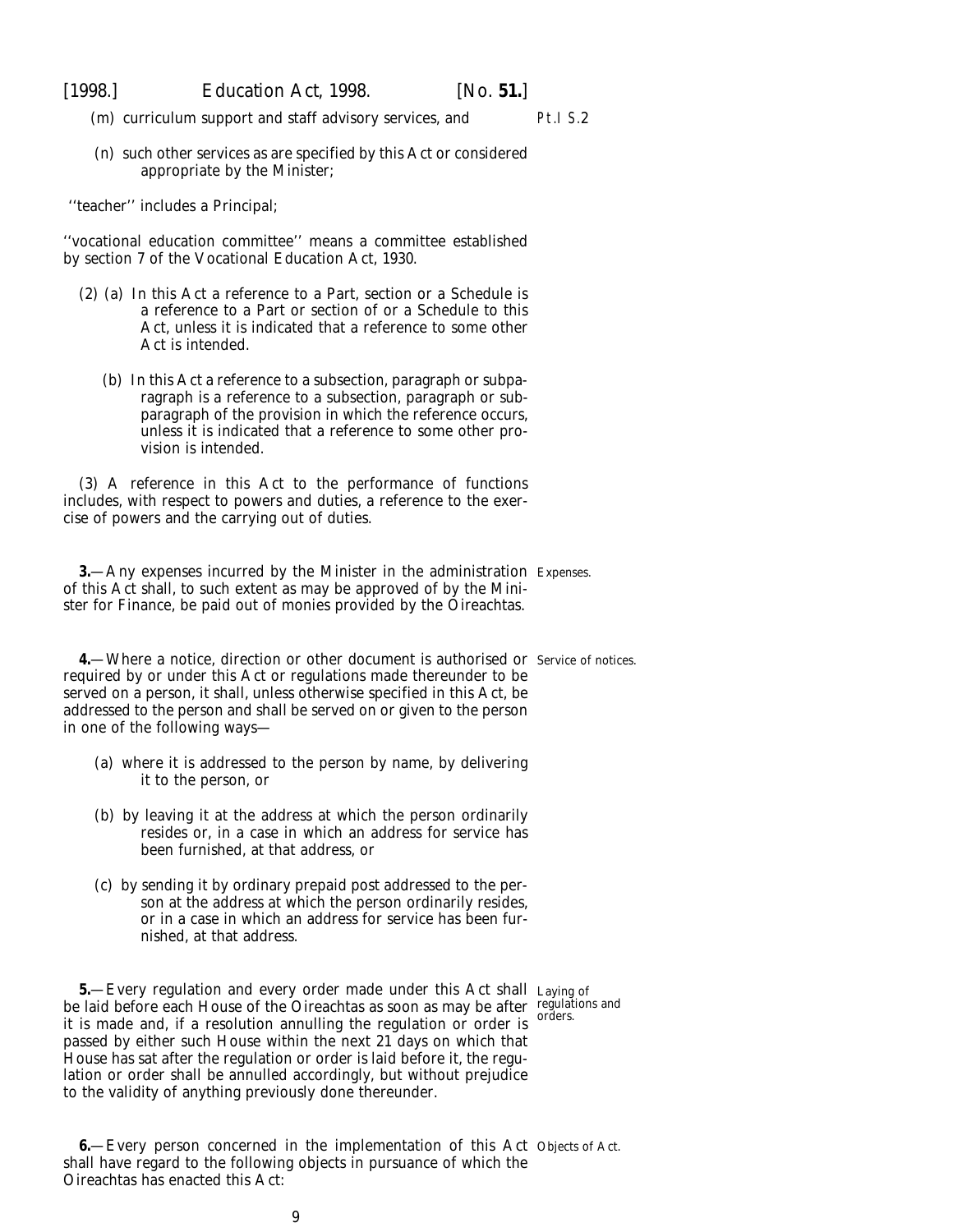- (*a*) to give practical effect to the constitutional rights of children, including children who have a disability or who have other special educational needs, as they relate to education;
- (*b*) to provide that, as far as is practicable and having regard to the resources available, there is made available to people resident in the State a level and quality of education appropriate to meeting the needs and abilities of those people;
- (*c*) to promote equality of access to and participation in education and to promote the means whereby students may benefit from education;
- (*d*) to promote opportunities for adults, in particular adults who as children did not avail of or benefit from education in schools, to avail of educational opportunities through adult and continuing education;
- (*e*) to promote the right of parents to send their children to a school of the parents' choice having regard to the rights of patrons and the effective and efficient use of resources;
- (*f*) to promote best practice in teaching methods with regard to the diverse needs of students and the development of the skills and competences of teachers;
- (*g*) to promote effective liaison and consultation between schools and centres for education, patrons, teachers, parents, the communities served by schools, local authorities, health boards, persons or groups of persons who have a special interest in, or experience of, the education of students with special educational needs and the Minister;
- (*h*) to contribute to the realisation of national educational policies and objectives;
- (*i*) to contribute to the realisation of national policy and objectives in relation to the extension of bi-lingualism in Irish society and in particular the achievement of a greater use of the Irish language at school and in the community;
- (*j*) to contribute to the maintenance of Irish as the primary community language in Gaeltacht areas;
- (*k*) to promote the language and cultural needs of students having regard to the choices of their parents;
- (*l*) to enhance the accountability of the education system, and
- (*m*) to enhance transparency in the making of decisions in the education system both locally and nationally.

Functions of **7.**—(1) Each of the following shall be a function of the Minister under this Act:

> (*a*) to ensure, subject to the provisions of this Act, that there is made available to each person resident in the State, including a person with a disability or who has other special educational needs, support services and a level and quality of education appropriate to meeting the needs and abilities of that person,

<span id="page-9-0"></span>Pt.I S.6

Minister.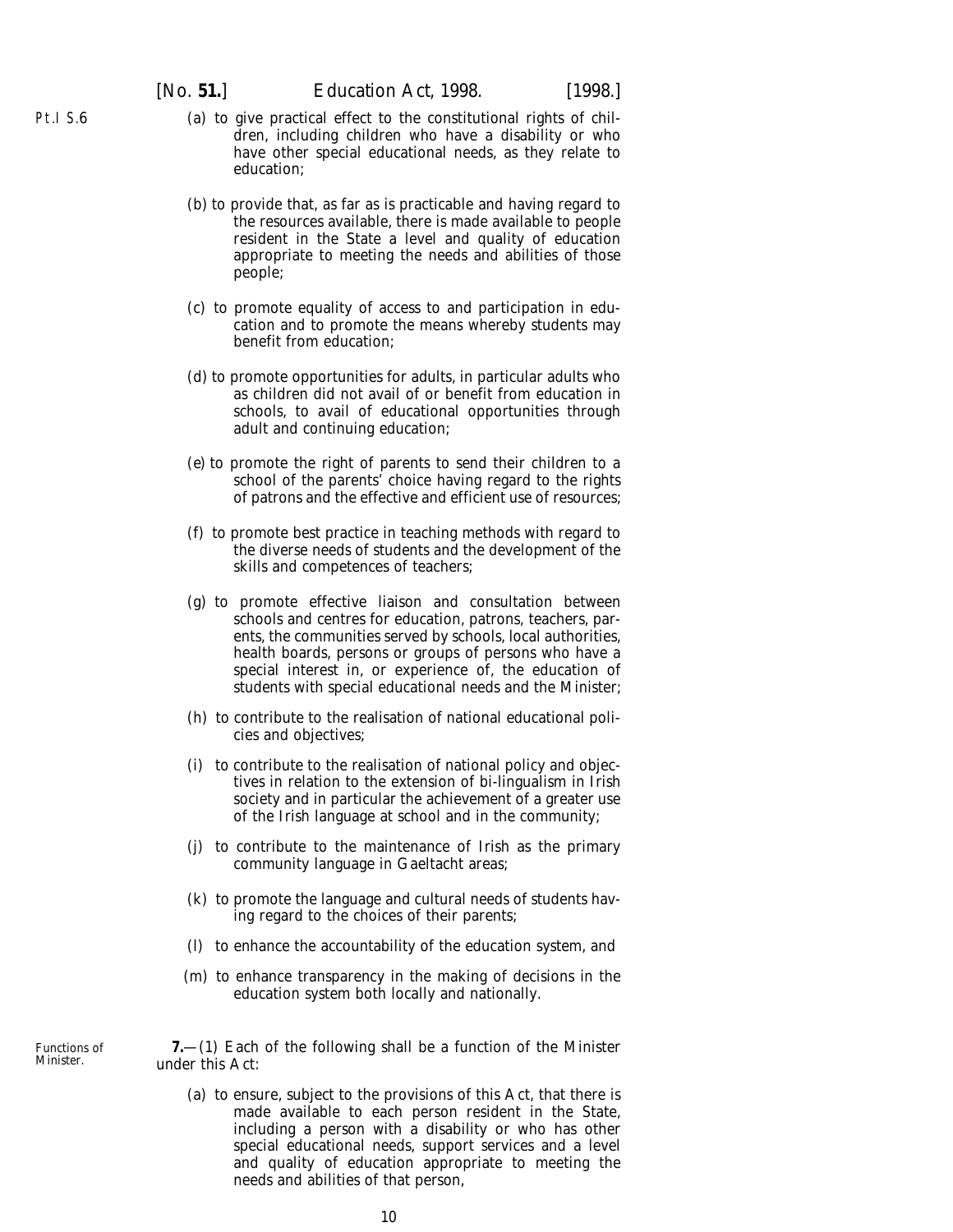(*b*) to determine national education policy, and

Pt.I S.7

- (*c*) to plan and co-ordinate—
	- (i) the provision of education in recognised schools and centres for education, and
	- (ii) support services.

(2) Without prejudice to the generality of *subsection (1)*, each of the following shall be a function of the Minister:

- (*a*) to provide funding to each recognised school and centre for education and to provide support services to recognised schools, centres for education, students, including students who have a disability or who have other special educational needs, and their parents, as the Minister considers appropriate and in accordance with this Act;
- (*b*) to monitor and assess the quality, economy, efficiency and effectiveness of the education system provided in the State by recognised schools and centres for education, having regard to the objects provided for in *section 6* and to publish, in such manner as the Minister considers appropriate, information relating to such monitoring and assessment;
- (*c*) to lease land or buildings to any person or body of persons for the purpose of establishing a school without prejudice to the establishment by patrons of schools which are situated on land or in buildings which are not leased to them by the Minister, the extension and further development of such schools when established and the recognition of such schools in accordance with *section 10*;
- (*d*) to provide support services through Irish to recognised schools which provide teaching through Irish and to any other recognised school which requests such provision;
- (*e*) to perform such other functions as are specifically provided for by this Act or any other enactment, and
- (*f*) to do all such acts and things as may be necessary to further the objects for which this Act is enacted.

(3) The Minister shall have all such powers as are necessary or expedient for the purpose of performing his or her functions.

- (4) In carrying out his or her functions, the Minister—
	- (*a*) shall have regard to—
		- (i) the resources available,
		- (ii) the provision for education and training made by other agencies with funds provided by the Oireachtas,
		- (iii) the need to reflect the diversity of educational services provided in the State, and
		- (iv) the practices and traditions relating to the organisation of schools or groups of schools existing at the commencement of this Part and the right of schools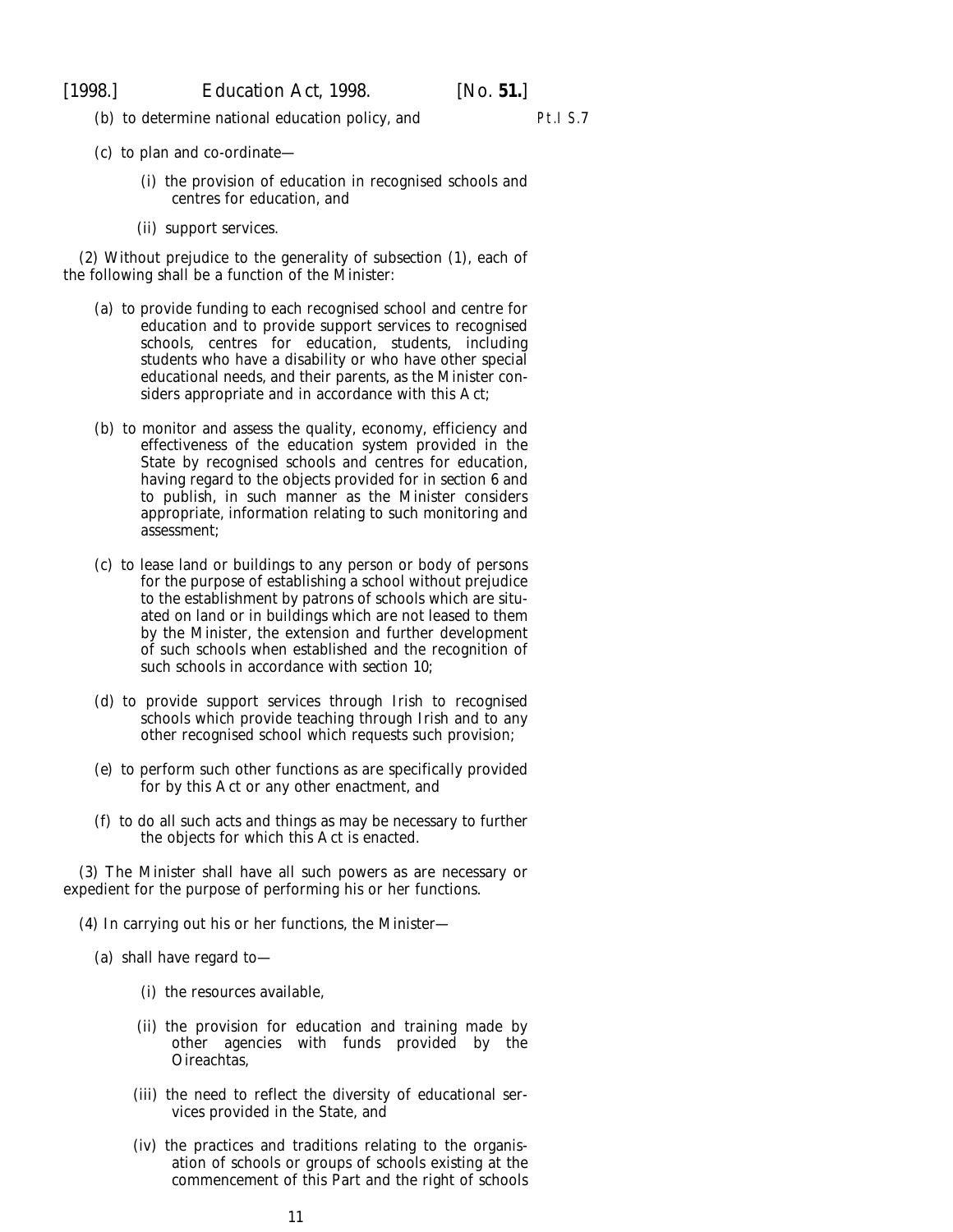to manage their own affairs in accordance with this Act and any charters, deeds, articles of management or other such instruments relating to their establishment or operation,

#### and

(*b*) shall make all reasonable efforts to consult with patrons, national associations of parents, parents' associations in schools, recognised school management organisations, recognised trade unions and staff associations representing teachers and such other persons who have a special interest in or knowledge of matters relating to education, including persons or groups of persons who have a special interest in, or experience of, the education of students with special educational needs, as the Minister considers appropriate.

#### PART II

#### Schools

Patron of school.

- **8.**—(1) (*a*) The person who, at the commencement of this section, is recognised by the Minister as the patron of a primary school, and
	- (*b*) the persons who, at the commencement of this section, stand appointed as trustees or as the board of governors of a post-primary school and, where there are no such trustees or such board, the owner of that school,

shall be deemed to be the patron for the purposes of this Act and the Minister shall enter his, her or their name, as appropriate, in a register kept for that purpose by the Minister.

(2) In any case other than that provided in *subsection (1)*, the patron of a recognised school shall be the person who requested recognition of the school or a nominee of such person and the name of that person shall be entered in the register.

(3) The Minister may amend the register in respect of any school on the application of the person who stands for the time being registered as the patron or of the successor to that person.

(4) In the case of a school established or maintained by a vocational education committee that committee shall be the patron of the school for the purposes of this Act.

(5) Where two or more persons exercise the functions of a patron they may be registered as joint patrons.

(6) The patron of a school shall carry out the functions and exercise the powers conferred on the patron by this Act and such other functions and powers as may be conferred on the patron by any Act of the Oireachtas or instrument made thereunder, deed, charter, articles of management or other such instrument relating to the establishment or operation of the school.

<span id="page-11-0"></span>Pt.I S.2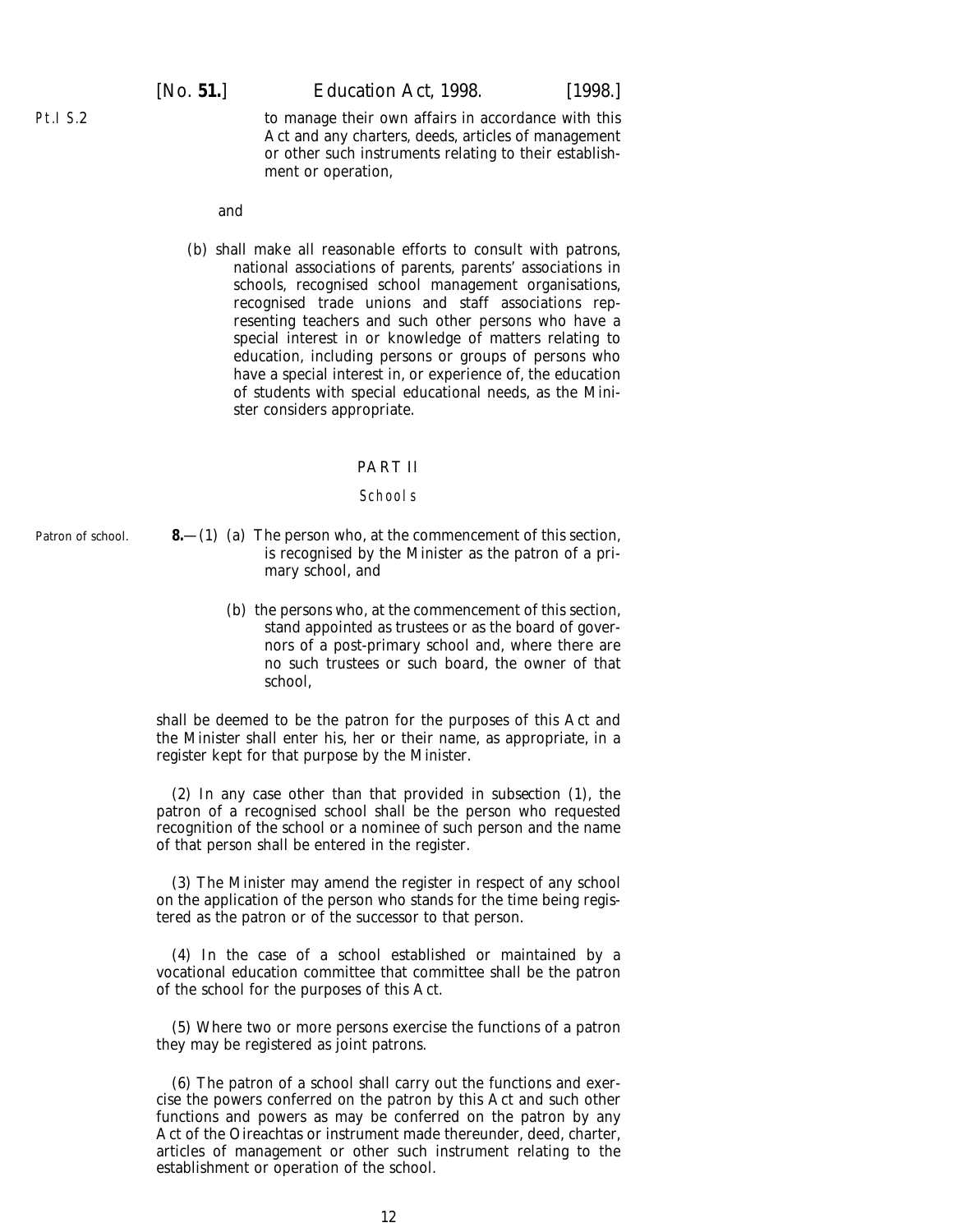<span id="page-12-0"></span>

Pt.II S.8

(7) In this section—

''person'' includes a body of persons;

''school'' includes a proposed school.

**9.**—A recognised school shall provide education to students which Functions of a is appropriate to their abilities and needs and, without prejudice to school. the generality of the foregoing, it shall use its available resources to—

- (*a*) ensure that the educational needs of all students, including those with a disability or other special educational needs, are identified and provided for,
- (*b*) ensure that the education provided by it meets the requirements of education policy as determined from time to time by the Minister including requirements as to the provision of a curriculum as prescribed by the Minister in accordance with *section 30*,
- (*c*) ensure that students have access to appropriate guidance to assist them in their educational and career choices,
- (*d*) promote the moral, spiritual, social and personal development of students and provide health education for them, in consultation with their parents, having regard to the characteristic spirit of the school,
- (*e*) promote equality of opportunity for both male and female students and staff of the school,
- (*f*) promote the development of the Irish language and traditions, Irish literature, the arts and other cultural matters,
- (*g*) ensure that parents of a student, or in the case of a student who has reached the age of 18 years, the student, have access in the prescribed manner to records kept by that school relating to the progress of that student in his or her education,
- (*h*) in the case of schools located in a Gaeltacht area, contribute to the maintenance of Irish as the primary community language,
- (*i*) conduct its activities in compliance with any regulations made from time to time by the Minister under *section 33*,
- (*j*) ensure that the needs of personnel involved in management functions and staff development needs generally in the school are identified and provided for,
- (*k*) establish and maintain systems whereby the efficiency and effectiveness of its operations can be assessed, including the quality and effectiveness of teaching in the school and the attainment levels and academic standards of students,
- (*l*) establish or maintain contacts with other schools and at other appropriate levels throughout the community served by the school, and
- (*m*) subject to this Act and in particular *section 15 (2) (d)*, establish and maintain an admissions policy which provides for maximum accessibility to the school.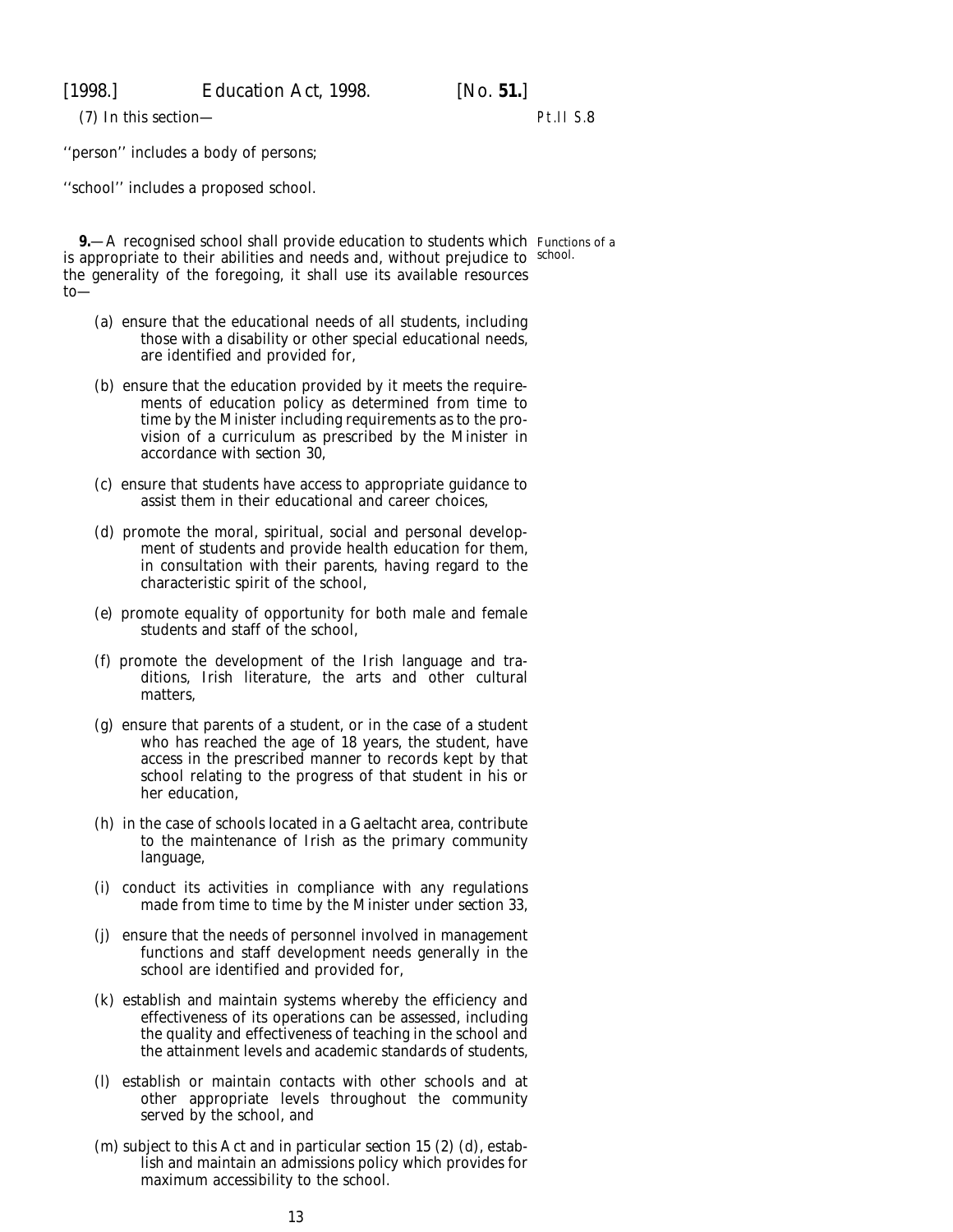<span id="page-13-0"></span>Pt.II Recognition of schools.

**10.**—(1) On a request being made for that purpose, the Minister may from time to time designate a school or a proposed school to be a school recognised for the purposes of this Act.

(2) The Minister may designate a school or a proposed school to be a school recognised for the purposes of this Act where the Minister, on a request being made for that purpose by the patron of a school or a proposed school, is satisfied that—

- (*a*) the number of students who are attending or are likely to attend the school is such or is likely to be such as to make the school viable,
- (*b*) in the case of a proposed school, and having regard to the desirability of diversity in the classes of school operating in the area likely to be served by the school, the needs of students attending or likely to attend the school cannot reasonably be met by existing schools,
- (*c*) the patron undertakes that the school shall provide the curriculum as determined in accordance with *section 30*,
- (*d*) the patron agrees to permit and co-operate with regular inspection and evaluation by the Inspectorate,
- (*e*) the school complies, or in the case of a proposed school shall comply, with health, safety and building standards as are determined by law and any further such standards as are determined from time to time by the Minister, and
- (*f*) the patron agrees that the school shall operate in accordance with such regulations as may be made by the Minister from time to time under *section 33* and with this Act and with any other terms and conditions as may reasonably be attached to recognition by the Minister.

(3) A school that, on the commencement of this section, is in receipt of funds provided by the Oireachtas in respect of—

- (*a*) the education activities for students of that school, or
- (*b*) the remuneration of teachers in that school,

shall be deemed to be a school recognised in accordance with this section.

(4) The Minister may from time to time designate a place to be a centre for education.

Withdrawal of recognition.

**11.**—(1) Where the Minister is satisfied that the requirements for recognition of a school as provided for in *section 10 (2)* are not being met by a school, including a school recognised in accordance with *section 10 (3)*, or that the functions of a school are not being effectively discharged and is of the opinion that recognition should be withdrawn from that school, the Minister shall inform the board, the patron, the teachers, the student council where one exists and the parents of students in that school by notice in writing of that opinion and the reasons for the opinion.

(2) If, after the expiration of three months from the date of the notice issued under *subsection (1)*, and, after consideration of any representations made to the Minister by the board or the patron of the school, the teachers or the parents or the student council where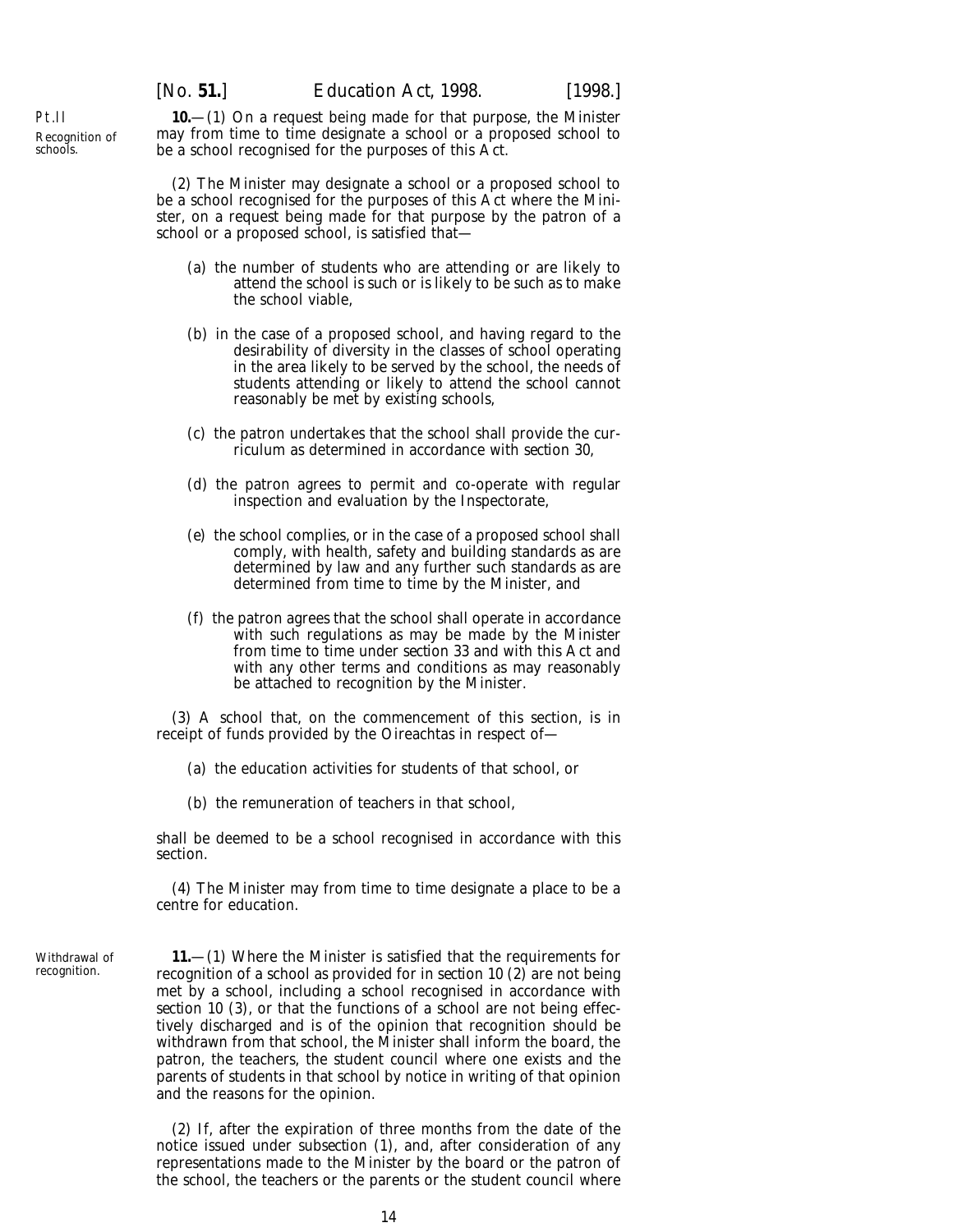<span id="page-14-0"></span>[1998.] *Education Act,* 1998. [*No.* **51.**]

one exists, the Minister remains of the said opinion, the Minister may Pt.II S.11 withdraw recognition from the school by notice in writing addressed to the board and the patron of the school, and such notice shall be effective on and from the last day of the school year following the school year in which the notice was addressed to the board or such later date as the Minister may determine.

(3) It shall be the duty of the Minister in respect of a school from which recognition has been withdrawn to arrange to make alternative and appropriate education facilities available for those students who were enrolled in the school on the date of such withdrawal and who require those facilities.

(4) Where the Minister is satisfied that a school from which recognition has been withdrawn satisfies the requirements for recognition of a school as provided for in *section 10*, and that the functions of the school will be effectively discharged, the Minister may restore recognition to that school, provided that such restoration of recognition shall not entitle that school or any person employed in the school to receive any payment out of monies provided by the Oireachtas in relation to the period subsequent to the withdrawal of recognition and prior to the restoration of recognition.

**12.**—(1) The Minister, with the concurrence of the Minister for Annual funding.Finance, shall determine and publish in each school year criteria by which any class or classes of recognised schools or centres for education are to be funded in the following school year from monies provided by the Oireachtas and such criteria shall allow for the payment of additional monies to recognised schools having regard to the level of educational disadvantage of students in the schools.

(2) Except as otherwise provided by this Act, the Minister shall, in each school year by such date or dates as shall be determined by the Minister, make to each recognised school or centre for education a grant or grants, which accords with the criteria determined pursuant to this section, from monies provided by the Oireachtas in accordance with this Act, for the purposes of carrying on that school or centre for education.

(3) A grant or grants shall not be made unless the school is a recognised school at the date that such grant or grants are to be made.

(4) Except as otherwise provided in this Act, where, on the commencement of this section, arrangements are in place whereby grants are provided by the Minister to a body of persons which disburses such grants to two or more recognised schools, then nothing in this Act shall operate to alter such arrangements except with the agreement of that body or its successor.

(5) Where *subsection (4)* applies, the Minister shall, from monies provided by the Oireachtas, make such grant or grants to the body referred to in that subsection or its successor of an amount equal to the amount which, but for this subsection, would have been made to schools under *subsection (2)* and any such grant or grants shall be applied by that body for the benefit of students in those schools.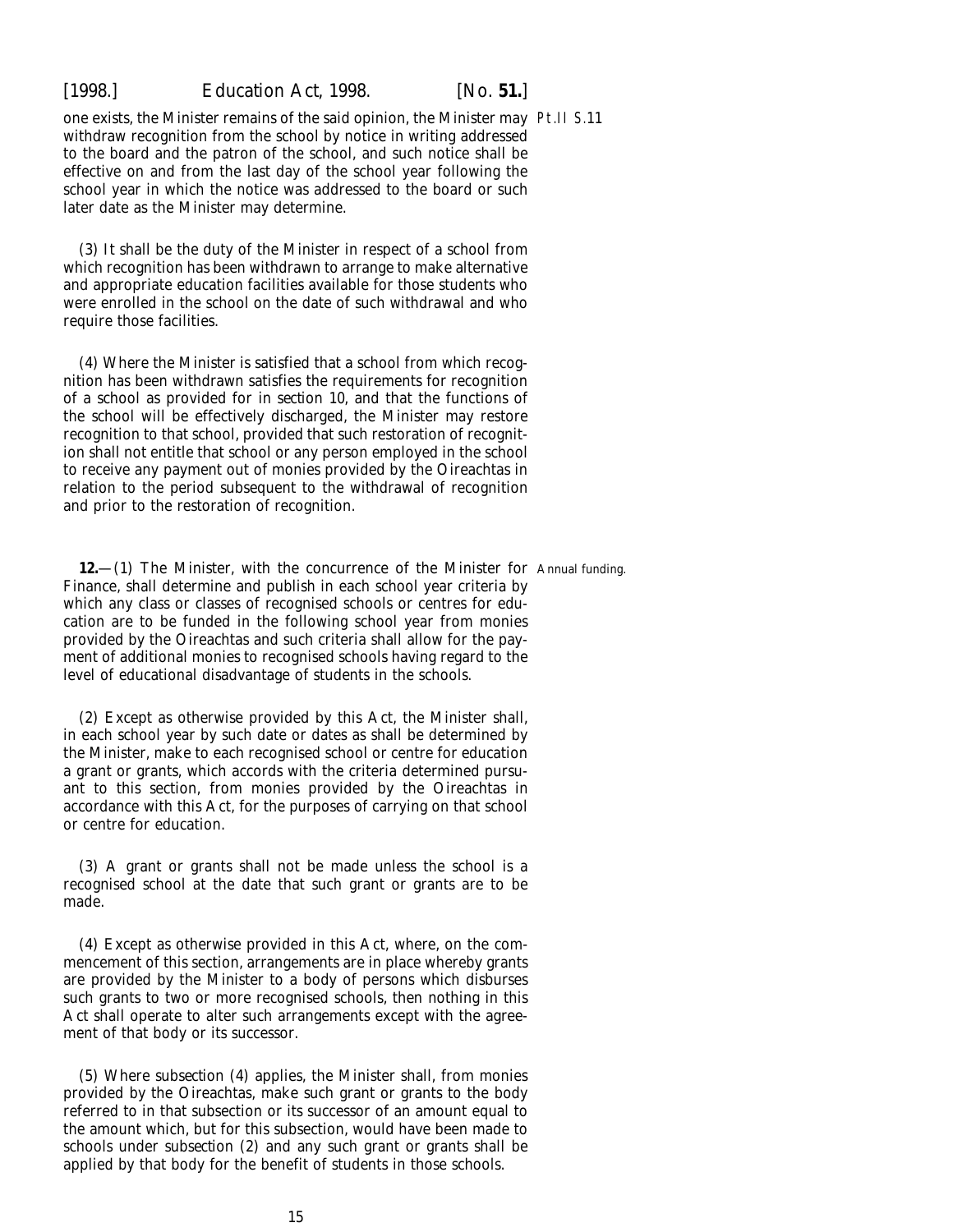#### PART III

#### The Inspectorate

<span id="page-15-0"></span>The Inspectorate.

**13.**—(1) The Minister shall appoint a Chief Inspector and such and so many Inspectors as the Minister considers appropriate and the Chief Inspector and Inspectors collectively shall be known and are referred to in this Act as the ''Inspectorate''.

(2) The Minister shall include amongst those he or she appoints as Inspectors under *subsection (1)* persons who hold qualifications as psychologists or who have other expertise, including expertise in the education of students with special educational needs.

- (3) The functions of an Inspector shall be:
	- (*a*) to support and advise recognised schools, centres for education and teachers on matters relating to the provision of education and, without prejudice to the generality of the foregoing, an Inspector—
		- (i) shall visit recognised schools and centres for education on the initiative of the Inspectorate, and, following consultation with the board, patron, parents of students and teachers, as appropriate, do any or all of the following:
			- (I) evaluate the organisation and operation of those schools and centres and the quality and effectiveness of the education provided in those schools or centres, including the quality of teaching and effectiveness of individual teachers;
			- (II) evaluate the education standards in such schools or centres;
			- (III) assess the implementation and effectiveness of any programmes of education which have been devised in respect of individual students who have a disability or other special educational needs;
			- (IV) assess the implementation of regulations made by the Minister, and
			- (V) report to the Minister, or to the board, patron, parents of students and teachers, as appropriate, and as prescribed, on these matters or on any other matter relating to the activities of those schools or centres and the needs of students attending those schools or centres,
		- (ii) may conduct assessments of the educational needs of students in recognised schools and advise those students, their parents and the schools as appropriate in relation to the educational development of those students,
		- (iii) shall advise teachers and boards in respect of the performance of their duties, and, in particular, assist teachers in employing improved methods of teaching and conducting classes, and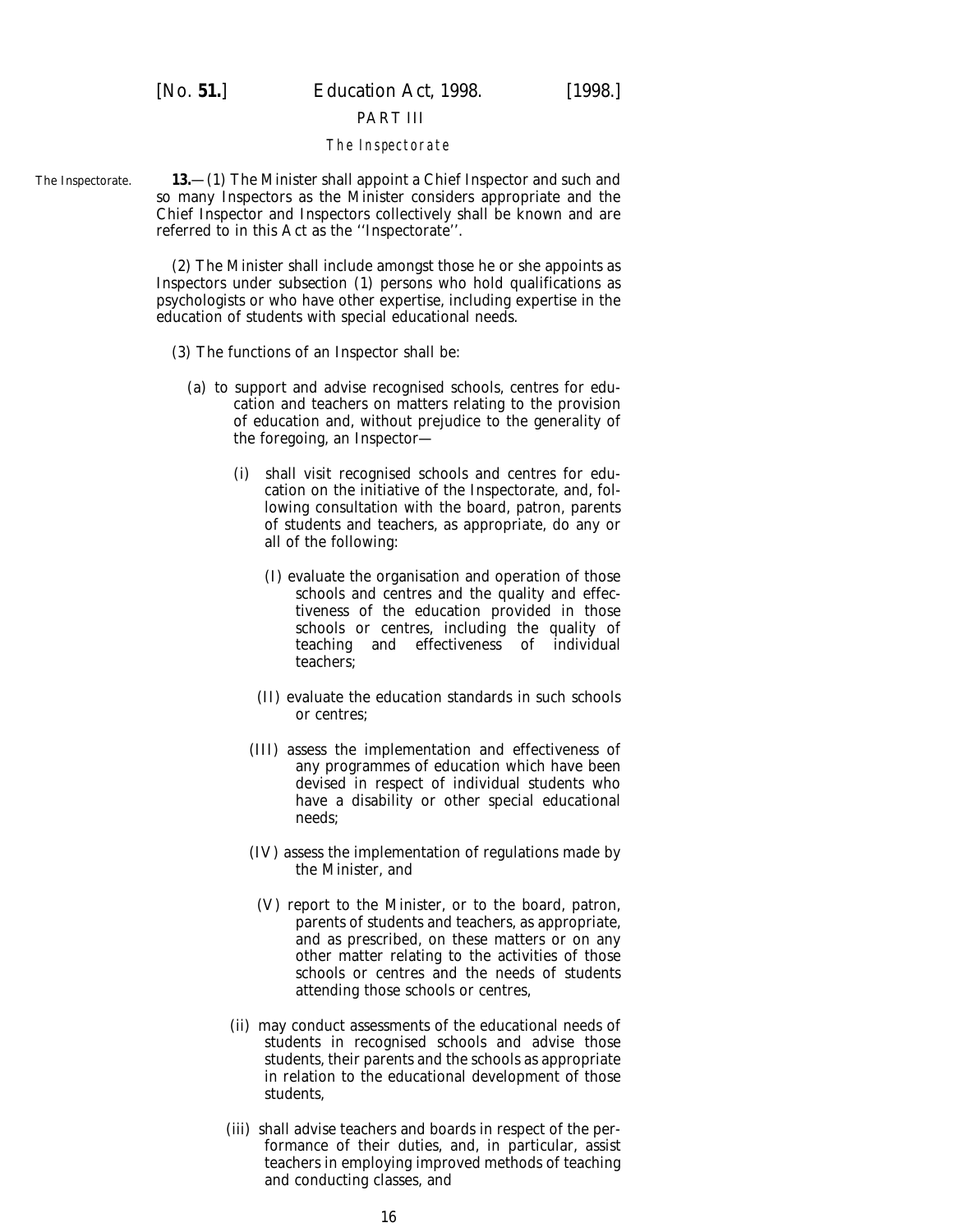(iv) shall advise parents and parents' associations;

- (*b*) to evaluate the quality and effectiveness of the provision of education in the State, including comparison with relevant international practice and standards, and to report thereon to the Minister;
- (*c*) to conduct research into education and to provide support in the formulation of policy by the Minister;
- (*d*) to promote excellence in the management of, teaching in and the use of support services by schools and in the procedures for consultation and co-operation within and between schools and centres for education;
- (*e*) to disseminate information relating to—
	- (i) the performance by the Inspectorate of the functions provided for in this section, and
	- (ii) successful educational initiatives which have been implemented by schools and centres for education,

and promote informed debate on those matters;

- (*f*) to evaluate the effectiveness of the teaching, development, promotion and use of Irish in schools and centres for education and to report to the Minister on those matters;
- (*g*) to advise the Minister on any matter relating to education policy and provision, including the curriculum taught in recognised schools, assessment and teaching methods, and
- (*h*) to perform such functions relating to the preparation and marking of the school examinations which are conducted in the State as the Chief Inspector shall determine, the monitoring and evaluation of the content and standards of those examinations and to report thereon to the Minister.

(4) Without prejudice to the generality of *subsection (3)*, an Inspector to whom *subsection (2)* applies shall have the following functions:

- (*a*) in consultation with parents to assess the psychological needs of students in recognised schools and to advise as appropriate those students, their parents and the schools in relation to the educational and psychological development of such students;
- (*b*) to advise recognised schools on policies and strategies for the education of children with special educational needs;
- (*c*) to advise the Minister on any matter relating to the psychological needs of students in recognised schools;
- (*d*) in collaboration with parents and the Principal and teachers in recognised schools, to assist in the creation of a school environment which prevents or limits obstacles to learning which students may experience, and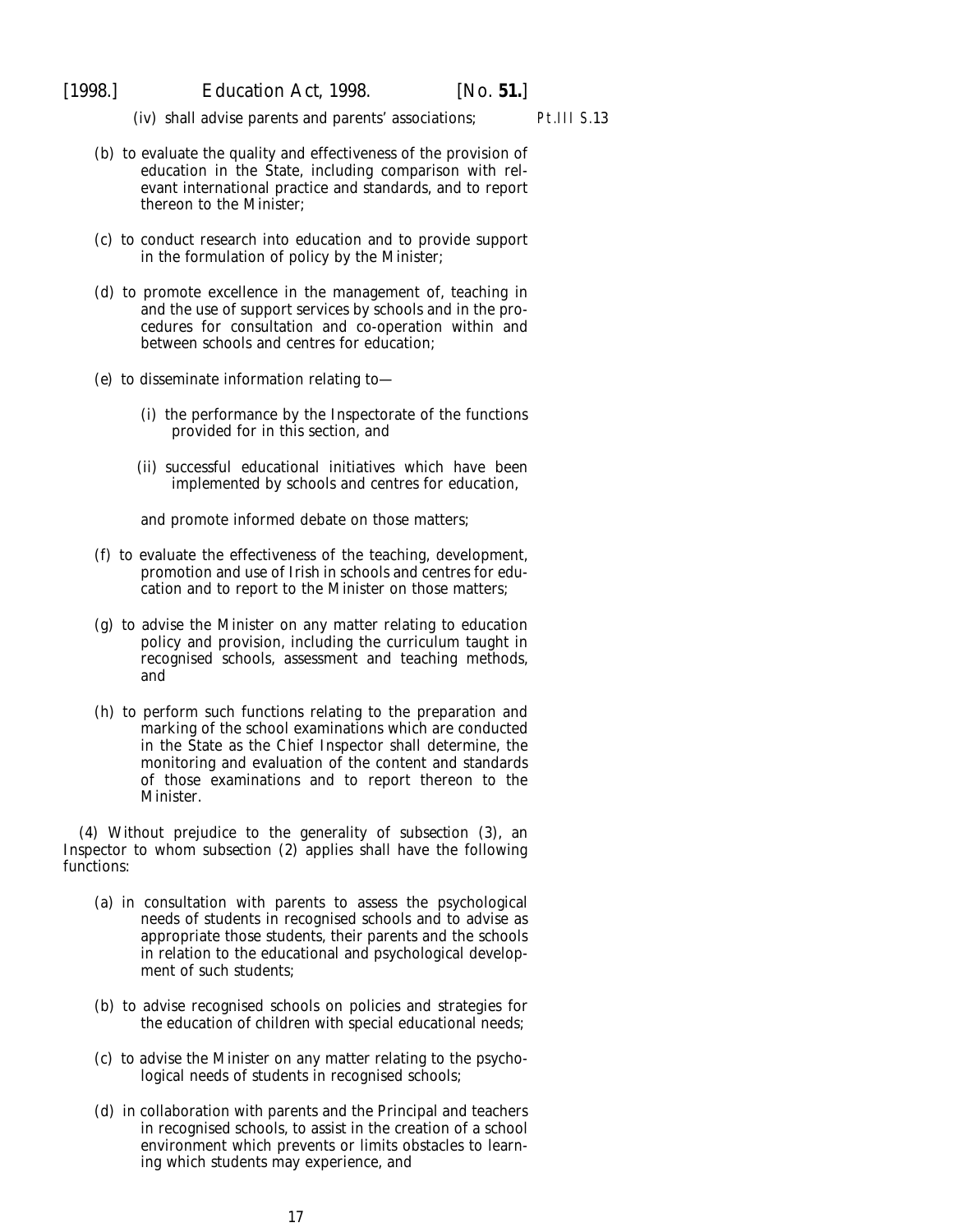<span id="page-17-0"></span>Pt.III S.13

(*e*) to advise the Minister on any matter relating to the linguistic needs of deaf students in recognised schools.

(5) Where an Inspector has carried out an evaluation or an assessment under *subsection* (3)(a)(i), he or she may make recommendations to the Minister in respect of improvements that he or she considers appropriate.

(6) The Minister may, if a teacher and the board consent, second that teacher to the Inspectorate for such period as the Minister shall determine, to carry out any or all of the functions conferred on an Inspector.

(7) An Inspector shall have all such powers as are necessary or expedient for the purpose of performing his or her functions and shall be accorded every reasonable facility and co-operation by the board and the staff of a school or centre for education.

(8) An Inspector, including the Chief Inspector, shall carry out his or her functions in accordance with such procedures for, and criteria of, inspections as may be determined by the Minister from time to time, following consultation with patrons, school management organisations, recognised trade unions and staff associations representing teachers and such other persons as the Minister considers appropriate, and such directions as may be given by the Minister from time to time.

(9) A teacher or the board of a school may request the Chief Inspector to review any inspection carried out by an Inspector which affects the teacher or the school and the Chief Inspector shall review the inspection in accordance with such procedures as the Chief Inspector shall determine.

(10) A person who immediately before the commencement of this Part holds an office as Chief Inspector, Inspector or Inspector of Guidance Service/Psychologist or who is seconded to the Inspectorate shall on the commencement of this Part continue to hold that office or be so seconded as appropriate and this section shall apply to any such person.

(11) The Civil Service Commissioners Act, 1956, and the Civil Service Regulation Acts, 1956 to 1996, shall apply to Inspectors.

(12) The Minister shall appoint Inspectors or second teachers to the Inspectorate, in accordance with this section, with the concurrence of the Minister for Finance.

#### PART IV

#### Boards of Management

**14.**—(1) It shall be the duty of a patron, for the purposes of ensuring that a recognised school is managed in a spirit of partnership, to appoint where practicable a board of management the composition of which is agreed between patrons of schools, national associations of parents, recognised school management organisations, recognised trade unions and staff associations representing teachers and the Minister.

(2) A board established in accordance with *subsection (1)* shall fulfil in respect of the school the functions assigned to that school by this Act, and, except in the case of a school established or maintained

Establishment and membership of boards of management.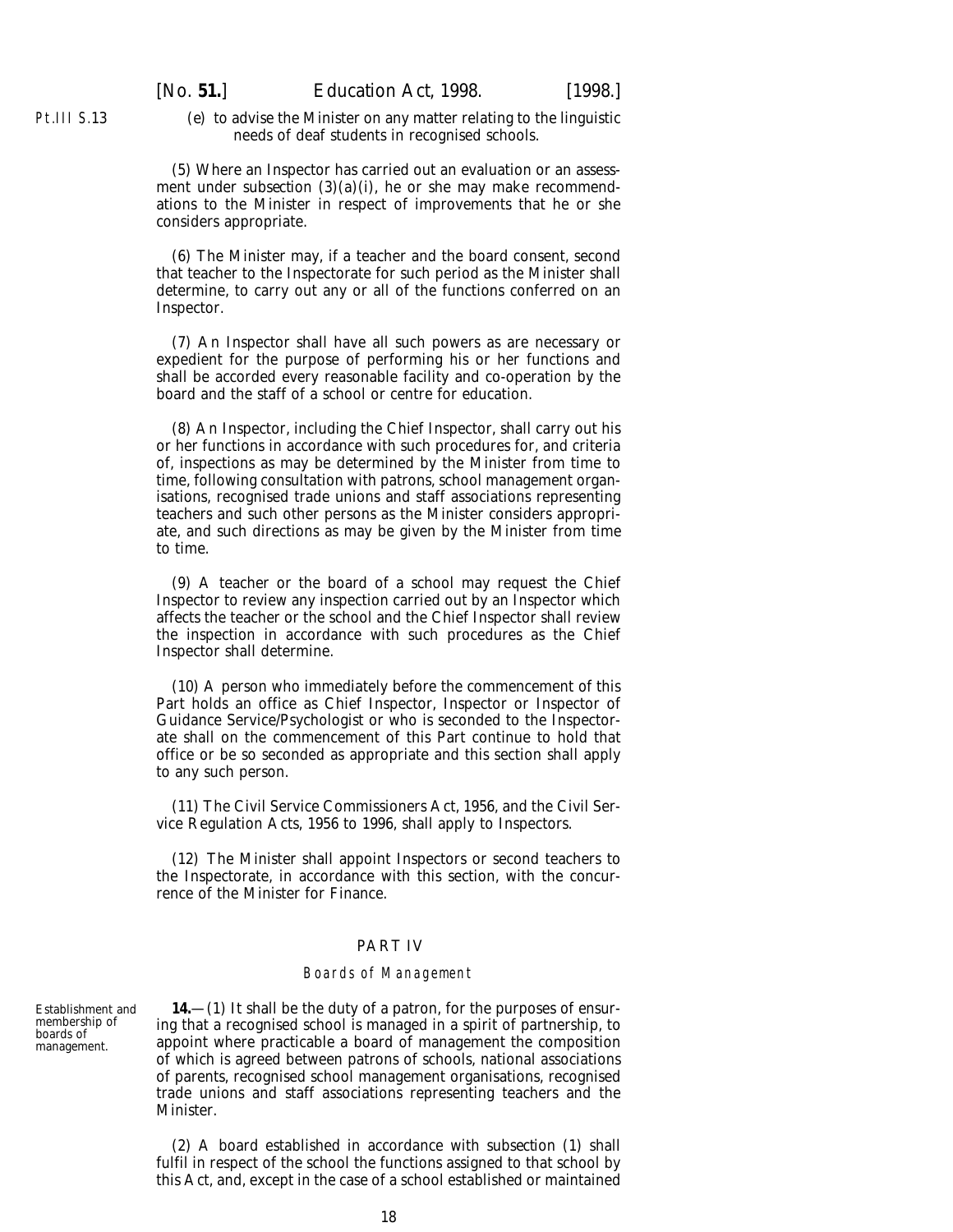<span id="page-18-0"></span>

by a vocational education committee, each board shall be a body Pt.IV S.14 corporate with perpetual succession and power to sue and may be sued in its corporate name.

(3) Pending the establishment of a board as provided for by *subsection (1)* the persons who have responsibilities under the structures and systems in place in a school for the management of that school at the commencement of this Part, including boards of governors, shall, as appropriate, discharge the functions of a board under this Act.

(4) The members of a board shall, except where articles of management otherwise provide, be appointed by the patron of the school.

(5) When making appointments to a board established in accordance with *subsection (1)* the patron shall comply with directions given by the Minister in respect of an appropriate gender balance and the Minister, before giving any such directions, shall consult with patrons, national associations of parents, recognised school management organisations and recognised trade unions and staff associations representing teachers.

(6) The Minister, with the agreement of the patron, national associations of parents, recognised school management organisations and recognised trade unions and staff associations representing teachers, shall prescribe matters relating to the appointment of a board.

(7) Except as provided by this Act, no action shall lie against a member of a board in respect of anything done by that member in good faith and in pursuance of this Act or any regulations made by the Minister under this Act.

(8) Where a patron determines that the appointment of a board in accordance with *subsection (1)* is not practicable, the patron shall inform the parents of students, the teachers and other staff of the school and the Minister of that fact and the reasons therefor at the time of such determination and, thereafter, if a board is not so appointed, the patron shall, from time to time or as requested by the Minister, inform the parents, teachers and other staff and the Minister of the reasons therefor.

**15.**—(1) It shall be the duty of a board to manage the school on Functions of a behalf of the patron and for the benefit of the students and their board. parents and to provide or cause to be provided an appropriate education for each student at the school for which that board has responsibility.

(2) A board shall perform the functions conferred on it and on a school by this Act and in carrying out its functions the board shall—

- (*a*) do so in accordance with the policies determined by the Minister from time to time,
- (*b*) uphold, and be accountable to the patron for so upholding, the characteristic spirit of the school as determined by the cultural, educational, moral, religious, social, linguistic and spiritual values and traditions which inform and are characteristic of the objectives and conduct of the school, and at all times act in accordance with any Act of the Oireachtas or instrument made thereunder, deed, charter, articles of management or other such instrument relating to the establishment or operation of the school,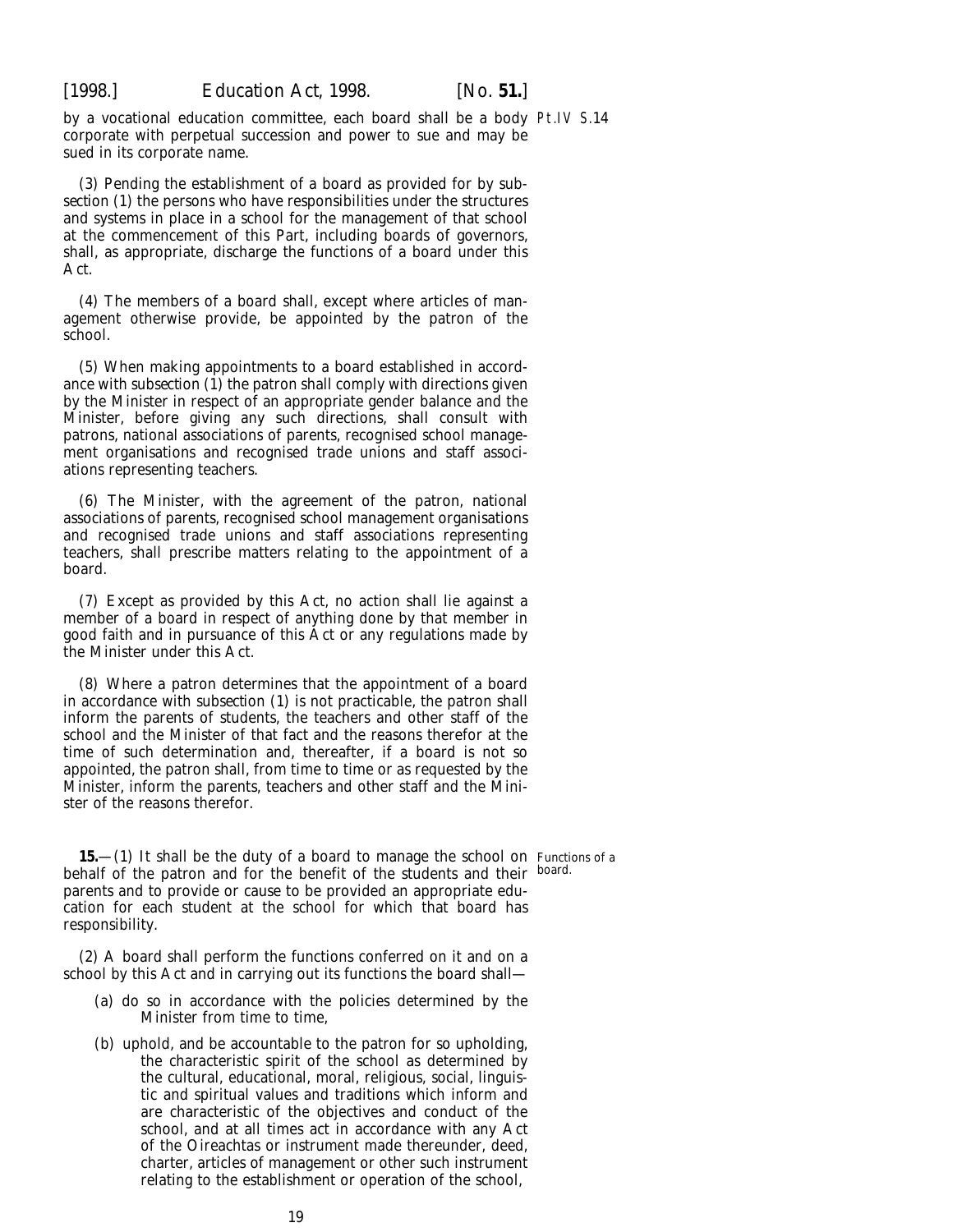- <span id="page-19-0"></span>Pt.IV S.15
- (*c*) consult with and keep the patron informed of decisions and proposals of the board,
- (*d*) publish, in such manner as the board with the agreement of the patron considers appropriate, the policy of the school concerning admission to and participation in the school, including the policy of the school relating to the expulsion and suspension of students and admission to and participation by students with disabilities or who have other special educational needs, and ensure that as regards that policy principles of equality and the right of parents to send their children to a school of the parents' choice are respected and such directions as may be made from time to time by the Minister, having regard to the characteristic spirit of the school and the constitutional rights of all persons concerned, are complied with,
- (*e*) have regard to the principles and requirements of a democratic society and have respect and promote respect for the diversity of values, beliefs, traditions, languages and ways of life in society,
- (*f*) have regard to the efficient use of resources (and, in particular, the efficient use of grants provided under *section 12*), the public interest in the affairs of the school and accountability to students, their parents, the patron, staff and the community served by the school, and
- (*g*) use the resources provided to the school from monies provided by the Oireachtas to make reasonable provision and accommodation for students with a disability or other special educational needs, including, where necessary, alteration of buildings and provision of appropriate equipment.

(3) For the avoidance of doubt, nothing in this Act shall confer or be deemed to confer on the board any right over or interest in the land and buildings of the school for which that board is responsible.

Dissolution by a patron.

**16.**—(1) Subject to this section and to the consent of the Minister, the patron may—

- (*a*) for good and valid reasons stated in writing to a member of a board of management remove that member from that office, or
- (*b*) if satisfied that the functions of a board are not being effectively discharged, dissolve that board.

(2) Where a patron proposes to remove a member of a board from that office or to dissolve a board, the patron shall inform that member or board by notice in writing of his or her intention and the reasons therefor.

(3) If, at the end of a period of one month after the date of the notice provided for in *subsection (2)*, the patron, having considered any representations made to him or her by or on behalf of the member or the board, remains of the view that the member should be removed from office or that the board should be dissolved then the patron may, subject to the approval of the Minister, by notice in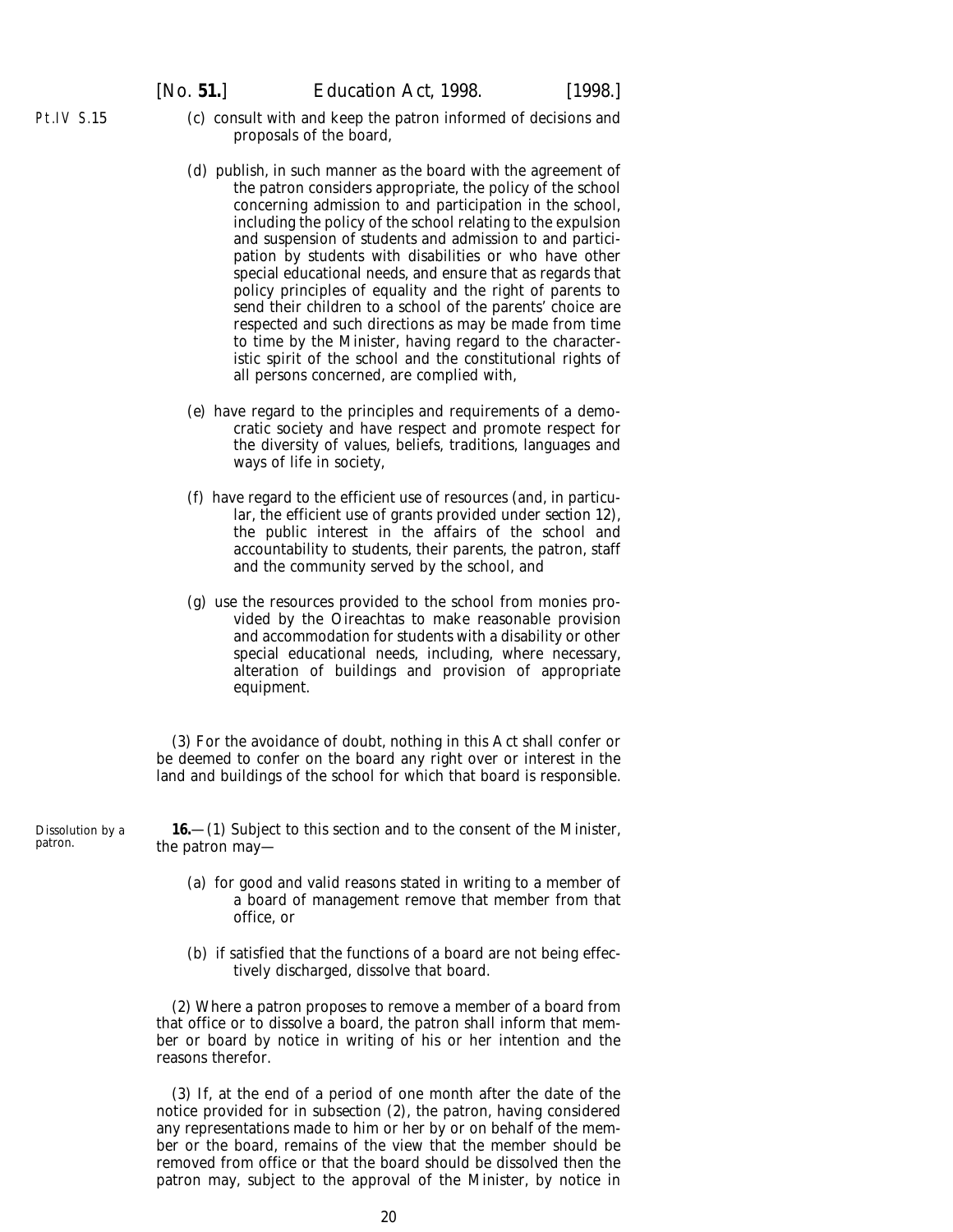<span id="page-20-0"></span>

writing and stating the opinion of the patron and the reasons there-Pt.IV S.16 for, remove the member from office or dissolve the board as appropriate.

(4) A copy of every notice issued under this section and any representations made to the patron shall be delivered to the Minister as soon as may be after it has been made.

(5) Whenever the patron dissolves a board, the patron may, subject to the approval of the Minister, appoint any person or body of persons as the patron thinks fit to perform the functions of the board.

(6) Where a patron removes a member of a board the resulting vacancy shall be filled in accordance with regulations made under *section 14 (6)*.

(7) The patron shall provide, in accordance with *section 14*, for the re-establishment of a board dissolved under *subsection (1)* not later than six months following the dissolution or such longer period as the patron, with the consent of the Minister, considers appropriate and when the new board has been established the functions of the dissolved board shall be re-vested in the new board and shall cease to be functions of the person or body of persons, if any, appointed under *subsection (5)*.

**17.**—(1) Where—

Dissolution by patron at request of Minister.

- (*a*) the Minister is satisfied that the functions of a board are not being effectively discharged, or
- (*b*) a board willfully neglects to comply with any order, direction or regulation of the Minister given or made under this Act, or
- (*c*) a board fails to comply with any judgment or order of any court of competent jurisdiction,

the Minister may, by notice in writing, require the patron to dissolve the board for reasons stated in such notice and the patron shall dissolve the board accordingly as soon as may be after the date of such notice.

(2) Before the Minister serves a notice as provided for in *subsection (1)*, he or she shall inform the board and the patron of his or her intention to do so and shall consider any representations made to him or her by or on behalf of the board or the patron within one month of informing the board and the patron.

(3) Whenever the patron dissolves a board under this section, *subsections (5)* and *(7)* of *section 16* shall apply.

**18.**—(1) Except in the case of a school established or maintained Keeping of accounts by a vocational education committee, a board shall keep all proper <sup>and records.</sup> and usual accounts and records of all monies received by it or expenditure of such monies incurred by it and shall ensure that in each year all such accounts are properly audited or certified in accordance with best accounting practice.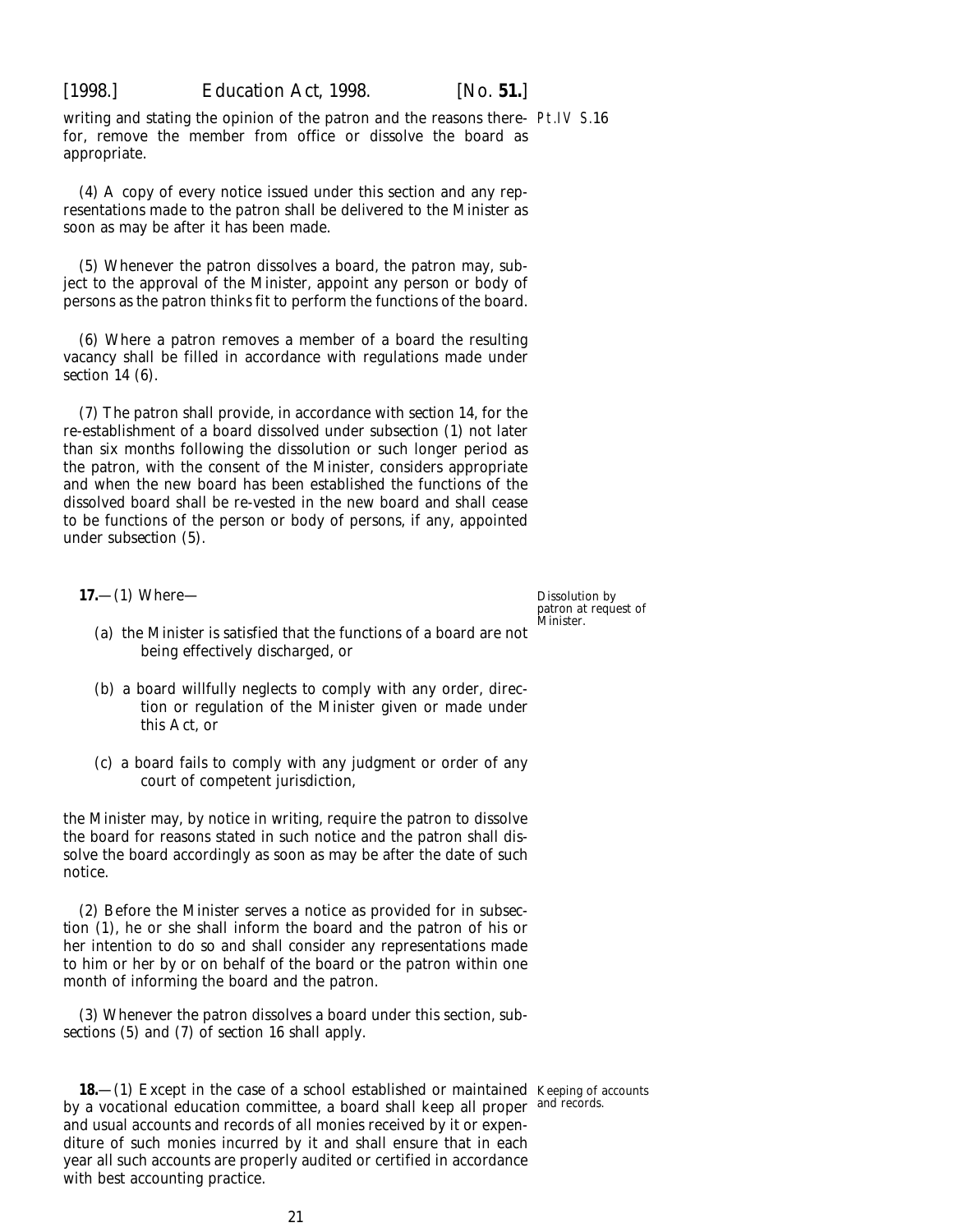<span id="page-21-0"></span>Pt.IV S.18

[*No.* **51.**] *Education Act,* 1998. [1998.]

(2) Accounts kept in pursuance of this section shall be made available by the school concerned for inspection by the Minister and by parents of students in the school, in so far as those accounts relate to monies provided in accordance with *section 12*.

Report on operation of board.

**19.**—(1) Where the Minister or the patron is of the opinion that the functions of a board are not being effectively discharged, the Minister or the patron, as the case may be, shall inform the board of that opinion and the reasons therefor.

(2) Having considered any representations by the board, the Minister or the patron, as the case may be, may authorise any person or persons as the Minister or the patron may deem appropriate to report to the Minister or the patron or both the Minister and the patron on any matter arising from or relating to the operation of that board.

(3) Any person appointed to prepare a report under this section shall be entitled at all reasonable times to enter any premises occupied by the school concerned and shall be afforded every facility and co-operation by the board, the teachers and other staff of the school, including access to all records, to perform his or her functions.

(4) A Principal or board shall supply the patron and the Minister with such information regarding the performance of the board's functions as the patron or the Minister, as the case may be, may from time to time require.

(5) Where either the Minister or a patron proposes to exercise functions under this section then—

- (*a*) the Minister shall inform the patron, or
- (*b*) the patron shall inform the Minister,

as appropriate, of the proposed course of action.

Report and information.

**20.**—A board shall establish procedures for informing the parents of students in the school of matters relating to the operation and performance of the school and such procedures may include the publication and circulation to parents, teachers and other staff and a student council where one has been established of a report on the operation and performance of the school in any school year, with particular reference to the achievement of objectives as set out in the school plan provided for under *section 21*.

The school plan.

**21.**—(1) A board shall, as soon as may be after its appointment, make arrangements for the preparation of a plan (in this section referred to as the ''school plan'') and shall ensure that the plan is regularly reviewed and updated.

(2) The school plan shall state the objectives of the school relating to equality of access to and participation in the school and the measures which the school proposes to take to achieve those objectives including equality of access to and participation in the school by students with disabilities or who have other special educational needs.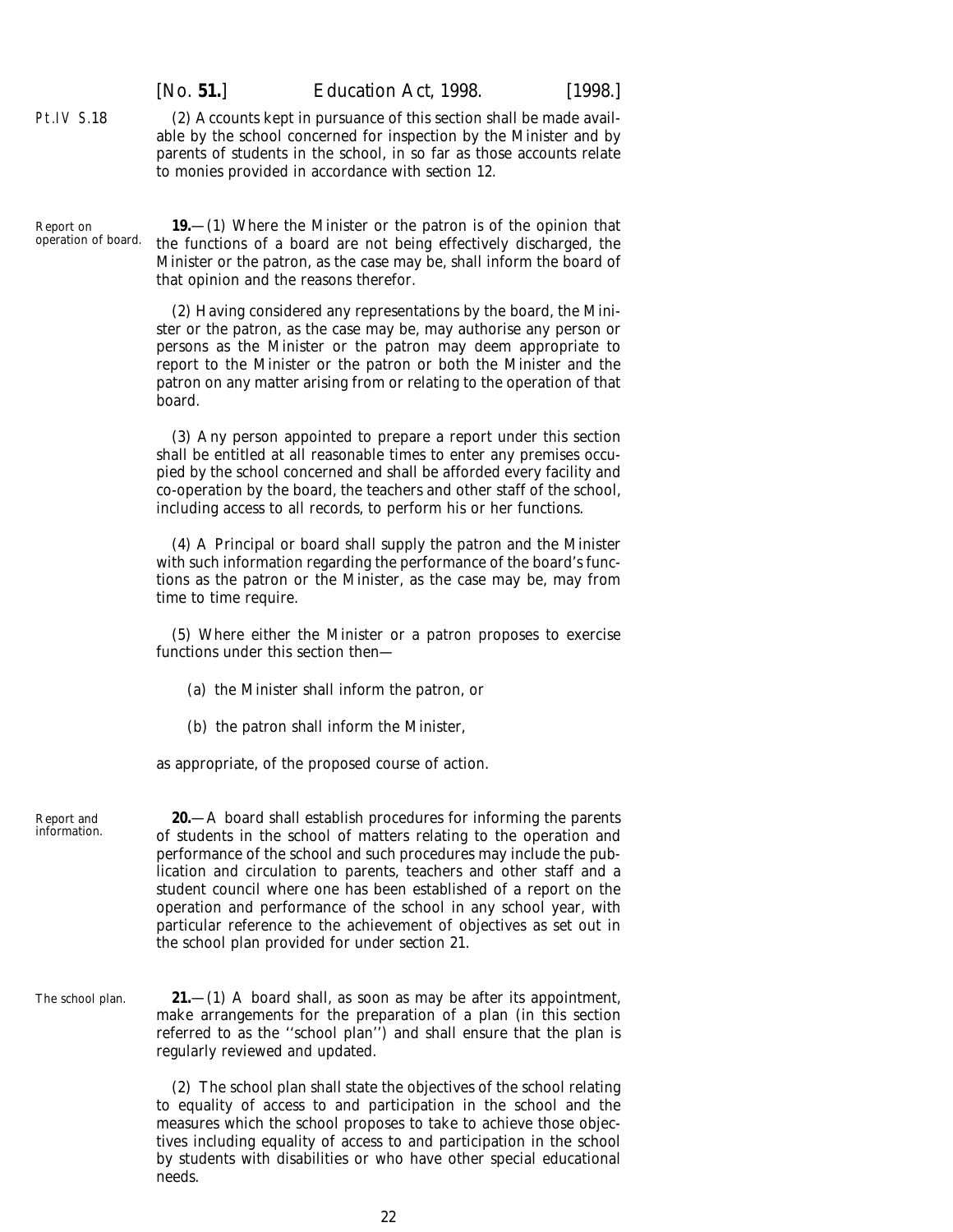<span id="page-22-0"></span>[1998.] *Education Act,* 1998. [*No.* **51.**]

(3) The school plan shall be prepared in accordance with such Pt.IV S.21 directions, including directions relating to consultation with the parents, the patron, staff and students of the school, as may be given from time to time by the Minister in relation to school plans.

(4) A board shall make arrangements for the circulation of copies of the school plan to the patron, parents, teachers and other staff of the school.

#### PART V

#### The Principal and Teachers

**22.**—(1) The Principal of a recognised school and the teachers in Functions of a recognised school, under the direction of the Principal, shall have Principal and responsibility, in accordance with this Act, for the instruction provided to students in the school and shall contribute, generally, to the education and personal development of students in that school.

(2) Without prejudice to *subsection (1)*, the Principal and teachers shall—

- (*a*) encourage and foster learning in students,
- (*b*) regularly evaluate students and periodically report the results of the evaluation to the students and their parents,
- (*c*) collectively promote co-operation between the school and the community which it serves, and
- (*d*) subject to the terms of any applicable collective agreement and their contract of employment, carry out those duties that—
	- (i) in the case of teachers, are assigned to them by or at the direction of the Principal, and
	- (ii) in the case of the Principal, are assigned to him or her by the board.

**23**.—(1) A board shall, in accordance with procedures agreed The Principal.from time to time between the Minister, the patron, recognised school management organisations and any recognised trade union or staff association representing teachers, appoint to the school in a whole-time capacity a person to be Principal of that school subject to such terms and conditions as may be determined from time to time by the Minister with the consent of the Minister for Finance.

(2) In addition to the functions of a Principal provided for in *section 22*, the Principal shall—

- (*a*) be responsible for the day-to-day management of the school, including guidance and direction of the teachers and other staff of the school, and be accountable to the board for that management,
- (*b*) provide leadership to the teachers and other staff and the students of the school,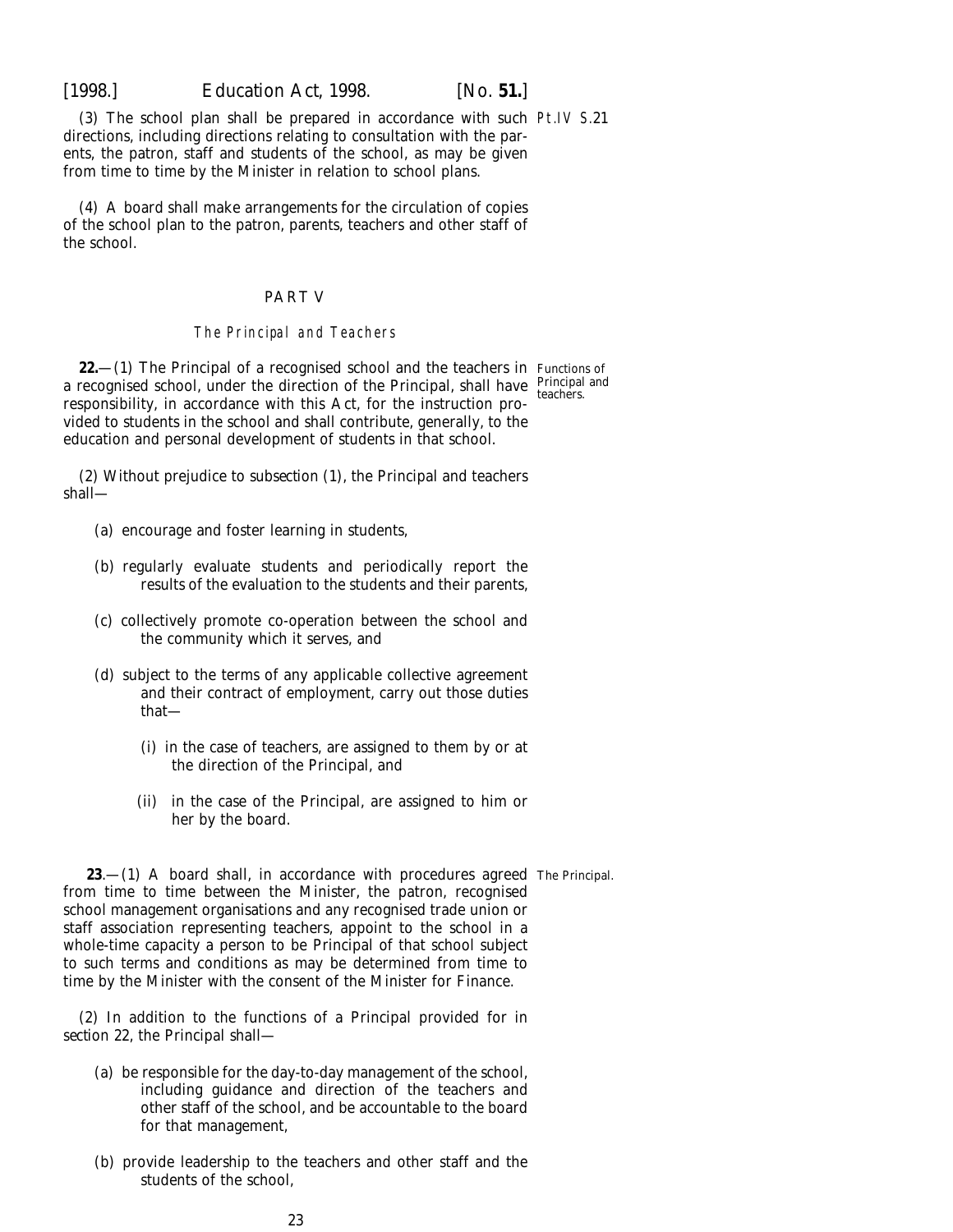- (*c*) be responsible for the creation, together with the board, parents of students and the teachers, of a school environment which is supportive of learning among the students and which promotes the professional development of the teachers,
- (*d*) under the direction of the board and, in consultation with the teachers, the parents and, to the extent appropriate to their age and experience, the students, set objectives for the school and monitor the achievement of those objectives, and
- (*e*) encourage the involvement of parents of students in the school in the education of those students and in the achievement of the objectives of the school.

(3) For the purpose of carrying out his or her functions under this Act, a Principal shall have all such powers as are necessary or expedient in that regard, and shall carry out his or her functions in accordance with such policies as may be determined from time to time by the board and regulations made in accordance with *section 33*.

(4) The Principal shall be entitled to be a member of any and every committee appointed by a board.

(5) Where, at the commencement of this section, the employer of the Principal in a post-primary school is a person or body of persons other than the board of the school then *subsection (1)* shall apply as if the person who or the body which, at such commencement and from time to time thereafter, is such employer, is substituted for the board as therein referred to.

(6) Wherever practicable, the Principal shall, in exercising his or her functions under this section, consult with teachers and other staff of the school.

**24.**—(1) Subject to this section, a board may appoint such and so many persons as teachers and other staff of a school as the board from time to time thinks necessary for the performance of its powers and functions under this Act.

(2) The numbers and qualifications of teachers and other staff of a school, who are to be paid from monies provided by the Oireachtas, shall be subject to the approval of the Minister, with the concurrence of the Minister for Finance.

(3) A board shall appoint teachers and other staff, who are to be paid from monies provided by the Oireachtas, and may suspend or dismiss such teachers and staff, in accordance with procedures agreed from time to time between the Minister, the patron, recognised school management organisations and any recognised trade union and staff association representing teachers or other staff as appropriate.

(4) Pending the agreement of procedures provided for in *subsection (3)*, the procedures applied in the appointment, suspension and dismissal of teachers or other staff immediately before the commencement of this section shall, after such commencement, continue to be applied.

Provisions relating to staff.

<span id="page-23-0"></span>Pt.V S.23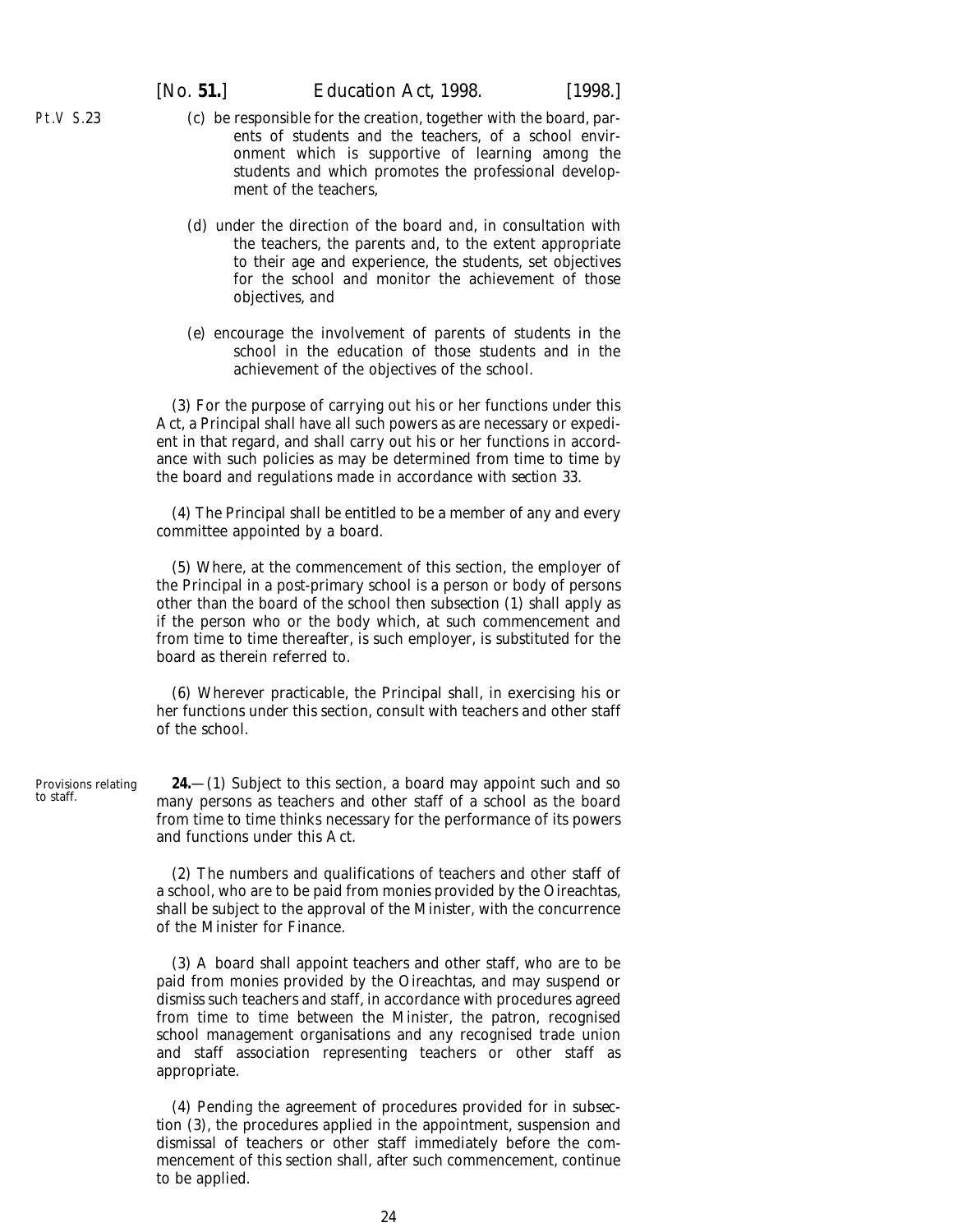<span id="page-24-0"></span>

(5) The terms and conditions of employment of teachers and other Pt.V S.24 staff of a school appointed by a board and who are to be paid from monies provided by the Oireachtas shall be determined by the Minister, with the concurrence of the Minister for Finance.

(6) Where all or part of the remuneration and superannuation of teachers and other staff of a school is paid or is to be paid from monies provided by the Oireachtas, such remuneration or superannuation shall be determined from time to time by the Minister, with the concurrence of the Minister for Finance.

(7) Where, at the commencement of this section the employer of the teachers or other staff in a post-primary school is a person or body of persons other than the board of the school, then *subsections (1)*, *(3)* and *(5)* shall apply as if the person who or the body which, at such commencement and from time to time thereafter, is such employer, is substituted for the board as therein referred to.

(8) Except in the case of an agreement as provided for in *subsection (3)*, nothing in this Act shall have the effect of altering, after the commencement of this Act, the terms and conditions of teachers and other staff of a school under which they were employed before such commencement.

(9) This section shall not apply to teachers or other staff of a school which is established or maintained by a vocational education committee.

#### PART VI

#### Miscellaneous

**25.—The Minister may, from time to time, following consultation School year, week,** with patrons, national associations of parents, recognised school day. management organisations and recognised trade unions and staff associations representing teachers, prescribe—

- (*a*) the minimum number of days in a school year during which a school shall be open to receive students and provide them with instruction,
- (*b*) the minimum number of hours of instruction in a school day or in a school week, and
- (*c*) any matters related to the length of the school year, the school week or the school day and the organisation and structure of such year, week or day.

**26.**—(1) The parents of students of a recognised school may estab- Parents' association. lish, and maintain from among their number, a parents' association for that school and membership of that association shall be open to all parents of students of that school.

(2) A parents' association shall promote the interests of the students in a school in co-operation with the board, Principal, teachers and students of a school and for that purpose may—

(*a*) advise the Principal or the board on any matter relating to the school and the Principal or board, as the case may be, shall have regard to any such advice, and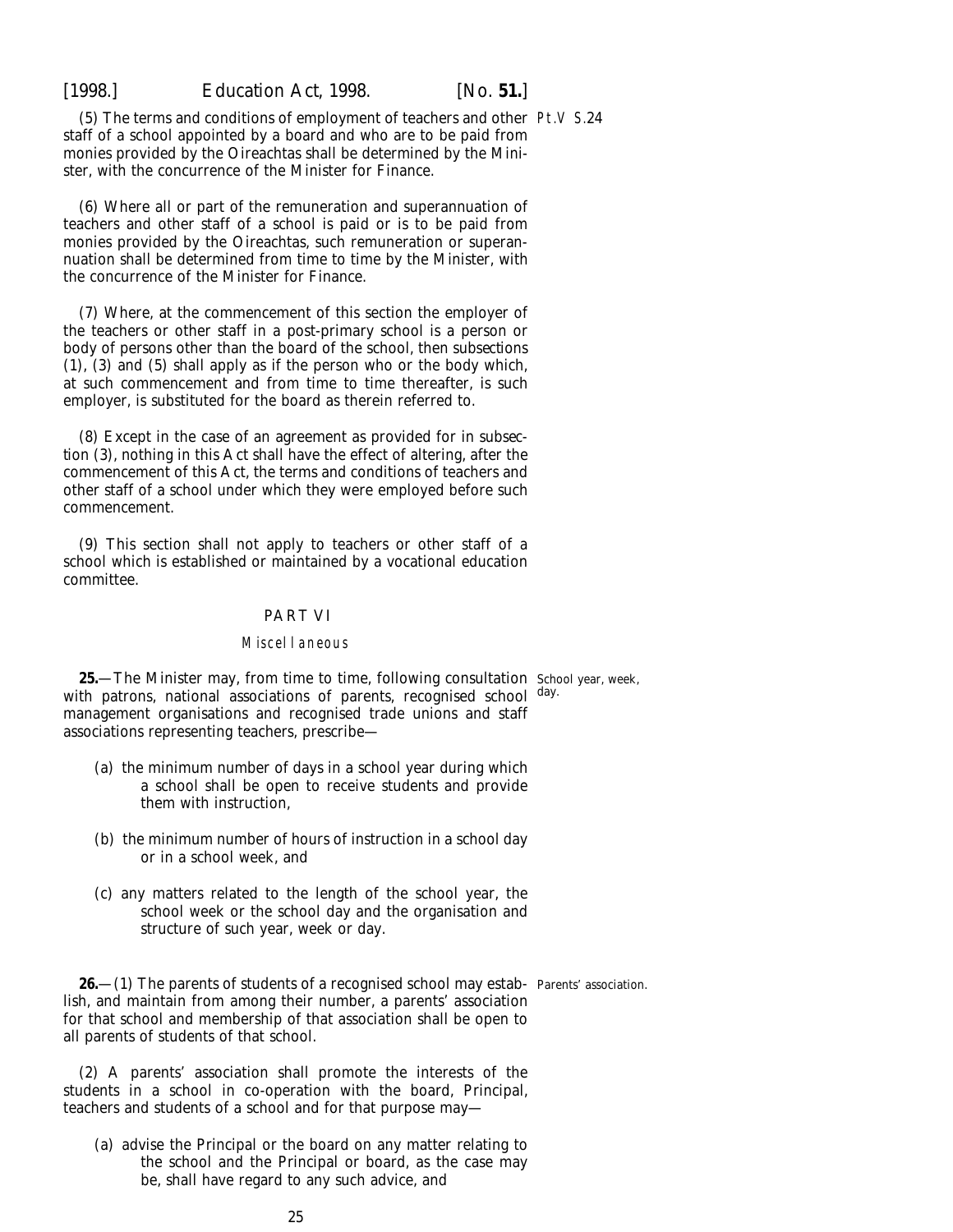(*b*) adopt a programme of activities which will promote the involvement of parents, in consultation with the Principal, in the operation of the school.

(3) The board shall promote contact between the school, parents of students in that school and the community and shall facilitate and give all reasonable assistance to parents who wish to establish a parents' association and to a parents' association when it is established.

- (4) (*a*) A parents' association shall, following consultation with its members, make rules governing its meetings and the business and conduct of its affairs.
	- (*b*) Where a parents' association is affiliated to a national association of parents, the rules referred to in *paragraph (a)* shall be in accordance with guidelines issued by that national association of parents with the concurrence of the Minister.

Information to students and student council.

<span id="page-25-0"></span>Pt.VI S.26

**27.**—(1) A board shall establish and maintain procedures for the purposes of informing students in a school of the activities of the school.

(2) The procedures established and maintained under *subsection (1)* shall facilitate the involvement of the students in the operation of the school, having regard to the age and experience of the students, in association with their parents and teachers.

(3) Students of a post-primary school may establish a student council and, without prejudice to the generality of *subsection (1)*, a board of a post-primary school shall encourage the establishment by students of a student council and shall facilitate and give all reasonable assistance to—

- (*a*) students who wish to establish a student council, and
- (*b*) student councils when they have been established.

(4) A student council shall promote the interests of the school and the involvement of students in the affairs of the school, in co-operation with the board, parents and teachers.

(5) The rules for the establishment of a student council shall be drawn up by the board, in accordance with such guidelines as may be issued by the Minister from time to time, and such rules may provide for the election of members and the dissolution of a student council.

(6) A student council, following consultation with the board, may make rules governing its meetings and the business and conduct of its affairs.

Grievance and other procedures.

**28.**—(1) The Minister, following consultation with patrons of recognised schools, national associations of parents, recognised school management organisations and recognised trade unions and staff associations representing teachers, may from time to time prescribe procedures in accordance with which—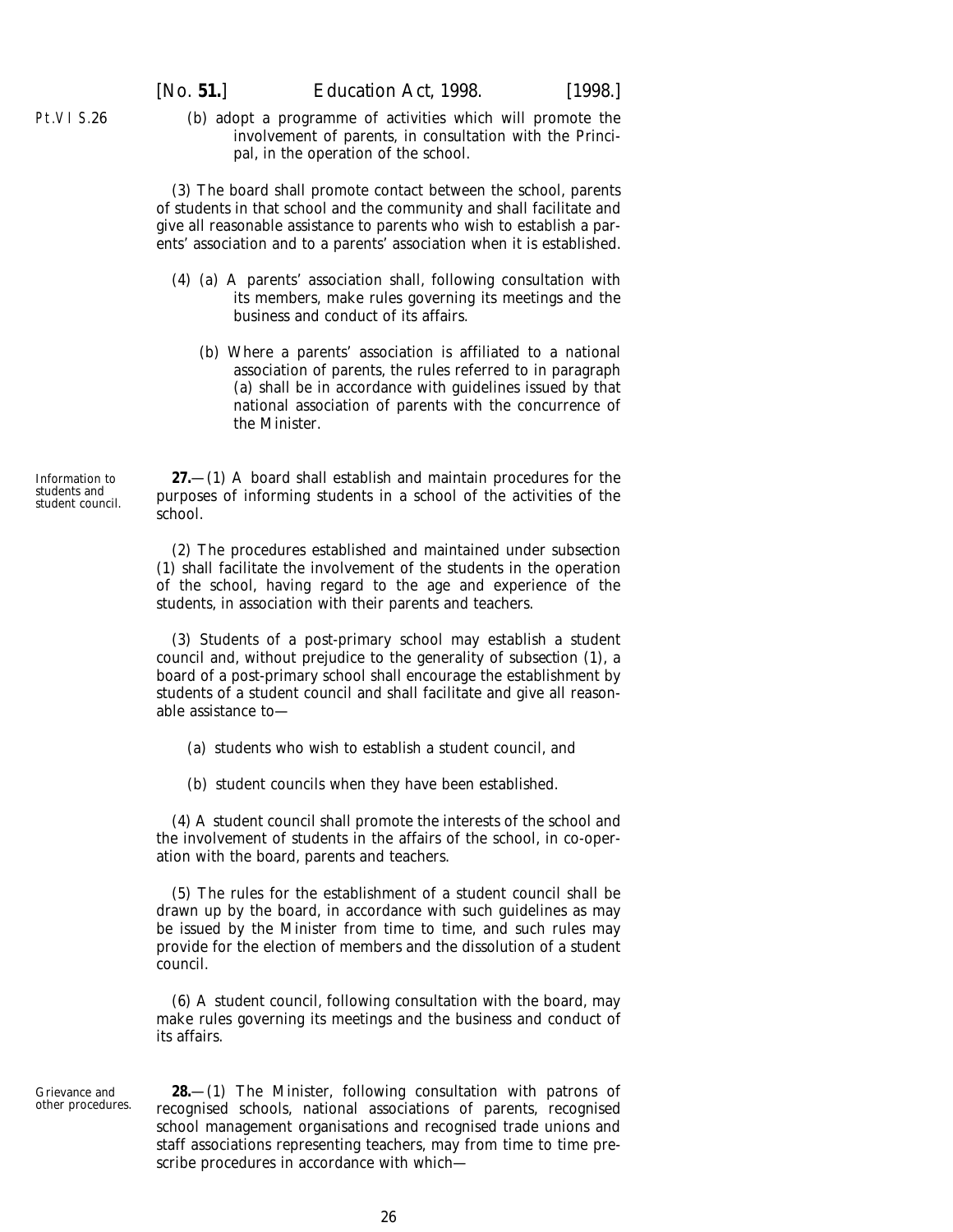<span id="page-26-0"></span>

- (*a*) the parent of a student or, in the case of a student who has Pt.VI S.28 reached the age of 18 years, the student, may appeal to the board against a decision of a teacher or other member of staff of a school,
- (*b*) grievances of students, or their parents, relating to the students' school (other than those which may be dealt with under *paragraph (a)* or *section 29*), shall be heard, and
- (*c*) appropriate remedial action shall, where necessary, be taken as a consequence of an appeal or in response to a grievance.

(2) In prescribing procedures for the purposes of this section the Minister shall have regard to the desirability of determining appeals and resolving grievances in the school concerned.

**29.**—(1) Where a board or a person acting on behalf of the Appealsto board— Secretary General.

- (*a*) permanently excludes a student from a school, or
- (*b*) suspends a student from attendance at a school for a period to be prescribed for the purpose of this paragraph, or
- (*c*) refuses to enroll a student in a school, or
- (*d*) makes a decision of a class which the Minister, following consultation with patrons, national associations of parents, recognised school management organisations, recognised trade unions and staff associations representing teachers, may from time to time determine may be appealed in accordance with this section,

the parent of the student, or in the case of a student who has reached the age of 18 years, the student, may, within a reasonable time from the date that the parent or student was informed of the decision and following the conclusion of any appeal procedures provided by the school or the patron, in accordance with *section 28*, appeal that decision to the Secretary General of the Department of Education and Science and that appeal shall be heard by a committee appointed under *subsection (2)*.

(2) For the purposes of the hearing and determination of an appeal under this section, the Minister shall appoint one or more than one committee (in this section referred to as an ''appeals committee'') each of which shall include in its membership an Inspector and such other persons as the Minister considers appropriate.

(3) Where a committee is appointed under *subsection (2)* the Minister shall appoint one of its number to be the chairperson of that committee and who, in the case of an equal division of votes, shall have a second or casting vote.

(4) In hearing and determining an appeal under this section an appeals committee shall act in accordance with such procedures as may be determined from time to time by the Minister following consultation with patrons, national associations of parents, recognised school management organisations and recognised trade unions and staff associations representing teachers and such procedures shall ensure that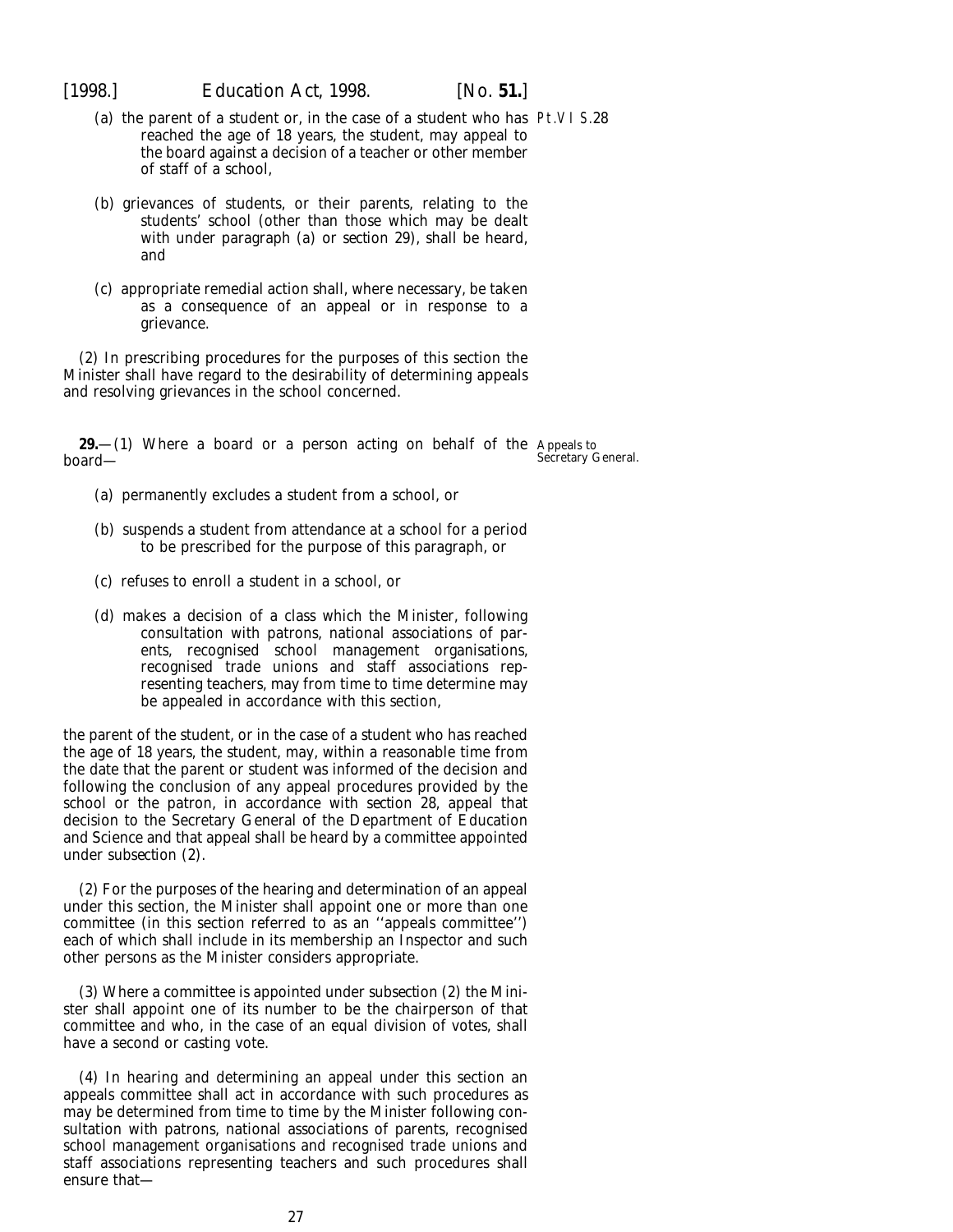Pt.VI S.29

- (*a*) the parties to the appeal are assisted to reach agreement on the matters the subject of the appeal where the appeals committee is of the opinion that reaching such agreement is practicable in the circumstances,
- (*b*) hearings are conducted with the minimum of formality consistent with giving all parties a fair hearing, and
- (*c*) appeals are dealt with within a period of 30 days from the date of the receipt of the appeal by the Secretary General, except where, on the application in writing of the appeals committee stating the reasons for a delay in determining the appeal, the Secretary General consents in writing to extend the period by not more than 14 days.

(5) On the determination of an appeal made under this section, the appeals committee shall send notice in writing of its determination of the appeal and the reasons for that determination to the Secretary General.

(6) Where—

- (*a*) an appeals committee upholds a complaint in whole or in part, and
- (*b*) it appears to the appeals committee that any matter which was the subject of the complaint (so far as upheld) should be remedied,

the appeals committee shall make recommendations to the Secretary General as to the action to be taken.

(7) As soon as practicable after the receipt by the Secretary General of the notice referred to in *subsection (5)*, the Secretary General—

- (*a*) shall, by notice in writing, inform the person who made the appeal and the board of the determination of the appeals committee and the reasons therefor, and
- (*b*) in a case to which *subsection (6)* applies, may in such notice give such directions to the board as appear to the Secretary General (having regard to any recommendations made by the appeals committee) to be expedient for the purpose of remedying the matter which was the subject of the appeal and the board shall act in accordance with such directions.

(8) The Minister, in consultation with patrons of schools, national associations of parents, recognised school management organisations and recognised trade unions and staff associations representing teachers, shall from time to time review the operation of this section and *section 28* and the first such review shall take place not more than two years from the commencement of this section.

(9) In the case of a school which is established or maintained by a vocational education committee an appeal against a decision of the board of such school shall lie, in the first instance, to the vocational education committee and thereafter to the Secretary General in accordance with *subsection (1)*.

28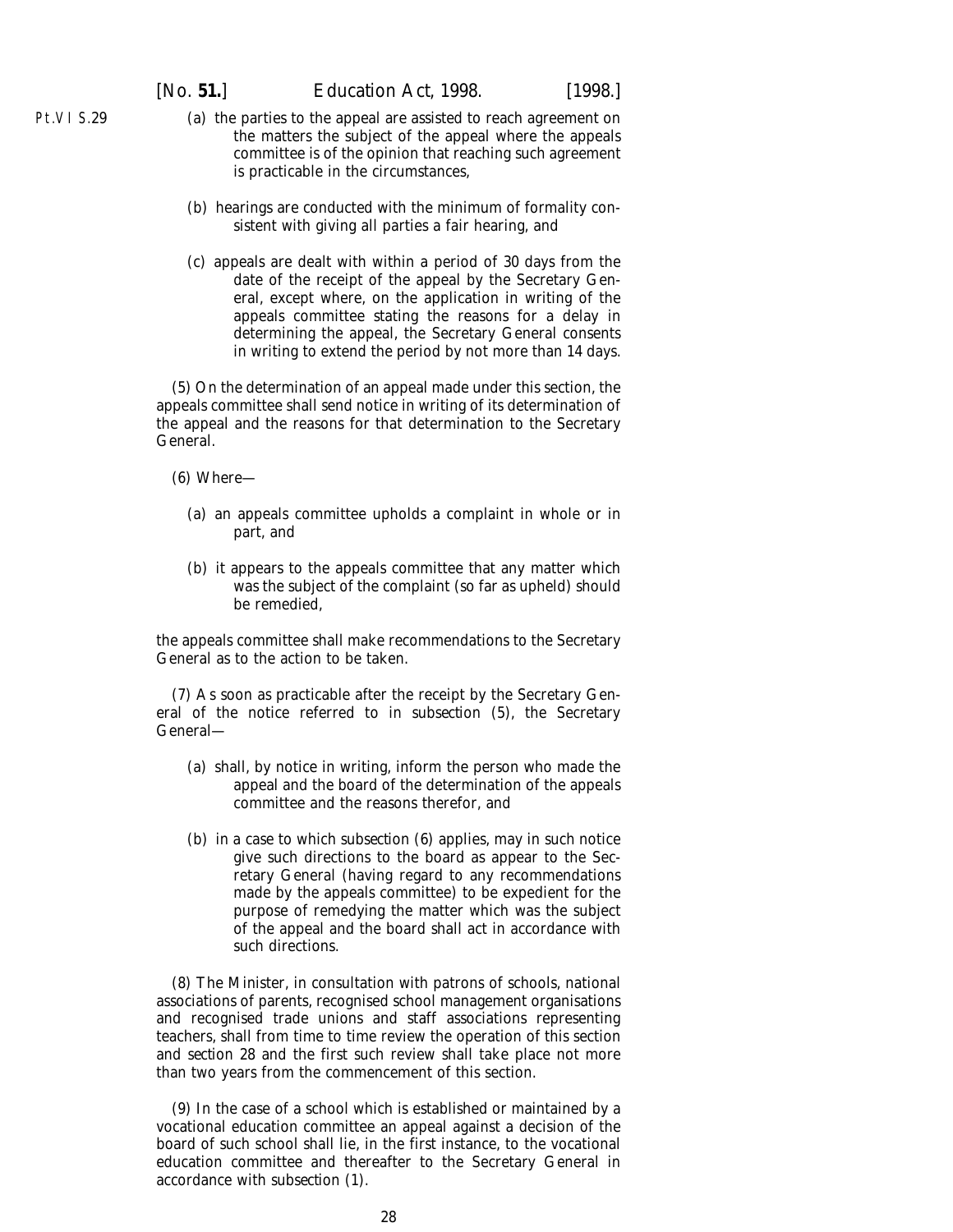<span id="page-28-0"></span>

(10) The Minister shall, from time to time, following consultation Pt.VI S.29 with vocational education committees, national associations of parents and recognised trade unions and staff associations representing teachers, prescribe—

- (*a*) the procedures for appeals under this section to vocational education committees, and
- (*b*) which appeals shall inquire into whether the procedure adopted by a board in reaching a decision or conducting an appeal was fair and reasonable and which appeals shall be by way of a full re-hearing.

(11) The Secretary General may, in accordance with sections 4 (1) (*i*) and 9 of the Public Service Management Act, 1997, assign the responsibility for the performance of the functions for which the Secretary General is responsible under this section to another officer of the Department of Education and Science.

(12) For the purposes of *subsection (1)(c)*, "student" means a person who applies for enrolment at a school and that person or his or her parents may appeal against a refusal to enroll him or her in the same manner as a student or his or her parents may appeal a decision under this section.

**30.**—(1) The Minister may, from time to time, following such con- Curriculum. sultation with patrons of schools, national associations of parents, recognised school management organisations and recognised trade unions and staff associations representing teachers, as the Minister considers appropriate, prescribe the curriculum for recognised schools, namely—

- (*a*) the subjects to be offered in recognised schools,
- (*b*) the syllabus of each subject,
- (*c*) the amount of instruction time to be allotted to each subject, and
- (*d*) the guidance and counselling provision to be offered in schools.

(2) Without prejudice to the generality of *subsection (1)*, the Minister—

- (*a*) shall have regard to the desirability of assisting schools to exercise their powers as provided for under *subsection (4)*,
- (*b*) shall have regard to the characteristic spirit of a school or class of school in exercising his or her functions under this section,
- (*c*) may give directions to schools, where he or she considers it appropriate, to ensure that the subjects and syllabuses pursued in those schools are appropriate and relevant to the educational and vocational needs of the students in those schools,
- (*d*) shall ensure that the amount of instruction time to be allotted to subjects on the curriculum as determined by the Minister in each school day shall be such as to allow for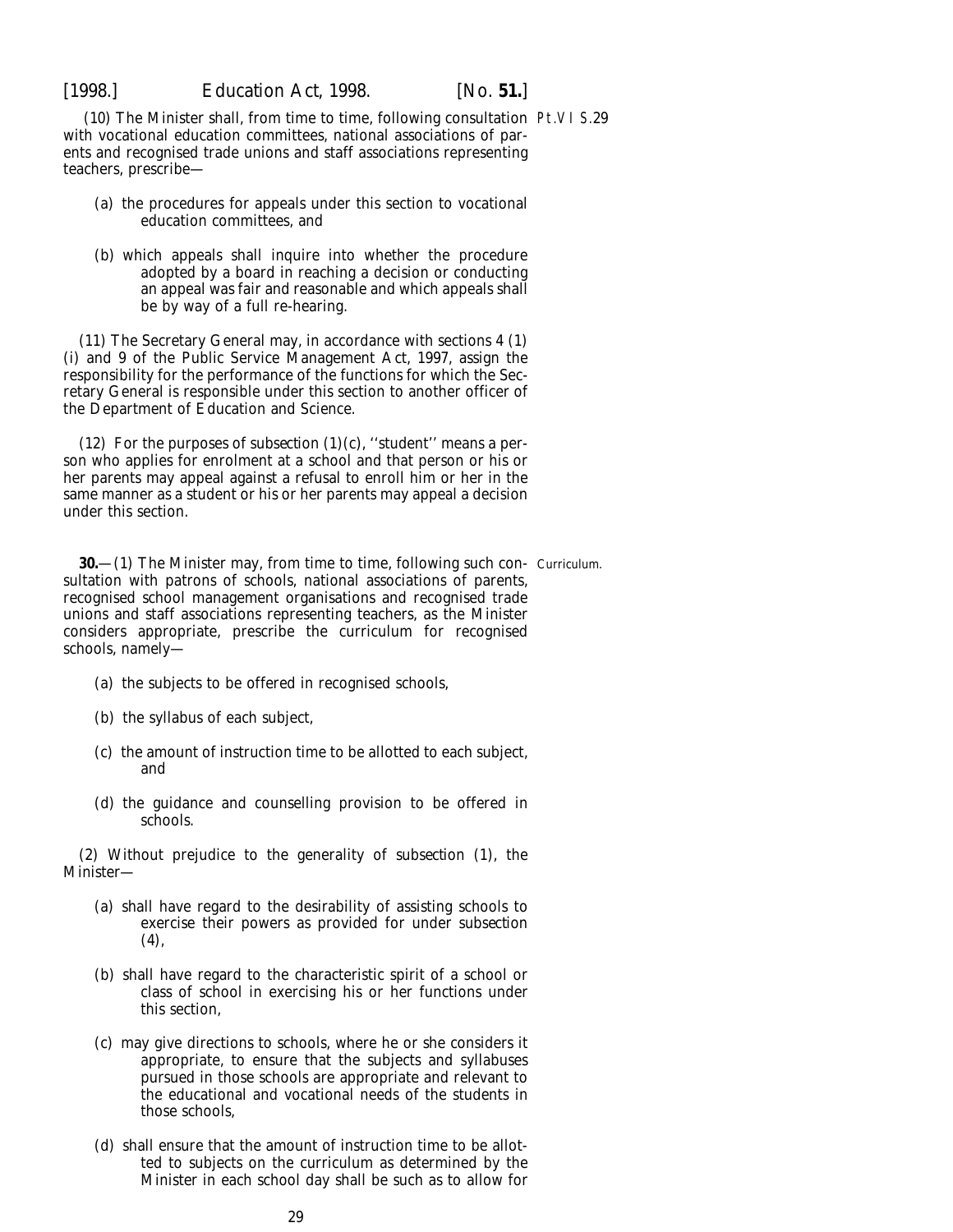- such reasonable instruction time, as the board with the consent of the patron determines, for subjects relating to or arising from the characteristic spirit of the school, and
- (*e*) shall not require any student to attend instruction in any subject which is contrary to the conscience of the parent of the student or in the case of a student who has reached the age of 18 years, the student.
- (3) The Minister may—
	- (*a*) consult with the National Council for Curriculum and Assessment and such other persons or bodies of persons as the Minister considers appropriate on any matter relating to the curriculum for recognised schools, and
	- (*b*) establish, as the Minister considers appropriate, such bodies of persons to conduct research and to advise him or her on matters relating to his or her duties under this section.

(4) A school may, subject to the requirement that the curriculum as determined by the Minister is taught in that school, provide courses of instruction in such other subjects as the board considers appropriate.

Teaching through Irish.

- **31.**—(1) The Minister shall establish a body of persons—
	- (*a*) (i) to plan and co-ordinate the provision of textbooks and aids to learning and teaching through Irish,
		- (ii) to advise the Minister on policies relating to the provision and promotion of education through the medium of Irish in recognised schools generally and in schools located in a Gaeltacht area,
		- (iii) to provide support services to those schools through the medium of Irish, and
		- (iv) to conduct research into any or all matters to which this paragraph applies,

and

(*b*) to plan and co-ordinate the provision of textbooks and aids to the learning and teaching of Irish and to conduct research into and to advise the Minister on strategies which have as their objective the enhancement of the effectiveness in the teaching of Irish in recognised schools and centres for education.

(2) The Minister may by order, made with the consent of the Minister for Finance, delegate any of his or her functions in respect of the matters referred to in *subsection (1)* to the body established in accordance with that subsection which shall carry out those functions under the direction and control of the Minister.

- (3) The body established in accordance with *subsection (1)*
	- (*a*) shall, with the consent of the Minister, establish a committee to assist it in the performance of the functions conferred on it under *subsection (1)(b)*, and

<span id="page-29-0"></span>Pt.VI S.30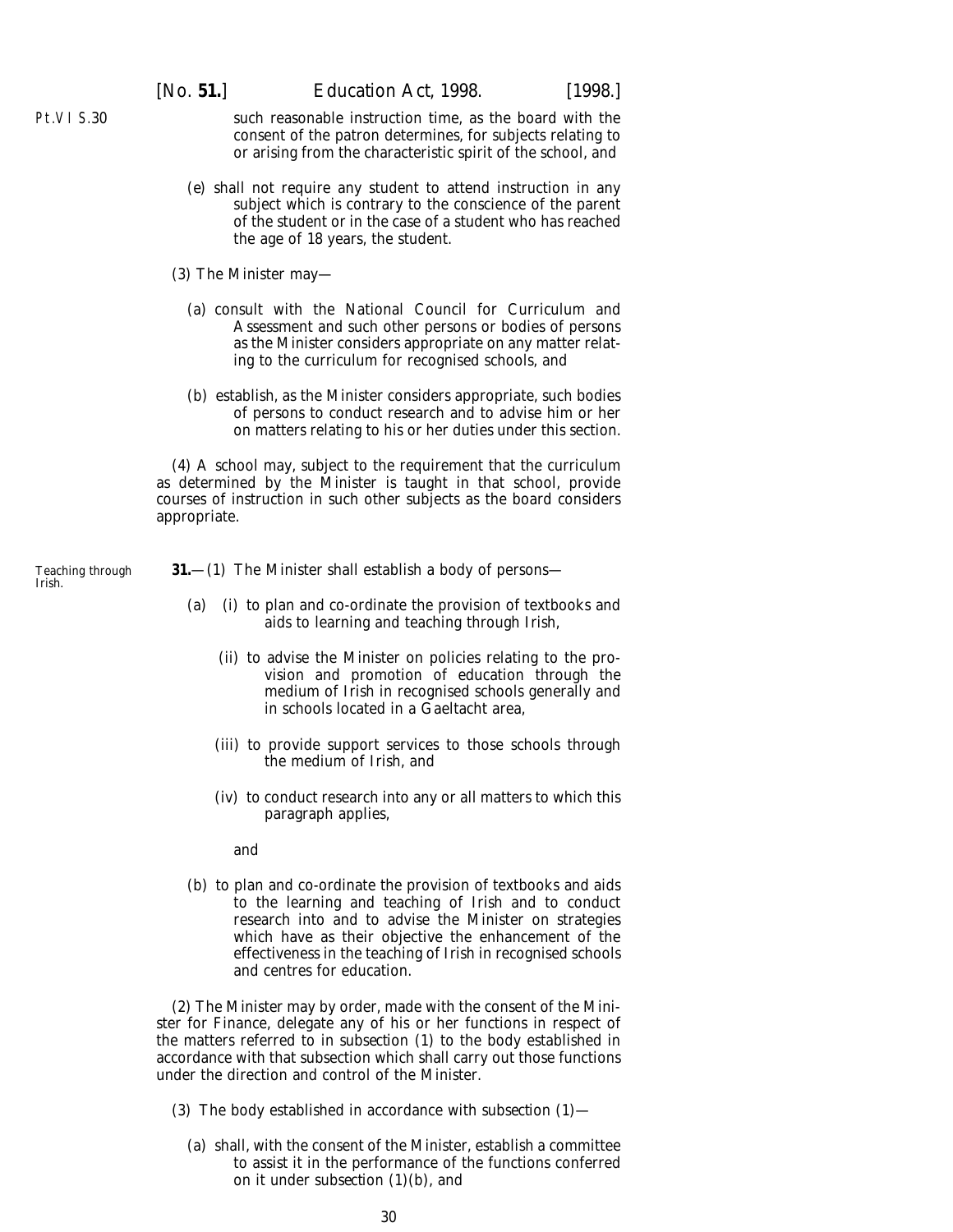<span id="page-30-0"></span>[1998.] *Education Act,* 1998. [*No.* **51.**]

(*b*) may, with the consent of the Minister, at any time dissolve Pt.VI S.31 a committee appointed under this subsection or remove a member of a committee from such membership.

(4) The body established in accordance with *subsection (1)* shall, from time to time, as it considers appropriate, advise the National Council for Curriculum and Assessment on matters relating to—

- (*a*) the teaching of Irish,
- (*b*) the provision of education through the medium of Irish, including matters relating to the curriculum for primary and post-primary schools which provide education through the medium of Irish and assessment procedures employed in those schools, and
- (*c*) the educational needs of people living in a Gaeltacht area,

and the National Council for Curriculum and Assessment shall have regard to any such advice in the exercise by it of its functions.

(5) The Minister may by order amend or revoke any order made under this section, including an order made under this subsection.

(6) In each financial year the Minister, with the concurrence of the Minister for Finance, out of monies provided by the Oireachtas, may make to the body appointed in accordance with *subsection (1)* a grant or grants for the purposes of expenditure by that body in the performance of its functions.

(7) The Minister may provide such secretarial and administrative support to a body established under this section as the Minister considers necessary.

**32.** - (1) The Minister shall by order, following consultation with Educational patrons, national associations of parents, recognised school manage- disadvantage. ment organisations, recognised trade unions and staff associations representing teachers and such other persons as the Minister considers appropriate, establish a committee, hereinafter referred to as the ''educational disadvantage committee'', to advise him or her on policies and strategies to be adopted to identify and correct educational disadvantage.

(2) Subject to *subsection (3)*, the Minister shall appoint persons to be members of an educational disadvantage committee for such period not exceeding three years as he or she thinks fit and may renew such appointments as he or she thinks fit.

(3) Up to half of the membership of the educational disadvantage committee shall be appointed from nominees of such voluntary and other bodies which have objects which the Minister considers relevant to the work of the committee.

(4) The Minister may by order amend or revoke any order made under this section, including an order made under this subsection.

(5) The educational disadvantage committee may, as soon as is practicable after it has been established and, thereafter, from time to time as it considers appropriate, prepare and submit to the Minister a statement containing—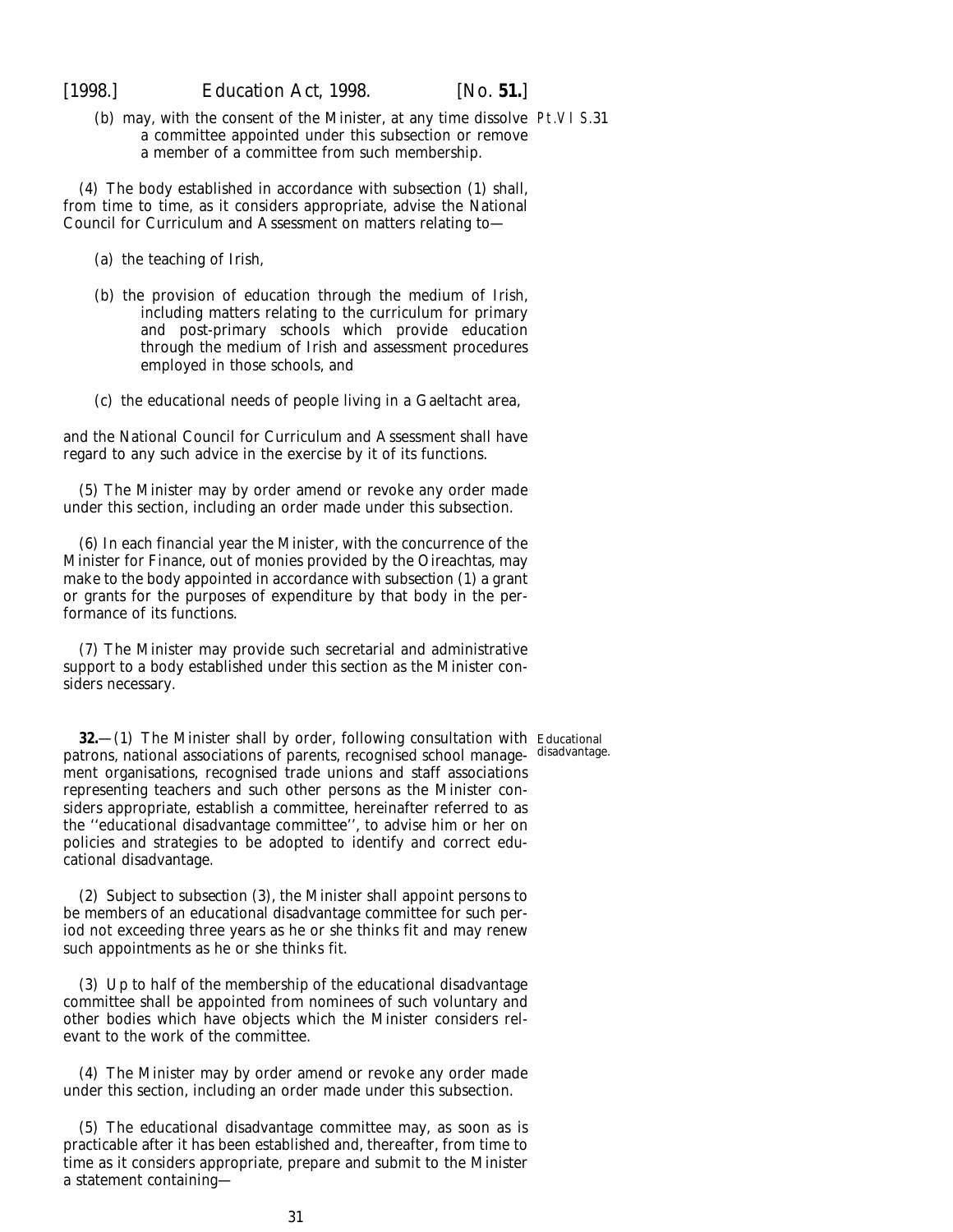- (*a*) proposed policies and strategies for the identification and correction of educational disadvantage, relating to such period as it considers appropriate, and
- (*b*) the areas of activity to which the committee accords priority.

(6) In preparing a statement as provided for in *subsection (5)*, the educational disadvantage committee shall have regard to—

- (*a*) the resources, including the financial resources, available, and
- (*b*) the public interest in ensuring that the resources available are applied in an effective and efficient manner.

(7) In each financial year the Minister, with the concurrence of the Minister for Finance, out of monies provided by the Oireachtas, may make to the educational disadvantage committee a grant or grants for the purposes of expenditure by that committee in the performance of its functions.

(8) The Minister may provide such secretarial and administrative support to the educational disadvantage committee as the Minister considers necessary.

(9) In this section ''educational disadvantage'' means the impediments to education arising from social or economic disadvantage which prevent students from deriving appropriate benefit from education in schools.

Regulations. **33**.—The Minister, following consultation with patrons, national associations of parents, recognised school management organisations and recognised trade unions and staff associations representing teachers, may make regulations for the purpose of giving effect to this Act and, without prejudice to the generality of the foregoing, the Minister may make regulations relating to all or any of the following matters:

- (*a*) the recognition of schools and the withdrawal of recognition from schools;
- (*b*) the making of grants by the Minister to schools and centres for education;
- (*c*) the appointment and qualifications of persons who are to be employed as teachers in schools or centres for education;
- (*d*) the inspection of schools;
- (*e*) the building, maintenance and equipment of schools;
- (*f*) the length of the school year, school week and school day;
- (*g*) admission of students to schools;
- (*h*) access to schools by school attendance officers and other persons;
- (*i*) access to schools and centres for education by students with disabilities or who have other special educational needs, including matters relating to reasonable accommodation and technical aid and equipment for such students;

<span id="page-31-0"></span>Pt.VI S.32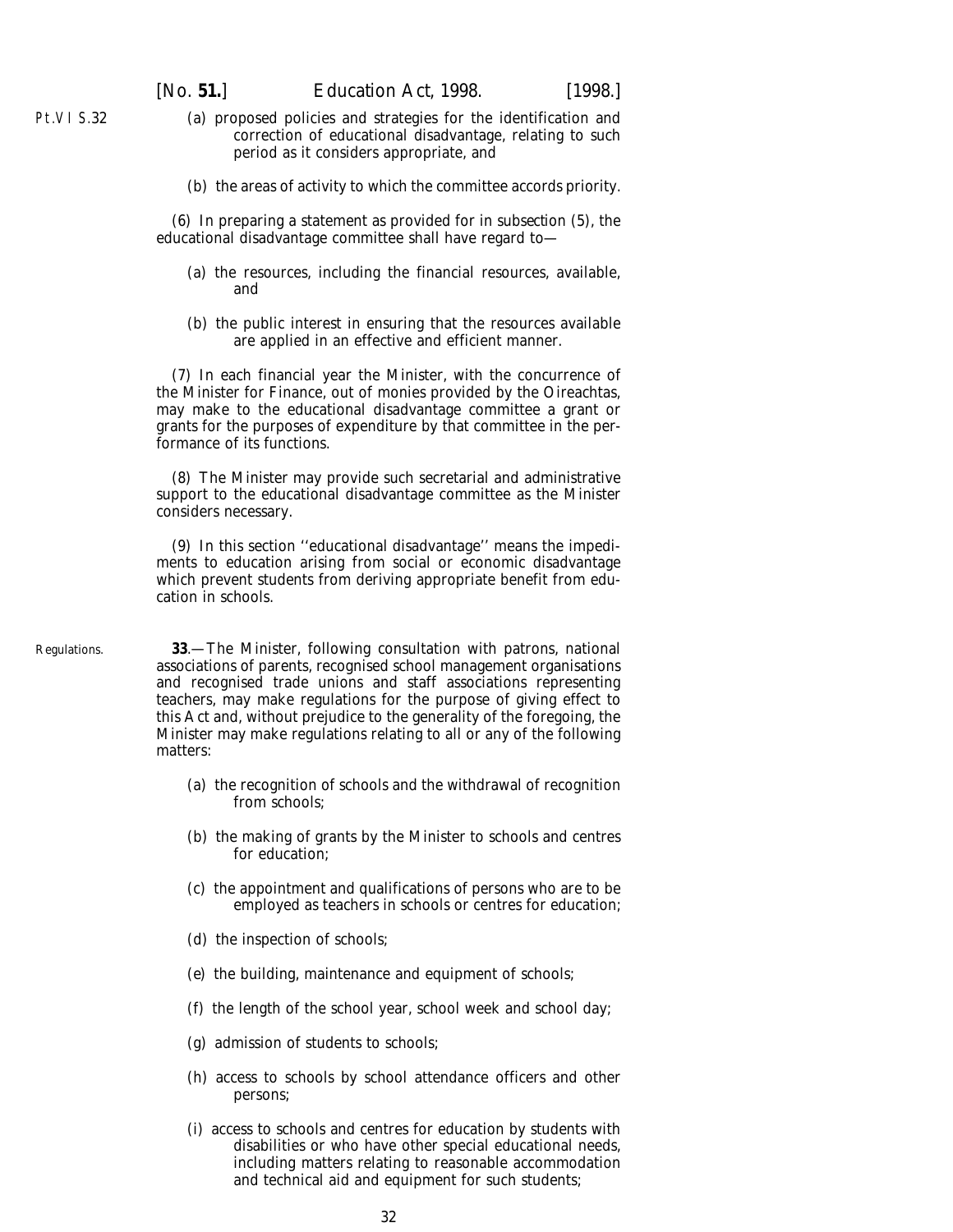<span id="page-32-0"></span>

- (*j*) procedures for the promotion of effective liaison and co–op-Pt.VI S.33 eration by schools and centres for education with—
	- (i) other schools and centres for education,
	- (ii) local authorities (within the meaning of the Local Government Act, 1941),
	- (iii) health boards (within the meaning of the Health Act, 1970), and
	- (iv) voluntary and other bodies which have a special interest in education, in particular, education of students with special educational needs;
- (*k*) appeals, and
- (*l*) the curriculum of schools.

**34.**—In this Act ''financial year'' means such period of 12 months Financial year. as may be prescribed by the Minister.

**35.**—(1) Section 5 of the Intermediate Education (Ireland) Act, Amendment of 1878, is hereby amended in subsection (4) by the deletion of ''; provided that no examination shall be held in any subject of religious instruction, nor any payment made in respect thereof''.

Intermediate Education (Ireland) Act, 1878.

(2) Without prejudice to the application of the Intermediate Education (Ireland) Act, 1878, to both male and female students, section 6 of that Act is hereby amended by the repeal of subsection (4).

**36.**—The Vocational Education Act, 1930, is hereby amended—

Amendment of Vocational Education Act,

- (*a*) in section 105(1) by the substitution of ''a person'' for ''an 1930. officer of the Minister'', and
- (*b*) in sections 106 and 107 by the substitution of ''a person'' for ''an officer'' wherever it occurs.

**37.**—(1) In this section "education support centre" means a place Education support in which services are provided for schools, teachers, parents, boards centres. and other relevant persons which support them in carrying out their functions in respect of the provision of education which is recognised for that purpose by the Minister in accordance with *subsection (2)*.

(2) The Minister may recognise a place as an education support centre and where the Minister so recognises a place he or she shall cause the name and address of that centre to be entered in a register maintained by the Minister and available for inspection by members of the public during normal working hours.

(3) An education support centre shall have a management committee, to manage the business and staff of that centre.

(4) A committee established in accordance with *subsection (3)* shall be a body corporate with perpetual succession and with power to sue and may be sued in its corporate name and no action shall lie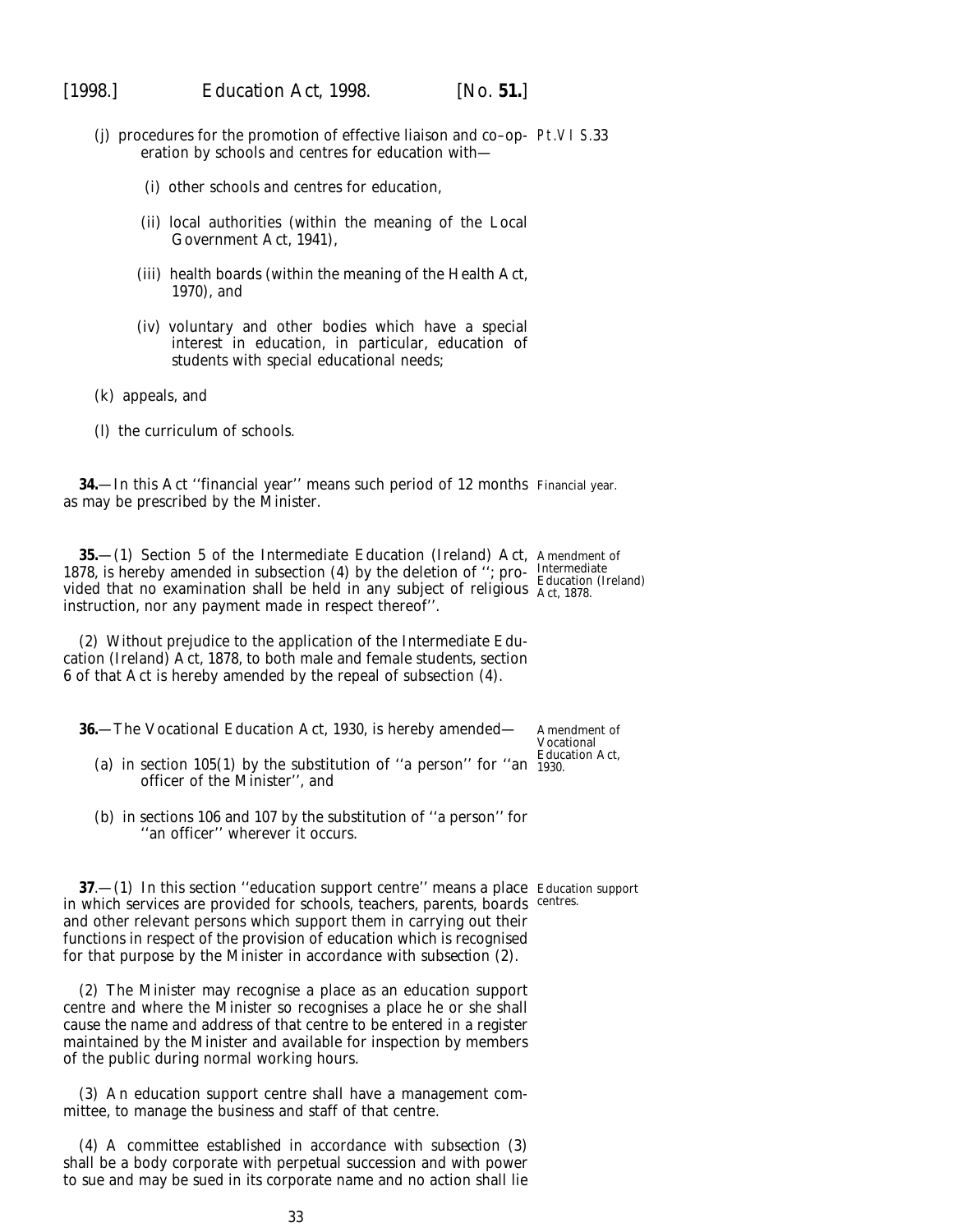against a member of a board in respect of anything done by that member in good faith and in pursuance of their functions as such members.

(5) The Minister may withdraw recognition from an education support centre.

(6) The Minister may, from time to time, make regulations relating to all or any of the following matters:

- (*a*) procedures for the appointment of management committees;
- (*b*) the appointment and remuneration of staff;
- (*c*) the making of grants to education support centres;
- (*d*) the provision of information to the Minister on any matter relating to the operation of education support centres;
- (*e*) access to an education support centre and to the financial and other records of that education support centre by persons appointed by the Minister, and
- (*f*) such other matters relating to the operation of such centres as the Minister considers appropriate.

#### PART VII

National Council for Curriculum and Assessment

Establishment day. **38**.—The Minister shall by order appoint a day to be the establishment day for the purposes of this Part.

Establishment of National Council for Curriculum and Assessment.

**39.**—(1) There shall stand established on the establishment day a body to be known as the National Council for Curriculum and Assessment, or in the Irish language An Chomhairle Náisiúnta Curaclaim agus Measúnachta (in this Act referred to as "the Council") to perform the functions assigned to it by or under this Act.

(2) The Council shall be a body corporate with perpetual succession and an official seal and shall have power to sue and may be sued in its corporate name and, with the consent of the Minister, to acquire, hold and dispose of land or an interest in land and to acquire, hold and dispose of other property.

(3) *Schedule 1* shall apply to the Council.

Composition and appointment.

**40.**—(1) The composition of the Council shall be determined by order, made by the Minister following consultation with patrons, national associations of parents, recognised school management organisations, recognised trade unions and staff associations representing teachers and with such other persons or bodies of persons as the Minister considers appropriate.

(2) In determining the composition of the Council, the Minister shall ensure that, as far as is practicable, the membership of the Council—

<span id="page-33-0"></span>Pt.VI S.37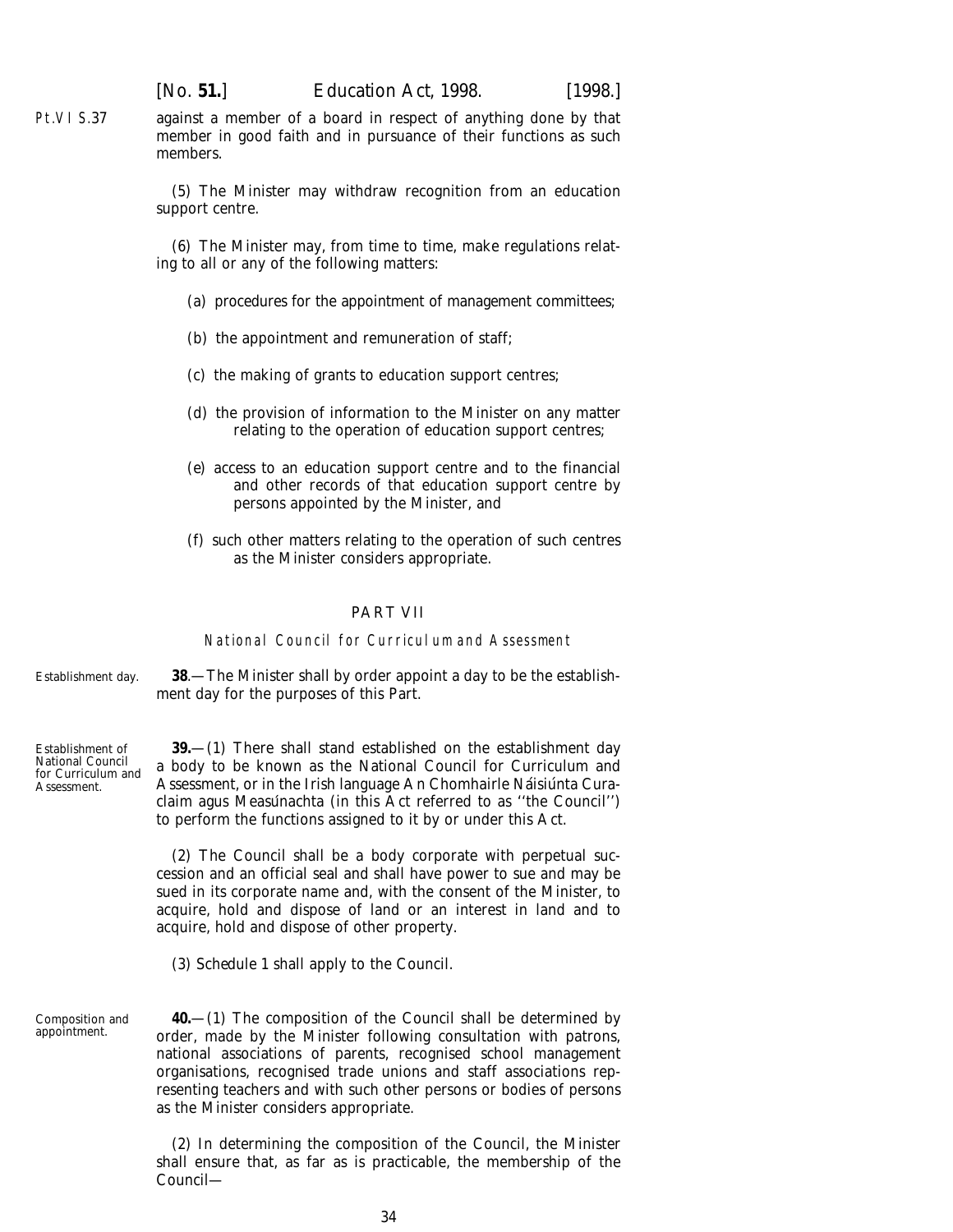<span id="page-34-0"></span>

- (*a*) is representative of bodies and persons involved in the edu-Pt.VII S.40 cation system at early childhood and primary and postprimary levels, in particular national associations of parents, recognised school management organisations and recognised trade unions and staff associations representing teachers, and
- (*b*) includes other persons who—
	- (i) have experience or skills, including experience of and skills in business and industry, which in the opinion of the Minister are relevant to the work of the Council and would complement the experience and skills of the persons appointed in accordance with *paragraph (a)*,
	- (ii) have a special interest in, or experience of, the education of students with a disability or other special educational needs, or
	- (iii) are representative of Irish language organisations,

as the Minister considers appropriate.

(3) The Minister may, by order, amend or revoke an order made under this section, including an order made under this subsection.

(4) The members of the Council shall be appointed by the Minister in accordance with regulations drawn up by the Minister following consultation with patrons, national associations of parents, recognised school management organisations, recognised trade unions and staff associations representing teachers and with such other persons or bodies of persons as the Minister considers appropriate.

**41.**—(1) The object of the Council shall be to advise the Minister Objects and functions. on matters relating to—

- (*a*) the curriculum for early childhood education, primary and post-primary schools, and
- (*b*) the assessment procedures employed in schools and examinations on subjects which are part of the curriculum.

(2) Without prejudice to the generality of *subsection (1)*, it shall be a function of the Council:

- (*a*) from time to time to review the curriculum, or any part of the curriculum, for schools and the syllabuses taught and to advise the Minister;
- (*b*) to advise the Minister on appropriate methods for the assessment of the effectiveness of the education provided in schools, with particular regard to mechanisms whereby students who have problems achieving their potential may be identified as early as practicable and assisted;
- (*c*) to advise the Minister on strategies which will assist students to make a successful transition from primary school to post-primary school;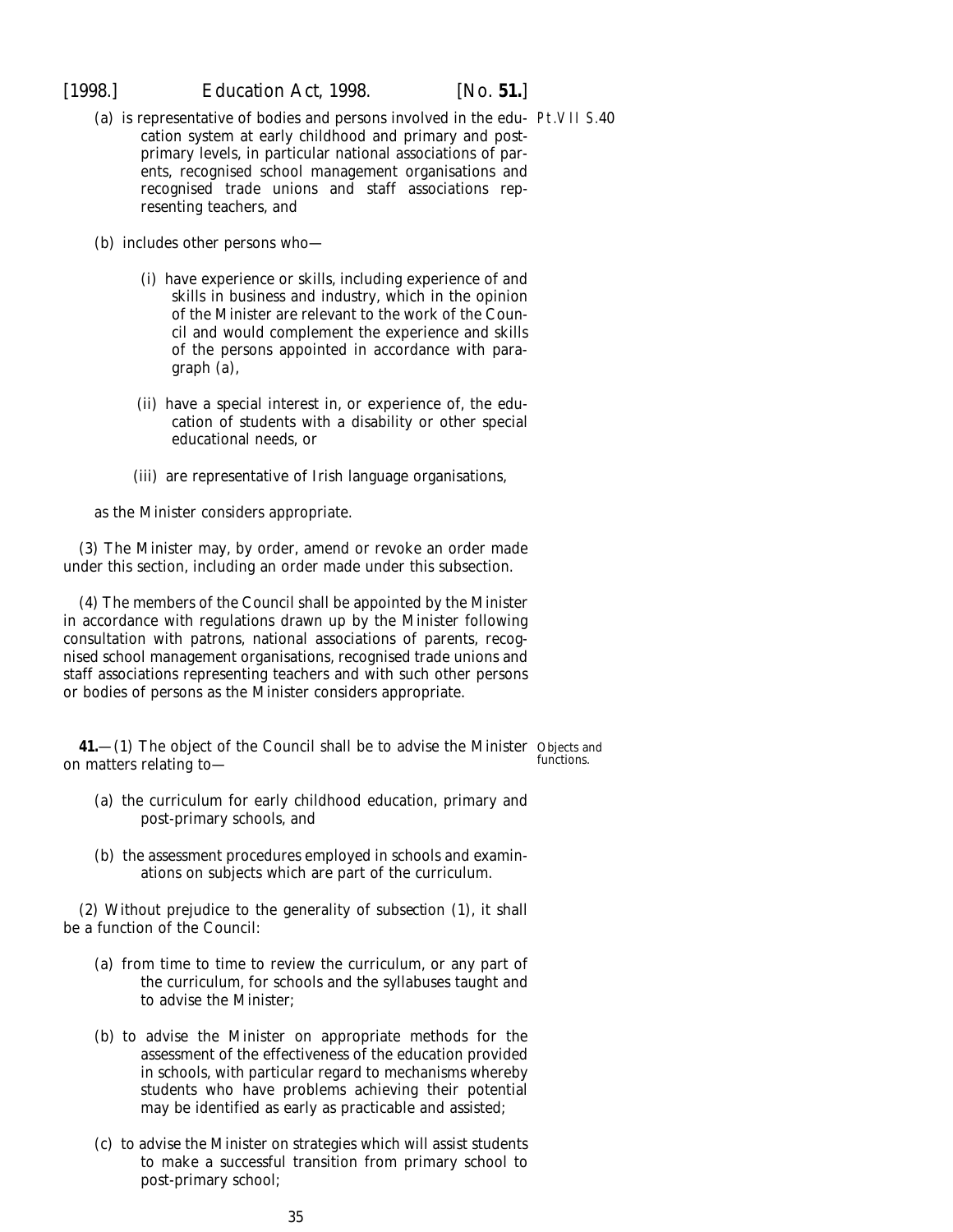Pt.VII S.41

- (*d*) from time to time to advise the Minister on the standards of knowledge and skills which students at various agelevels should attain and on the mechanisms for assessing the achievement of such standards, having regard to national and international standards and good practice in relation to such assessment;
- (*e*) from time to time to review the inservice training needs of teachers, including needs arising from the introduction of new curricula, subjects or syllabuses in schools, and to advise the Minister in relation to those needs;
- (*f*) to advise the Minister on the requirements, as regards curriculum and syllabuses, of students with a disability or other special educational needs;
- (*g*) to advise the Minister on strategies which have as their objective the enhancement of the effectiveness in the teaching and use of the Irish language in schools;
- (*h*) to maintain, manage, administer and invest all the money and assets of the Council;
- (*i*) to promote research and development in education and to conduct or commission such research and development where appropriate to its objects and functions;
- (*j*) to promote equality of access to education generally and to instruction in any particular subjects between male and female students;
- (*k*) to accept gifts of money, land or other property upon such trusts and conditions, if any, as may be specified by the donors, provided that nothing in any trust or condition is contrary to this Act, and
- (*l*) to do all such acts and things as may be necessary to further the objects of the Council, including such functions in relation to review and reform of the curriculum in schools and the assessment of the outcomes of the education provided in schools as the Minister shall from time to time direct.
- (3) In carrying out its functions the Council shall—
	- (*a*) have regard to the implications of its advice for the resources, including financial resources, available and shall quantify, as far as practicable, the resources necessary to give effect to any of its proposals,
	- (*b*) have regard to the desirability of achieving equality of access to, participation in and benefit from education,
	- (*c*) act in accordance with such directions as may from time to time be given to the Council by the Minister, including directions as to the priority to be accorded to the exercise by it of its different functions, and
	- (*d*) have regard to the practicalities of implementation of any advice which it proposes to give to the Minister.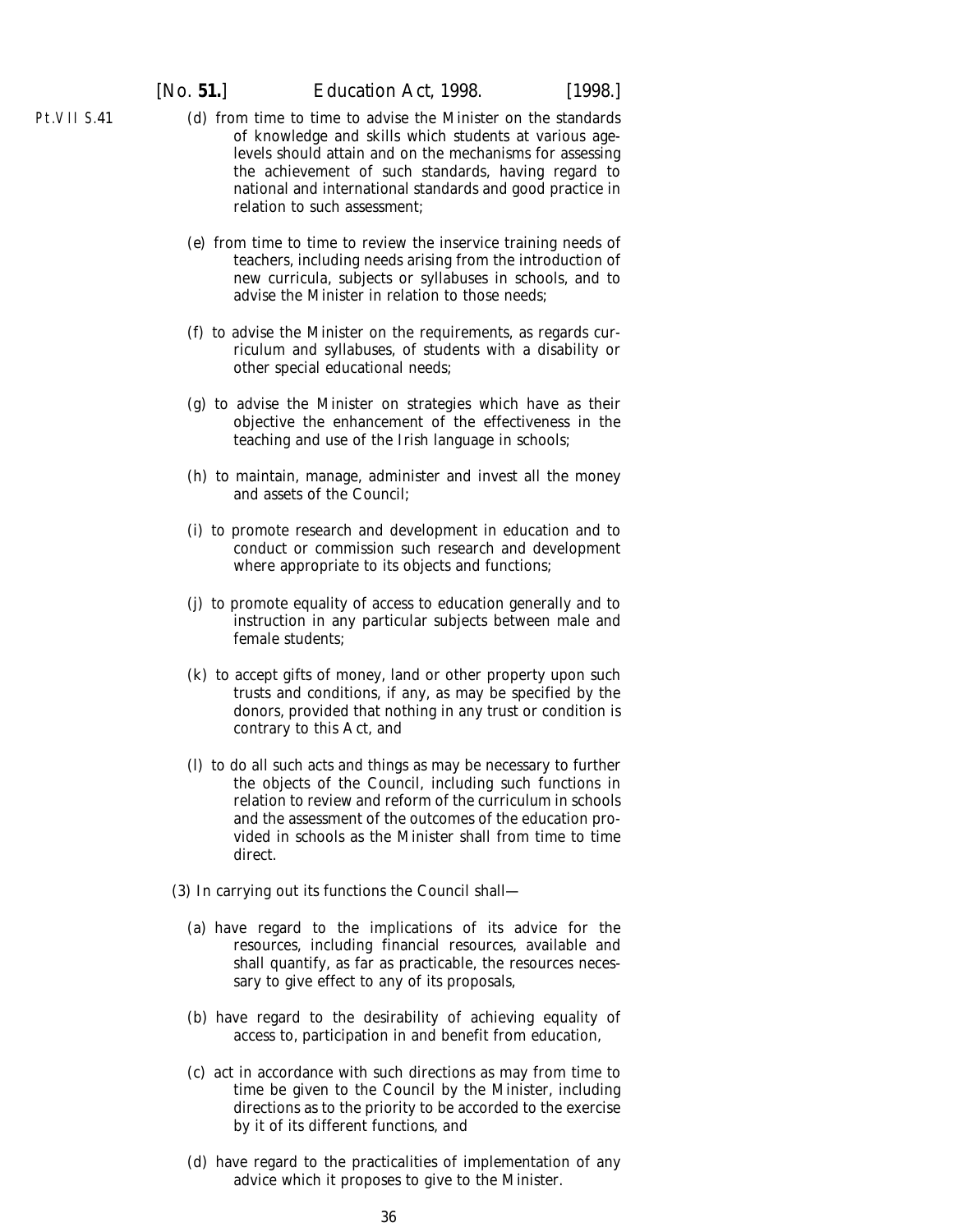<span id="page-36-0"></span>

**42.**—(1) The Minister may, for the purposes of this section, by Pt.VII order designate persons who, or organisations which, have a special Consultation with interest in the exercise by the Council of its functions and the persons designated bodies. or organisations so designated are hereinafter referred to as ''designated bodies''.

(2) The Council shall, from time to time as it considers appropriate, consult with designated bodies and shall consult with such bodies when requested to do so by the Minister.

(3) A designated body may at any time, as it considers appropriate, make representations to the Council on any matter relating to the functions of the Council and the Council shall consider such representations and shall inform the designated body of the outcome of that consideration.

(4) The Council shall give to each designated body a copy of each publication issued by it as soon as may be after it has been issued.

**43.**—(1) The Minister shall, from time to time, appoint to the Chief executive Council in a whole-time capacity a chief executive officer who shall officer. carry on, manage and generally control the administration of the Council and shall manage and control the staff of the Council.

(2) The person who, immediately before the day on which the chief executive officer is appointed under *subsection (1)*, holds the office of chief executive officer of the body of persons known as National Council for Curriculum and Assessment, being an unincorporated and non-statutory body of persons appointed by the Minister shall, if he or she so consents, be appointed as the first chief executive officer of the Council.

(3) The chief executive officer shall be employed by the Minister in accordance with such terms and conditions, which may include secondment from another office or employment, and receive such remuneration as the Minister, with the consent of the Minister for Finance, from time to time determines.

**44.**—(1) The Minister, with the consent of the Minister for Fin-Staff. ance, may appoint such and so many persons to assist the Council in the performance of its functions as the Minister considers appropriate.

(2) The persons appointed in accordance with *subsection (1)* shall be employed in accordance with such terms and conditions, which may include secondment from another office or employment, and receive such remuneration as the Minister, with the consent of the Minister for Finance, from time to time determines.

(3) The Minister may provide such administrative and secretarial support to the Council as he or she considers necessary.

(4) The Civil Service Commissioners Act, 1956, and the Civil Service Regulation Acts, 1956 to 1996, shall apply to full–time, permanent employees of the Council.

**45**.—In each financial year the Minister, with the concurrence of Grants.the Minister for Finance, out of monies provided by the Oireachtas, may make to the Council a grant or grants for the purposes of expenditure by the Council in the performance of its functions.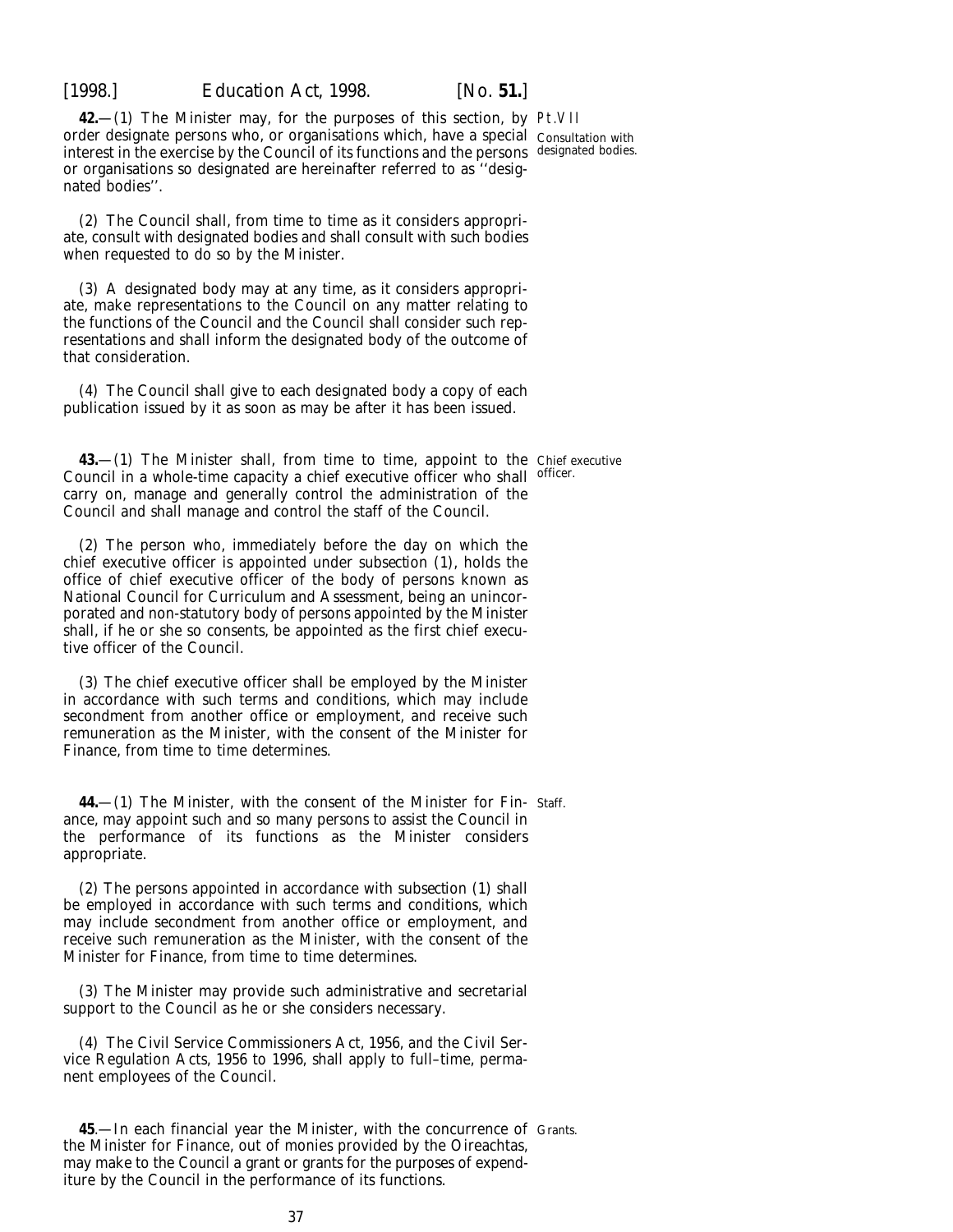<span id="page-37-0"></span>Pt.VII Accounts and information.

**46.**—(1) The Council shall keep, in such form as may be approved of by the Minister, with the concurrence of the Minister for Finance, all proper and usual accounts and records of all monies received or expenditure incurred by it and, in particular, shall keep in such form as aforesaid such special accounts and records as the Minister may, with the concurrence of the Minister for Finance, from time to time direct.

(2) Accounts kept in pursuance of this section shall be submitted annually by the Council to the Comptroller and Auditor General for audit on a date not later than the thirtieth day of April in the year following the year to which the accounts relate, or on such other date as the Minister may from time to time determine, and, immediately after the audit, a copy of the accounts and of such other accounts, if any, as the Minister has directed to be kept, together with a copy of the report of the Comptroller and Auditor General on the accounts shall be presented by the Council to the Minister.

(3) The Minister shall cause copies of the accounts presented to him or her under this section by the Council, together with copies of the report of the Comptroller and Auditor General thereon, to be laid before each House of the Oireachtas.

(4) The Council shall provide the Minister with such information regarding the performance of its functions as the Minister may from time to time require.

Committees.

**47.**—The Council may—

- (*a*) establish committees, consisting either wholly or partly of persons who are members of the Council, to assist it in the performance of its functions,
- (*b*) delegate to a committee appointed under this section any of its functions that may be better or more conveniently performed by a committee, and
- (*c*) at any time dissolve a committee appointed under this section or remove a member of a committee from such membership.

Annual Report. **48.**—As soon as may be after the end of each year, the Council shall prepare and submit to the Minister, in such form as may be determined by the Minister, a report on the performance of the Council in that year.

#### PART VIII

#### Examinations

Interpretation.

**49.**—In this Part—

"candidate" means a person who, in accordance with procedures determined from time to time by the Minister, is registered to present himself or herself for an examination;

''examiner'' means a person who is employed by the Minister for the purpose of—

- (*a*) the preparation of examination papers or other examination materials,
- (*b*) the marking of such papers or other such materials, or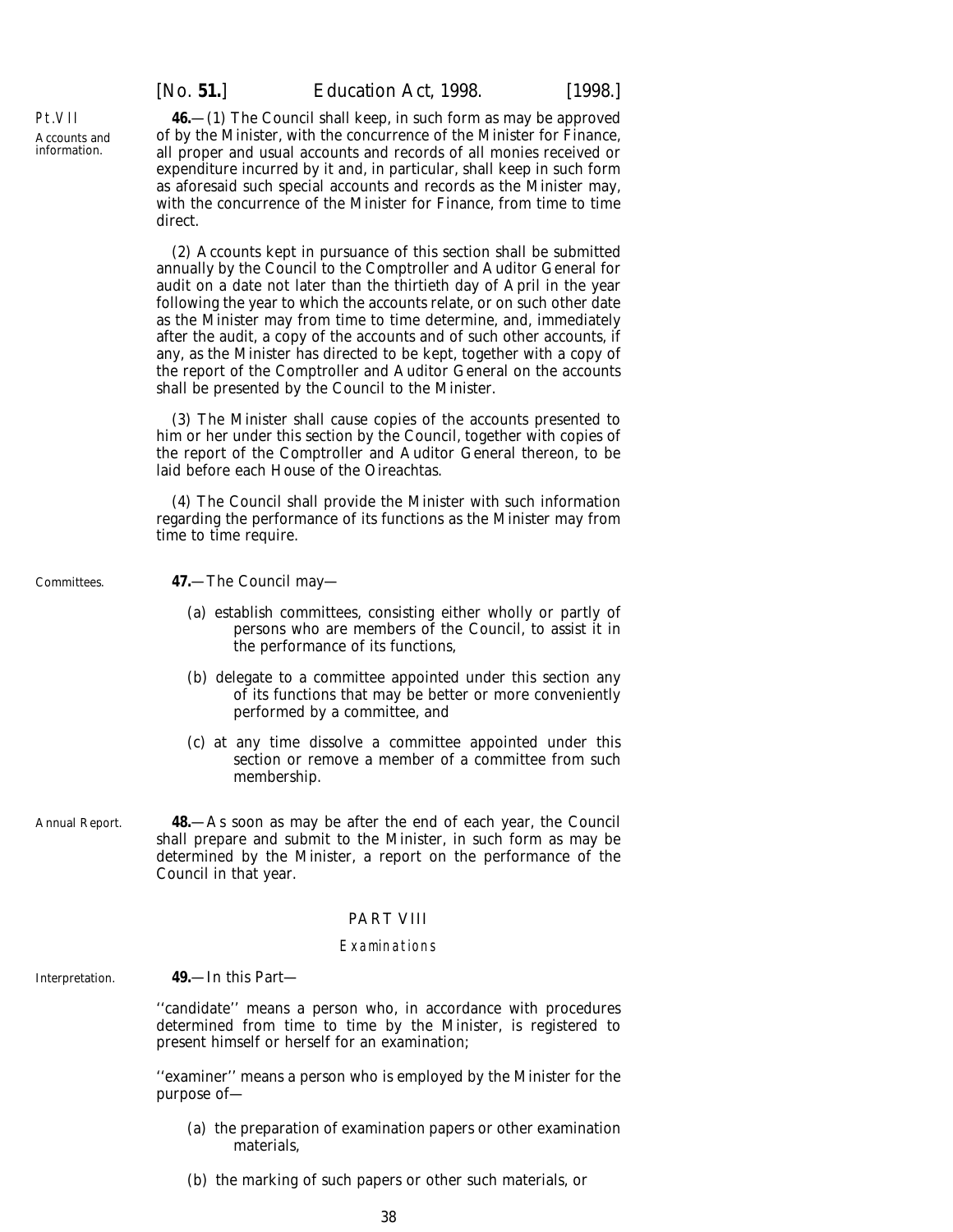<span id="page-38-0"></span>

(*c*) the carrying out of any other functions in respect of the con-Pt.VIII S.49 duct of examinations;

''examination'' means an examination relating to post-primary, adult and vocational education and vocational training as may from time to time be conducted in accordance with procedures determined by the Minister or by a body of persons established by the Minister and to which this Part applies in accordance with *section 50*;

"examination paper" includes any paper, plan, map, drawing, diagram, pictorial or graphic work or other document and any photograph, film or recording (whether of sound or images or both)—

- (*a*) in which questions are set for answer by candidates as part of an examination or which are related to such questions, or
- (*b*) in which projects or practical exercises are set which candidates are required to complete as part of an examination or which are related to such projects or exercises.

**50.**—(1) This Part shall apply to the examinations set out in Examinations. *Schedule 2*.

(2) In addition to the examinations set out in *Schedule 2*, the Minister may from time to time prescribe such other examinations as he or she considers appropriate to which this Part shall apply.

**51.**—(1) The Minister may make regulations as he or she from Regulations. time to time considers appropriate for the effective conduct of examinations and in particular, without prejudice to the generality of the aforesaid, may make regulations relating to—

- (*a*) the preparation of an examination paper and other examination materials,
- (*b*) procedures at places where examinations are conducted, including the supervision of examinations,
- (*c*) the marking of work presented for examination,
- (*d*) the issuing of results of examinations,
- (*e*) the charging and collection of fees for examinations,
- (*f*) the terms under which candidates may appeal against the results of an examination and the procedure for such appeals,
- (*g*) the penalties to be imposed on a person who acts in breach of regulations made by the Minister or who otherwise misconducts himself or herself in respect of an examination, and
- (*h*) the designation of places where examinations may be held.

(2) The Minister may from time to time appoint a person or a body of persons to advise him or her on any matter relating to the examinations or to supervise or review any part of the conduct of the examinations, including appeals by candidates against the results of examinations.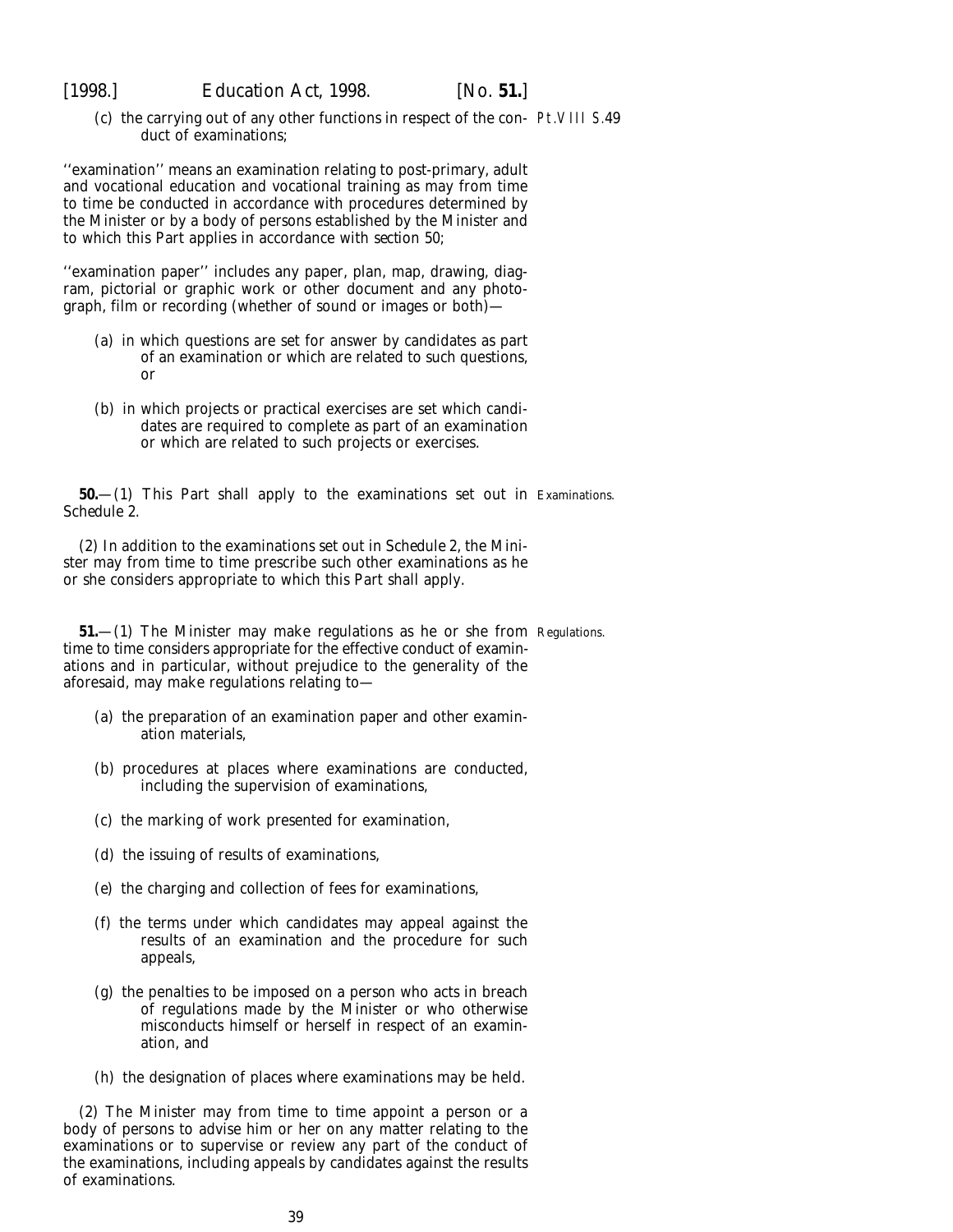**52.**—(1) A person who—

<span id="page-39-0"></span>Pt.VIII Offences.

- (*a*) knowingly and without lawful authority publishes an examination paper or part of such paper to any other person prior to the holding of the examination concerned,
- (*b*) has in his or her possession without lawful authority an examination paper or part of such paper prior to the holding of the examination concerned,
- (*c*) carries out any duties relating to the preparation of examination papers and knowingly and without lawful authority provides a candidate for an examination or any other person with information concerning the material prepared by him or her in the course of those duties with the intention of conferring an advantage upon a candidate over other candidates,
- (*d*) knowingly and wilfully credits a candidate with higher marks than the marks to which that candidate was entitled with the intention of conferring an advantage on that candidate over other candidates,
- (*e*) knowingly and maliciously credits a candidate with lower marks than the marks to which that candidate was entitled,
- (*f*) personates a candidate at an examination or knowingly allows or assists a person to personate a candidate at an examination,
- (*g*) knowingly and maliciously destroys or damages any material relating to an examination,
- (*h*) knowingly and maliciously obstructs any candidate or a person engaged in the conduct of an examination or otherwise interferes with the general conduct of an examination,
- (*i*) knowingly and without lawful authority alters any certificate or any other record, including a record in machine-readable form, containing the results of an examination, or
- (*j*) knowingly issues or makes use of any certificate or other document which purports to be a document issued by the person or body under whose authority the examination was conducted and to contain the results of an examination knowing that those results are false,

shall be guilty of an offence.

(2) A person who knowingly aids, abets, counsels or procures another person to commit any offence under *subsection (1)* or conspires with another person for the commission of any such offence shall be guilty of an offence.

(3) A person who is guilty of an offence under this section shall be liable—

(*a*) on summary conviction, to a fine not exceeding £1,500 or (at the discretion of the court) to imprisonment for a term not exceeding six months, or to both such fine and such imprisonment, or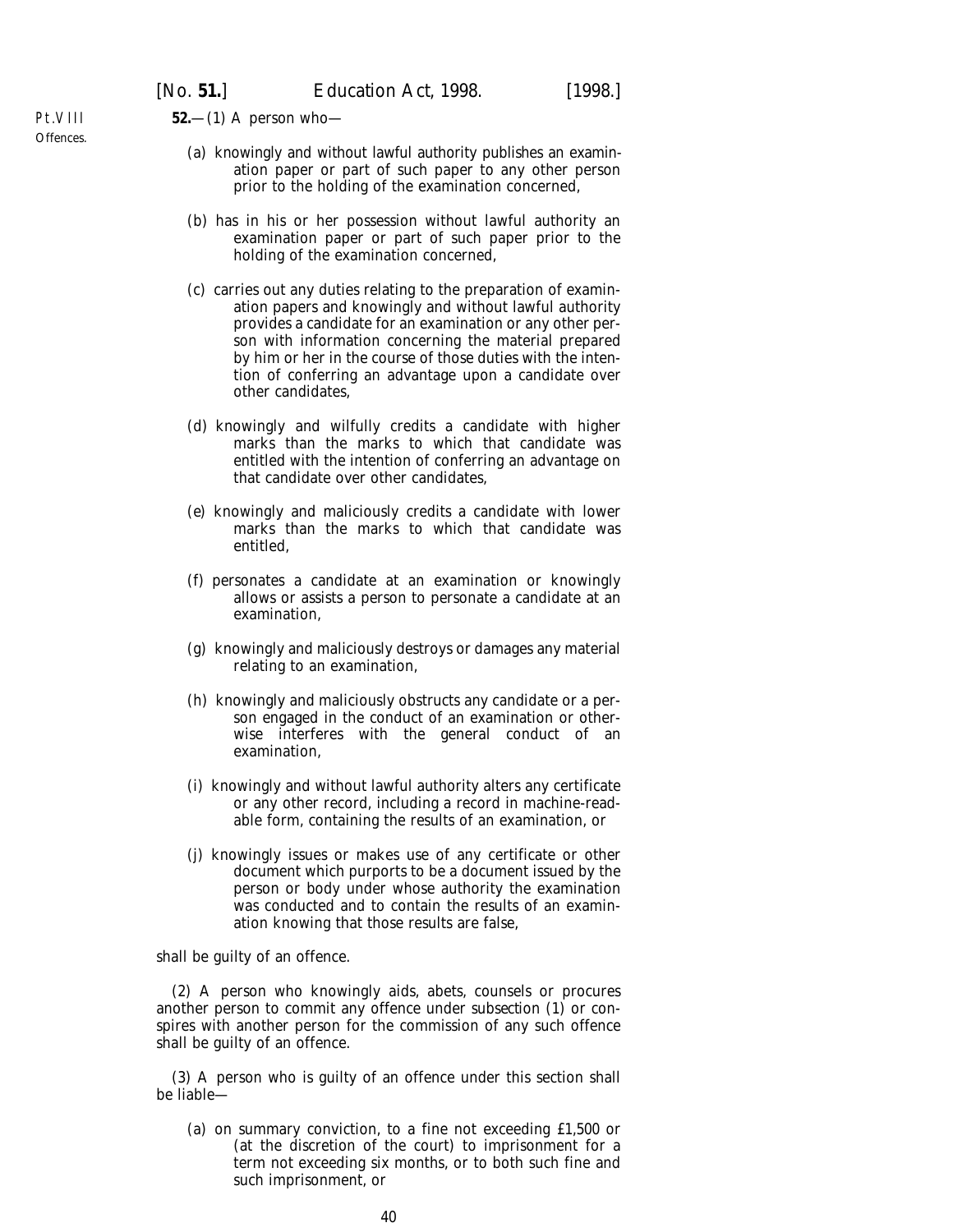<span id="page-40-0"></span>

(b) on conviction on indictment, to a fine not exceeding £5,000 Pt. VIII S.52 or (at the discretion of the court) to imprisonment for a term not exceeding two years, or to both such fine and such imprisonment.

(4) No action shall lie against an examiner in respect of anything done by him or her in good faith and in pursuance of his or her functions as an examiner.

**53.**—Notwithstanding any other enactment the Minister may—

- (*a*) refuse access to any information which would enable the compilation of information (that is not otherwise available to the general public) in relation to the comparative performance of schools in respect of the academic achievement of students enrolled therein, including, without prejudice to the generality of the foregoing—
	- (i) the overall results in any year of students in a particular school in an examination, or
	- (ii) the comparative overall results in any year of students in different schools in an examination,

and

(*b*) refuse access to information relating to the identity of examiners.

#### PART IX

#### Bodies Corporate

**54.** (1) The Minister, with the concurrence of the Government, Establishment of may from time to time by order (in this Act referred to as an "estab-bodies to provide lishment order'') establish a body to perform, subject to *subsection* services related to education.*(2)*, functions in or in relation to the provision of support services.

(2) The performance of functions by a body established under *subsection (1)* shall be subject to the determination of matters of policy by the Minister.

(3) A body established under *subsection (1)* shall be known by such title as may be specified in the establishment order.

(4) A body so established shall be a body corporate with perpetual succession and a seal and with power to sue and be sued in its corporate name and to hold land.

(5) The Minister may from time to time by order amend an establishment order or an order made under this subsection.

(6) The person appointed as principal officer of a body established under *subsection (1)* shall be accountable to the Minister in carrying out the functions referred to in that subsection.

(7) Before making an order under this section the Minister shall consult, as the Minister considers appropriate, with persons directly affected by the proposed order or with trade unions or associations representing such persons.

Refusal of access to certain information.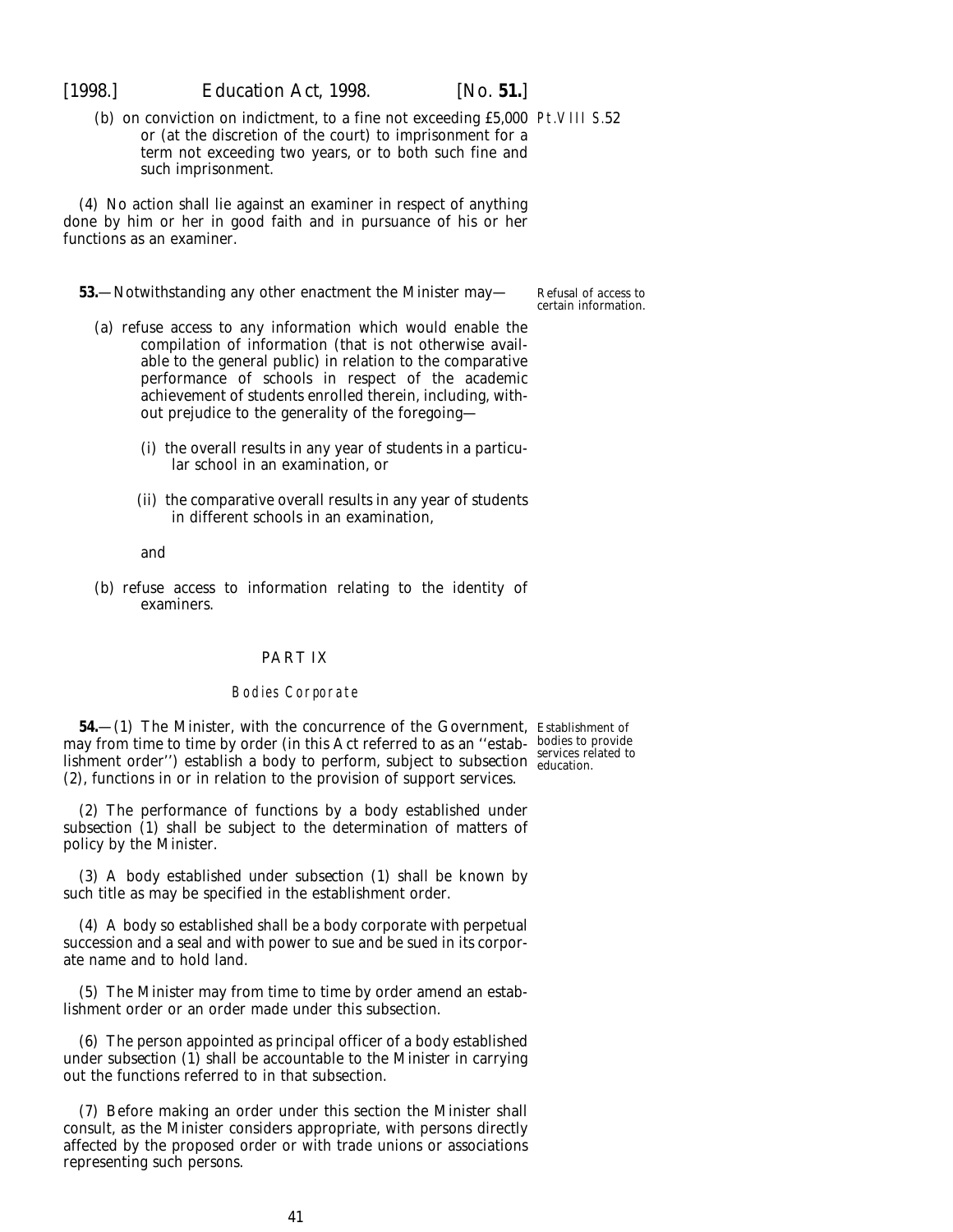<span id="page-41-0"></span>Pt.IX S.54

Grants.

[*No.* **51.**] *Education Act,* 1998. [1998.]

(8) Notwithstanding *section 5*, the Minister shall not make an order under this section unless he or she has first caused to be laid before each House of the Oireachtas a draft of the proposed order and a resolution approving of the draft has been passed by both Houses.

Membership and staff. Functions. Administration. **55.**—(1) Every establishment order shall contain such provisions as the Minister considers appropriate in relation to— (*a*) the number of members of the body established by the order, the method, terms and conditions of their appointment and their tenure of office, and (*b*) the number, grades, qualifications, method of appointment (including secondment), conditions of service, tenure of office and the remuneration and superannuation of the persons employed in or by the body so established. (2) A person seconded or transferred to a body established under *section 54*, shall not, while in the service of that body, receive less remuneration or be subject to less beneficial conditions of service than the remuneration to which that person was entitled and the conditions of service to which that person was subject prior to such secondment or transfer. **56.**—An establishment order shall contain such provisions as the Minister considers appropriate defining the functions of the body established by the order and the manner in which and the conditions under which the body so established may perform the functions so defined. **57.**—An establishment order shall contain such provisions relating to the administration generally of the body established by the order as the Minister considers appropriate including provisions relating to— (*a*) the meetings of the body so established and the procedure at such meetings, (*b*) the use and authentication of its seal, (*c*) the regulation of its finances and the keeping and auditing of its accounts, and (*d*) the furnishing to the Minister by such body from time to time of information regarding the performance of its functions, and the furnishing of such information to the Minister at any time at his or her request.

**58.**—In each financial year the Minister, with the concurrence of the Minister for Finance, out of monies provided by the Oireachtas, may make to a body appointed under *section 54* a grant for the purposes of expenditure by that body in the performance of its functions.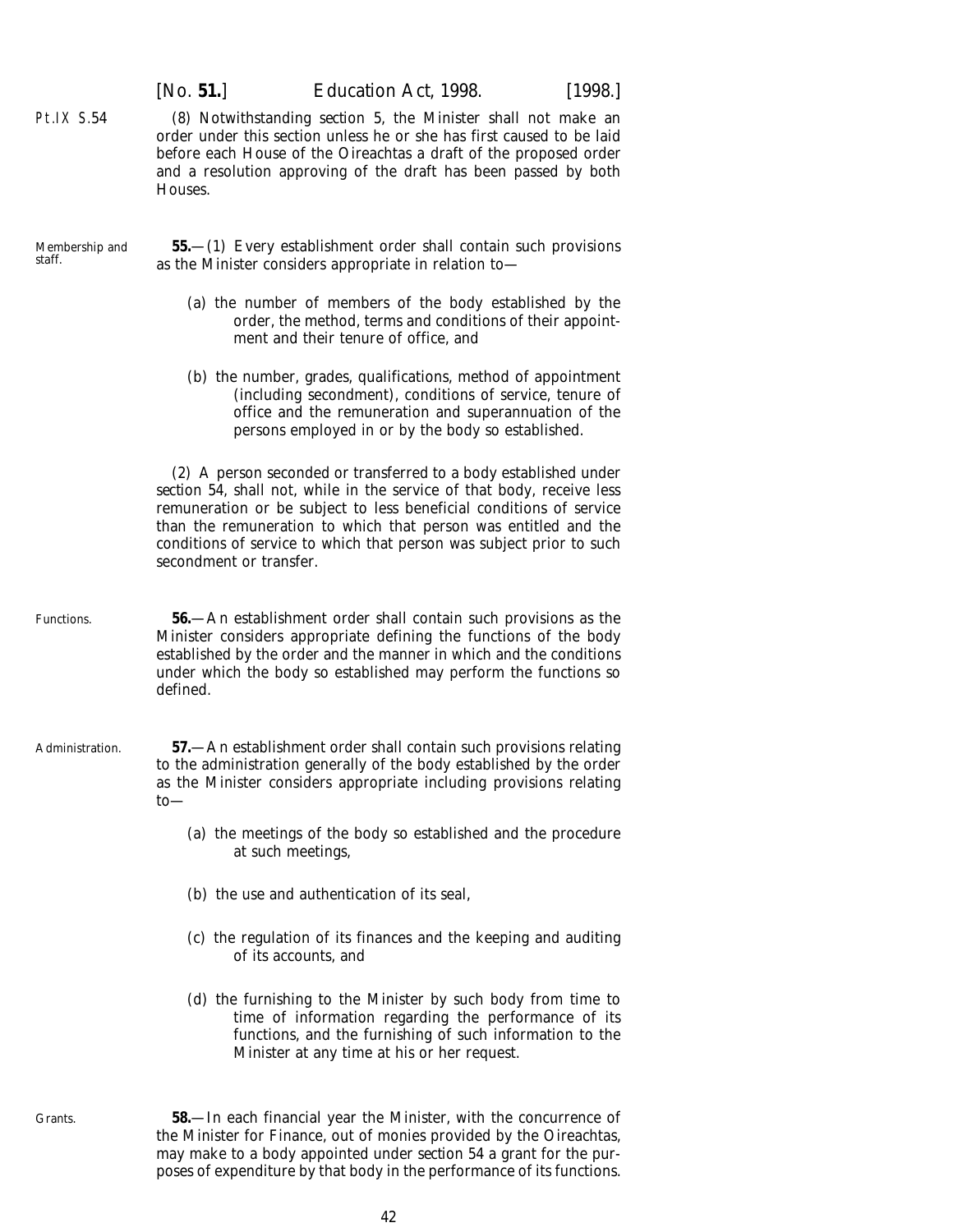<span id="page-42-0"></span>

**59.** (1) The Minister may at any time by order revoke an estab- Pt.IX lishment order.

Revocation of establishment order.

(2) A revoking order shall contain such provisions as the Minister thinks necessary or expedient consequential on the revocation, and, in particular, may make provision for—

- (*a*) the dissolution of the body established by the establishment order and the transfer or distribution of the property, rights and liabilities thereof to any of the following—
	- (i) the Minister, or
	- (ii) any one or more than one other body established by an establishment order,
- (*b*) the preservation of continuing contracts made by the dissolved body,
- (*c*) the continuance of pending legal proceedings,
- (*d*) notwithstanding any restriction in any other Act, the transfer of the holder of any office under the dissolved body to—
	- (i) the Department of Education and Science, or
	- (ii) any other body established by an establishment order.

#### SCHEDULE 1

*Section 39.*

#### The Council

1. (1) As soon as may be after its establishment the Council shall acquire and retain in its possession a seal.

(2) The seal of the Council shall be authenticated by the signature of the chairperson or a member of the Council authorised by the Council to act in that behalf and by the signature of an officer of the Council authorised to act in that behalf.

(3) Judicial notice shall be taken of the seal of the Council and every document purporting to be an instrument made by the Council and to be sealed with the seal (purporting to be authenticated in accordance with this Schedule) of the Council shall be received in evidence and shall be deemed to be such instrument without proof unless the contrary is shown.

2. (1) The Minister shall appoint the chairperson of the Council.

(2) The chairperson may, at any time, resign from office as chairperson by letter addressed to the Minister and the resignation shall take effect from the date on which the letter is received.

3. The term of office of a member (including the chairperson) shall not be greater than five years.

4. (1) If a member of the Council dies, resigns, becomes disqualified, is removed from office or for any other reason ceases to hold office, the Minister may appoint a person to be a member of the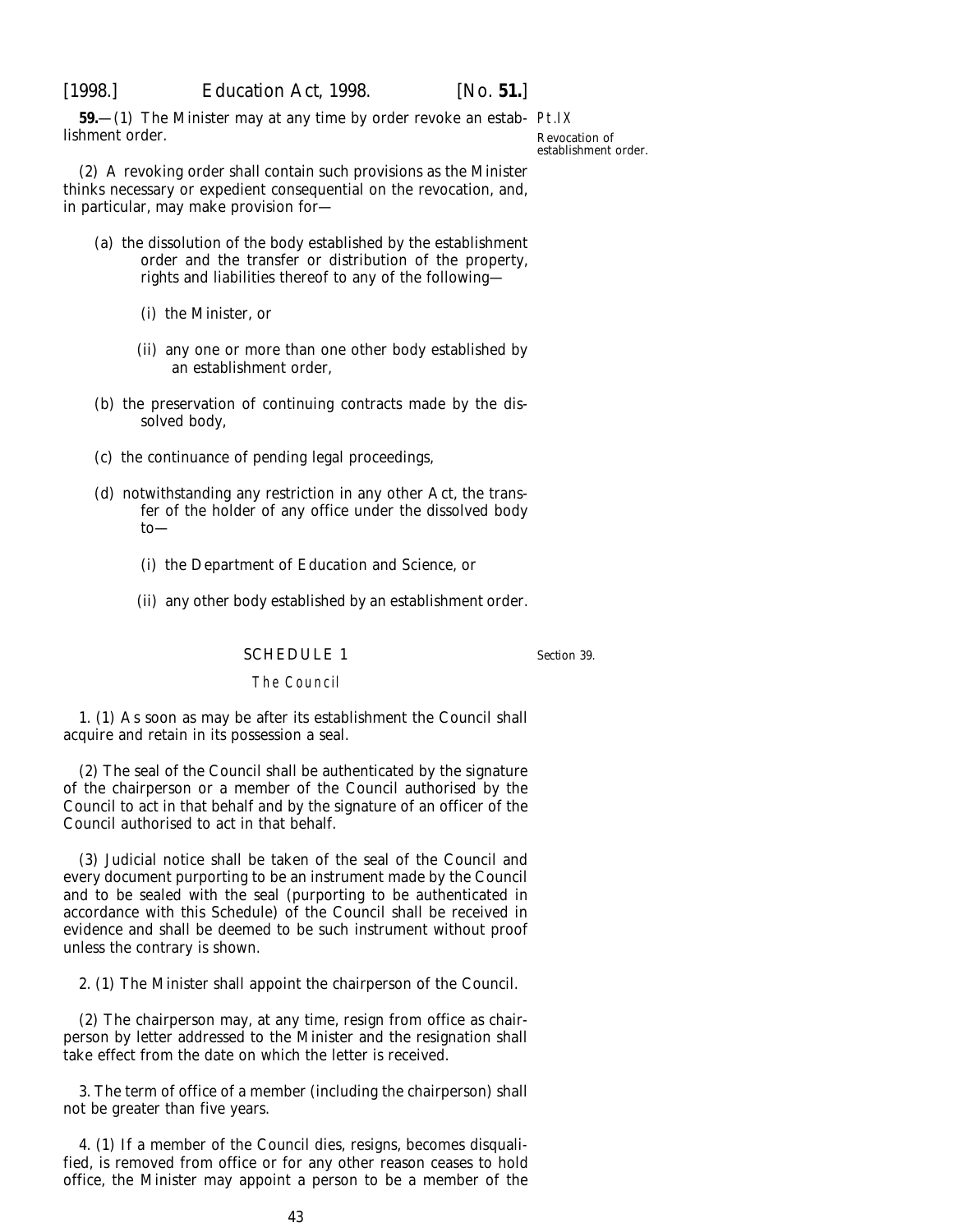Council to fill the casual vacancy so occasioned and the person so appointed shall be appointed in the same manner as the member of the Council who occasioned the casual vacancy.

(2) A person appointed to be a member of the Council in accordance with this paragraph shall hold office for the remainder of the term of office of the member who occasioned the casual vacancy he or she is appointed to fill and shall be eligible for re-appointment as a member of the Council.

5. (1) The Minister may, at any time, remove a member of the Council from office if he or she has committed stated misbehaviour or if his or her removal appears necessary to the Minister for the effective performance by the Council of its functions.

(2) The Minister may, at any time, for reasons stated in writing to the members of the Council, remove all such members from office.

(3) A member may, at any time, resign from office as such member by letter addressed to the Minister and the resignation shall take effect from the date on which the letter is received.

(4) A member of the Council who is absent from all meetings of the Council for a period of six consecutive months, unless such absence was due to illness or was approved by the Council, shall be disqualified at the expiry of such period from continuing to be a member of the Council for the remainder of that person's term of office.

(5) A member (including the chairperson) whose term of office expires by effluxion of time shall be eligible for re-appointment.

6. (1) The Council shall, from time to time as occasion requires, appoint from amongst its members (other than the chairperson) two members to be deputy-chairpersons of the Council.

(2) A deputy-chairperson of the Council shall, unless that member sooner resigns, hold office until the expiration of that member's period of office as a member of the Council.

7. (1) Where a member of the Council (including the chairperson)—

- (*a*) accepts nomination as a member of Seanad Eireann, or
- (*b*) is elected as a member of either House of the Oireachtas or as a representative in the European Parliament, or
- (*c*) is regarded pursuant to Part XIII of the Second Schedule to the European Parliament Elections Act, 1997, as having been elected to the European Parliament to fill a vacancy, or
- (*d*) is adjudged bankrupt or makes, under the protection or procedure of a court, a composition or arrangement with creditors, or
- (*e*) is sentenced to a term of imprisonment by a court of competent jurisdiction,

that member shall thereupon cease to be a member of the Council.

Sch.1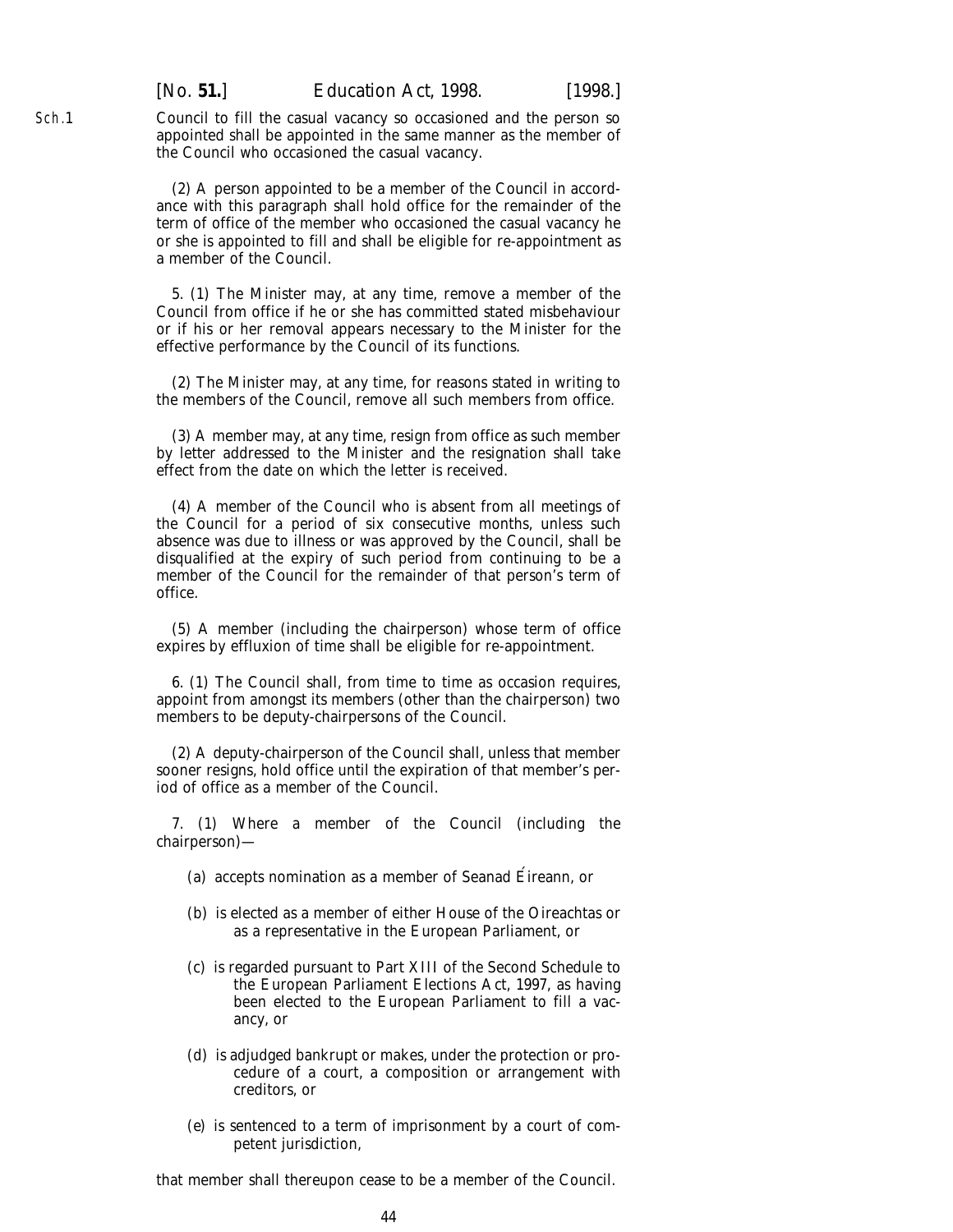(2) A person shall not be eligible to be a member of the Council Sch.1if that person—

- (*a*) is for the time being entitled under the Standing Orders of either House of the Oireachtas to sit therein, or
- (*b*) is for the time being a member of the European Parliament, or
- (*c*) is an undischarged bankrupt, or
- (*d*) within the immediately preceding three years has, under the protection or procedure of a court, made a composition or arrangement with creditors, or
- (*e*) within the immediately preceding five years, has been sentenced to a term of imprisonment by a court of competent jurisdiction.
- 8. A member of the Council including the chairperson who has—
	- (*a*) any interest in any company or concern with which the Council proposes to make any contract, or
	- (*b*) any interest in any contract which the Council proposes to make,

shall disclose to the Council the fact of the interest and the nature thereof and shall take no part in any deliberation or decision of the Council relating to the contract, and the disclosure shall be recorded in the minutes of the Council.

9. The chairperson and members of the Council shall be paid, out of funds at the disposal of the Council, such allowances for expenses as the Minister, with the approval of the Minister for Finance, may decide.

10. (1) The Council shall hold such and so many meetings and at such time as the chairperson deems necessary.

(2) A chairperson shall convene a meeting of the Council whenever requested to do so by not less than six members.

(3) The quorum for a meeting of the Council shall be one third of the total number of members, rounded up to the next whole number, plus one.

11. At a meeting of the Council—

- (*a*) the chairperson shall, if present, be the chairperson of the meeting,
- (*b*) if and so long as the chairperson is not present or if the office of chairperson is vacant, the deputy-chairperson who is present or if both deputy-chairpersons are present the deputy-chairperson as chosen by the members of the Council who are present shall, be chairperson of the meeting,
- (*c*) if and so long as the chairperson is not present or the office of chairperson is vacant, and a deputy-chairperson is not present or the offices of deputy-chairperson are vacant, the members of the Council who are present shall choose one of their number to be chairperson of the meeting.